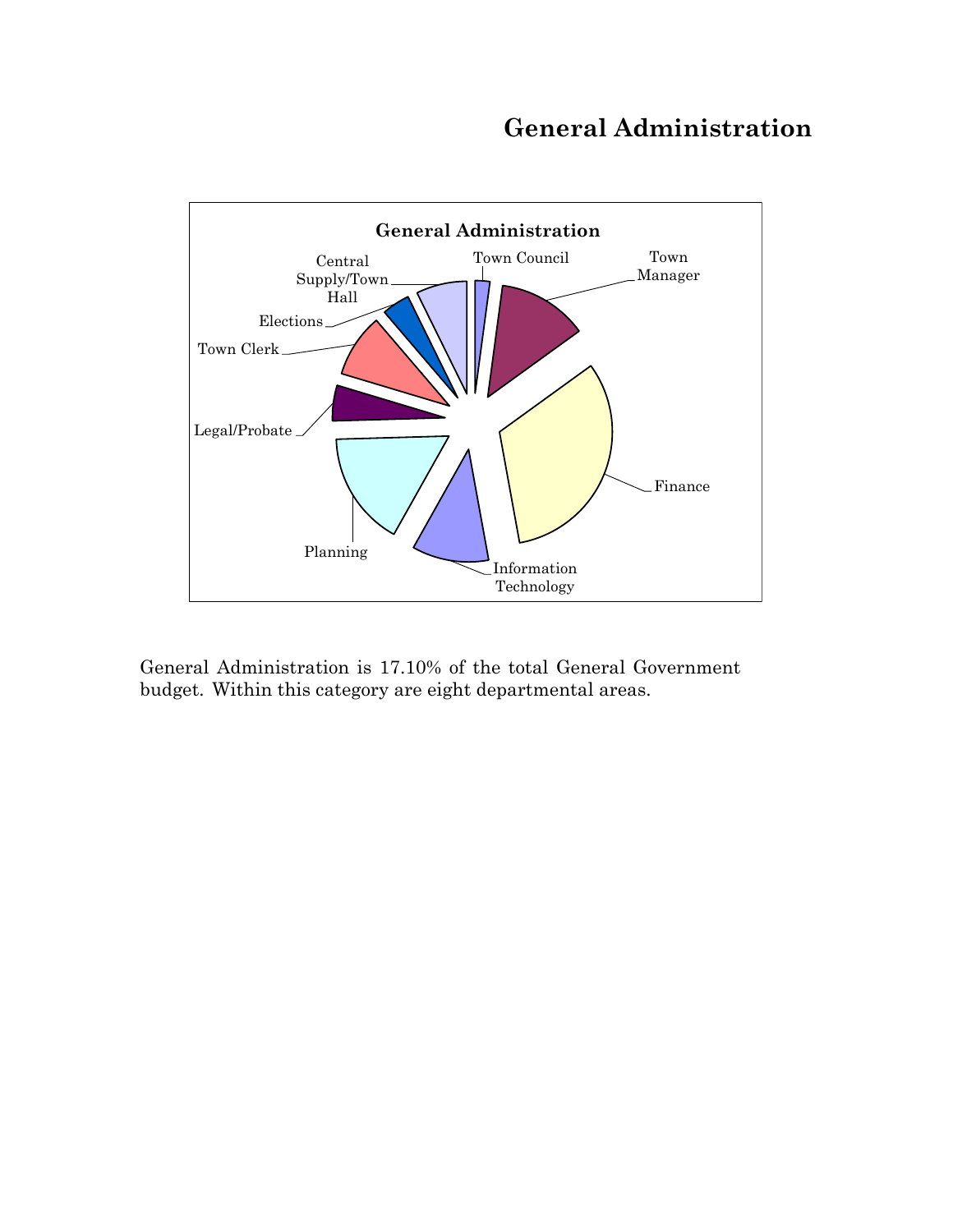## 1101 TOWN COUNCIL

## PROGRAM DESCRIPTION

 The Town Council is the Charter-designated legislative body of the Town. The seven members of the Council are elected for two-year terms by elections held in November in odd-numbered years. The responsibilities of the Town Council include enacting ordinances and resolutions necessary for the proper governing of the Town's affairs; reviewing the Annual Budget and establishing a tax rate; appointing various Town officials and citizens to various boards and commissions; appointment of the Town Auditor; establishing other such policies and measures as required to promote the general welfare of the Town and the safety and health of its citizens; and representing the Town at official functions. Also reflected in this account is the cost of membership in various regional and public interest organizations. The Council meets regularly the first and third Mondays of each month at 7:30 p.m. in the Town Hall Annex.

## PROGRAM COMMENTARY

 Professional affiliation fees in this budget account include memberships in municipal advocacy and research organizations including the Connecticut Conference of Municipalities, Council of Small Towns and the Capitol Region Council of Governments. Funds are also included for three community newsletters.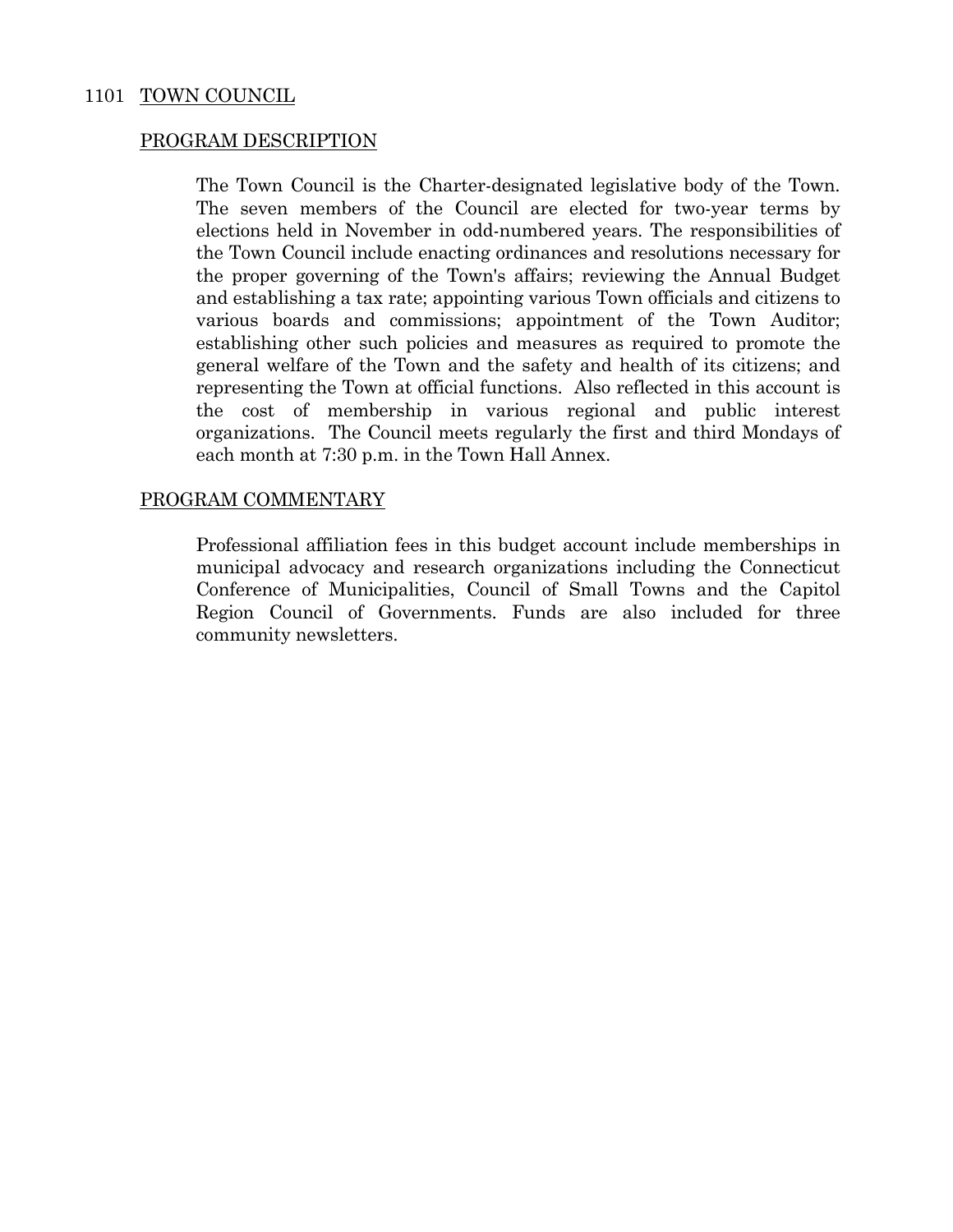Town of Coventry

TOWN MANAGERS RECOMMENDED BUDGET

|                                                                                                                     | 2020         | 2021        | 2021   | 2021        | 2021                   |        |                                | Mgr/Bud     |                  |
|---------------------------------------------------------------------------------------------------------------------|--------------|-------------|--------|-------------|------------------------|--------|--------------------------------|-------------|------------------|
| Account# and Description                                                                                            | Actual       | Base Budget | Budget |             | Actual YTD Est. Actual |        | Dept Head Town Manager Inc/Dec |             | ዱ                |
|                                                                                                                     |              |             |        |             |                        |        |                                |             |                  |
| 1101 TOWN COUNCIL                                                                                                   |              |             |        |             |                        |        |                                |             |                  |
| 110-1101-51090 OTHER<br>Council clerk                                                                               | 6,148        | 7,650       | 7,650  | 2,470       | 7,650                  | 7,650  | 7,000                          |             | $(650)$ $(8.50)$ |
| 110-1101-52080 PROFESSIONAL<br>CRCOG FY21 \$11,734 (flat from FY21)<br>Cost \$1,175<br>CCM \$7,357 (flat from FY21) | 20,005       | 20,270      | 20,270 | 16,421      | 20,270                 | 20,270 | 20,270                         | $\Omega$    | .00              |
| 110-1101-52100 TRAINING<br>To attend CCM and Cost events                                                            | 198          | 250         | 250    | 92          | 250                    | 250    | 250                            | $^{\circ}$  | .00              |
| 110-1101-52170 ADVERTISING<br>Legal Ads                                                                             | 2,318        | 1,900       | 1,900  | 6,026       | 1,900                  | 2,500  | 2,500                          |             | 600 31.58        |
| 110-1101-52180 PRINTING<br>3 Newsletters                                                                            | 6,487        | 6,400       | 6,400  | 4.628       | 6,400                  | 6,400  | 6,400                          | $\mathbf 0$ | .00              |
| 110-1101-52220 MEALS                                                                                                | 171          | 150         | 150    | $\mathbf 0$ | 150                    | 150    | 150                            | $\mathbf 0$ | .00              |
| 110-1101-52250 GRANTS AND CO<br>Energy Committee projects                                                           | $\mathbf{0}$ | 200         | 200    | $\Omega$    | 200                    | 200    | 200                            | $\Omega$    | .00              |
| 110-1101-53210 OTHER PURCHAS                                                                                        | 142          | 350         | 350    | $\mathbf 0$ | 350                    | 350    | 350                            | $\mathbf 0$ | .00              |
| 110-1101-53300 PUBLIC RELATI<br>Awards & Volunteer recognitions                                                     | 1,668        | 1,500       | 1,500  | 1,230       | 1,500                  | 1,500  | 1,500                          | $\mathbf 0$ | .00              |
| Total 1101 TOWN COUNCIL                                                                                             | 37.137       | 38,670      | 38,670 | 30,867      | 38,670                 | 39,270 | 38,620                         | (50)        | (.13)            |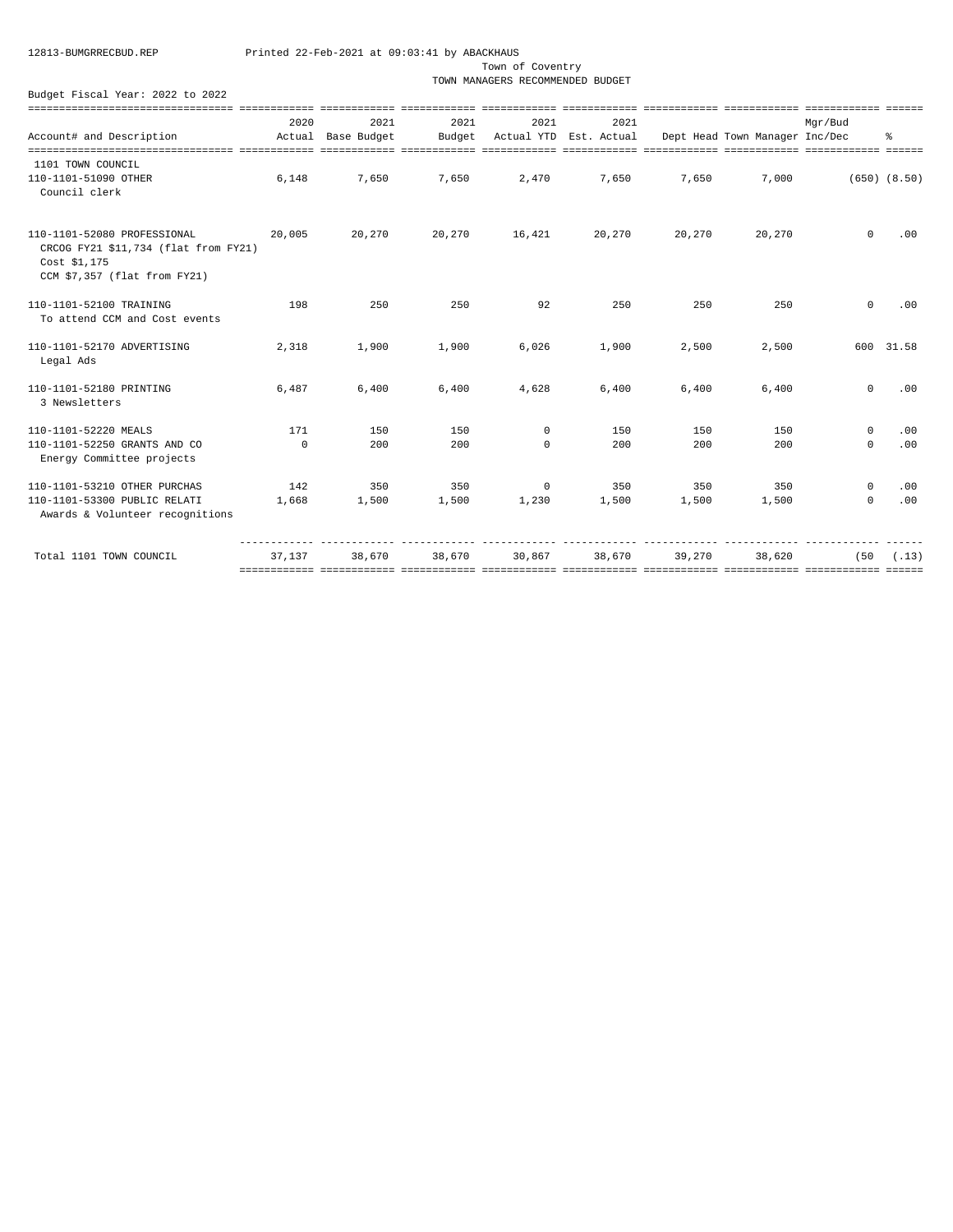## 1201 TOWN MANAGER'S OFFICE

## PROGRAM DESCRIPTION

 The Town Manager is the Chief Executive Officer of the Town and is directly responsible to the Town Council for planning, organizing and directing the activities of all municipal departments and agencies under his jurisdiction. The Town Manager recruits and selects municipal employees, prepares and administers Town Budgets and the financing of all Town Operating and Capital Improvement Funds, recommends to the Town Council such measures or actions which appear necessary or desirable, recommends municipal ordinances and regulations, and implements policies established by the Council. This office also performs administrative, personnel, labor relations, purchasing, public information, research activities, preparation and administration of Federal and State Grant applications, and preparation of the Annual Town Report. The Town Manager assists in Economic Development activities.

## PROGRAM COMMENTARY

 Special projects this year include completing the updating the appendices of the personnel rules and preparing options for plans for bidding the heating ventilation projects at Coventry High School and Captain Nathan Hale Middle School as well as bidding and construction of the library addition and school roof replacements. The Town will be working to gain approval to tie to into the sewers in Bolton at the town line. We also hope to reach an agreement on the complex microgrid project and start construction.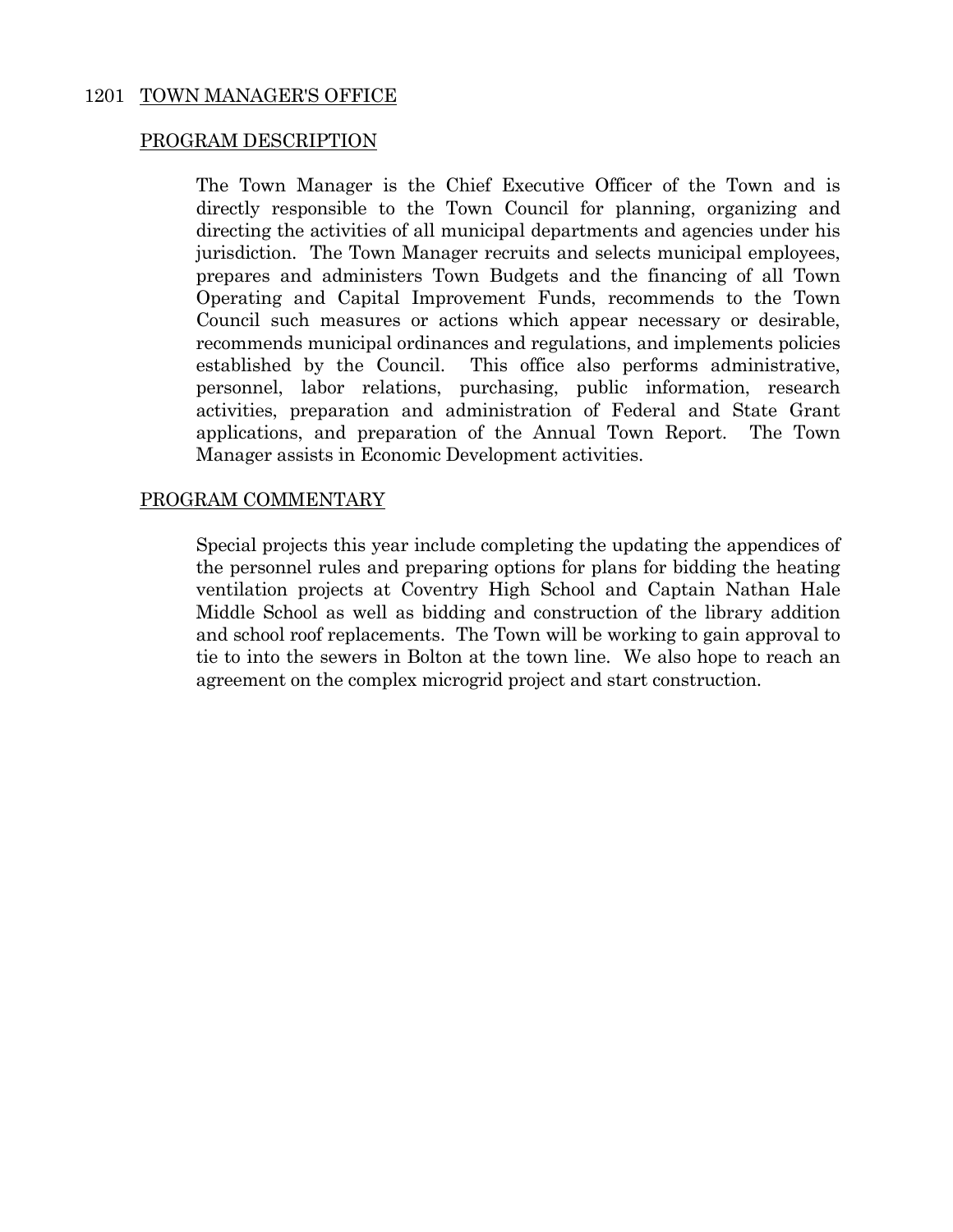Town of Coventry

TOWN MANAGERS RECOMMENDED BUDGET

|                                                                               | 2020               | 2021    | 2021    | 2021            | 2021                                                  |         |         | Mar/Bud    |                   |
|-------------------------------------------------------------------------------|--------------------|---------|---------|-----------------|-------------------------------------------------------|---------|---------|------------|-------------------|
| Account# and Description                                                      | Actual Base Budget |         | Budget  |                 | Actual YTD Est. Actual Dept Head Town Manager Inc/Dec |         |         |            | ⊱                 |
|                                                                               |                    |         |         |                 |                                                       |         |         |            |                   |
| 1201 TOWN MANAGER                                                             |                    |         |         |                 |                                                       |         |         |            |                   |
| 110-1201-51010 REGULAR FULL                                                   | 220,615 220,150    |         |         | 220,150 132,895 | 220,150                                               | 227,000 | 227,000 | 6,850      | 3.11              |
| Town Manager; Executive Assistant to Town Manager<br>Assumed 2.25% increase   |                    |         |         |                 |                                                       |         |         |            |                   |
| 110-1201-51100 LONGEVITY                                                      | 2,400              | 2,500   | 2,500   | 2,500           | 2,500                                                 | 2,600   | 2,600   | 100        | 4.00              |
| 110-1201-52080 PROFESSIONAL<br>ICMA, CTCMA                                    | 1,492              | 1,472   | 1,472   | 1,407           | 1,472                                                 | 1,472   | 1,472   | $\Omega$   | .00               |
| 110-1201-52090 TRAVEL MEETIN<br>ICMA Conference;<br>CCM 60, Cost 95, CTCMA 95 | 280                | 1,600   | 1,600   | 58              | 1,600                                                 | 1,600   | 1,600   | $\circ$    | .00               |
| 110-1201-52100 TRAINING<br>ICMA registration and hotel                        | $\overline{0}$     | 1,200   | 1,200   | 75              | 1,200                                                 | 1,200   | 1,000   |            | $(200)$ $(16.67)$ |
| 110-1201-52170 ADVERTISING                                                    | 1,267              | 2,400   | 2,400   | 1,746           | 2,400                                                 | 2,400   | 2,400   | $^{\circ}$ | .00               |
| 110-1201-52220 MEALS                                                          | 271                | 400     | 400     | 163             | 400                                                   | 400     | 400     | $^{\circ}$ | .00               |
| 110-1201-53010 OFFICE SUPPLI                                                  | 78                 | 162     | 162     | 143             | 162                                                   | 162     | 162     | $\Omega$   | .00               |
| 110-1201-53220 SUBSCRIPTIONS                                                  | 249                | 150     | 150     | $\Omega$        | 150                                                   | 150     | 150     | $\Omega$   | .00               |
| Total 1201 TOWN MANAGER                                                       | 226,652            | 230,034 | 230,034 | 138,987         | 230,034                                               | 236,984 | 236,784 | 6,750      | 2.93              |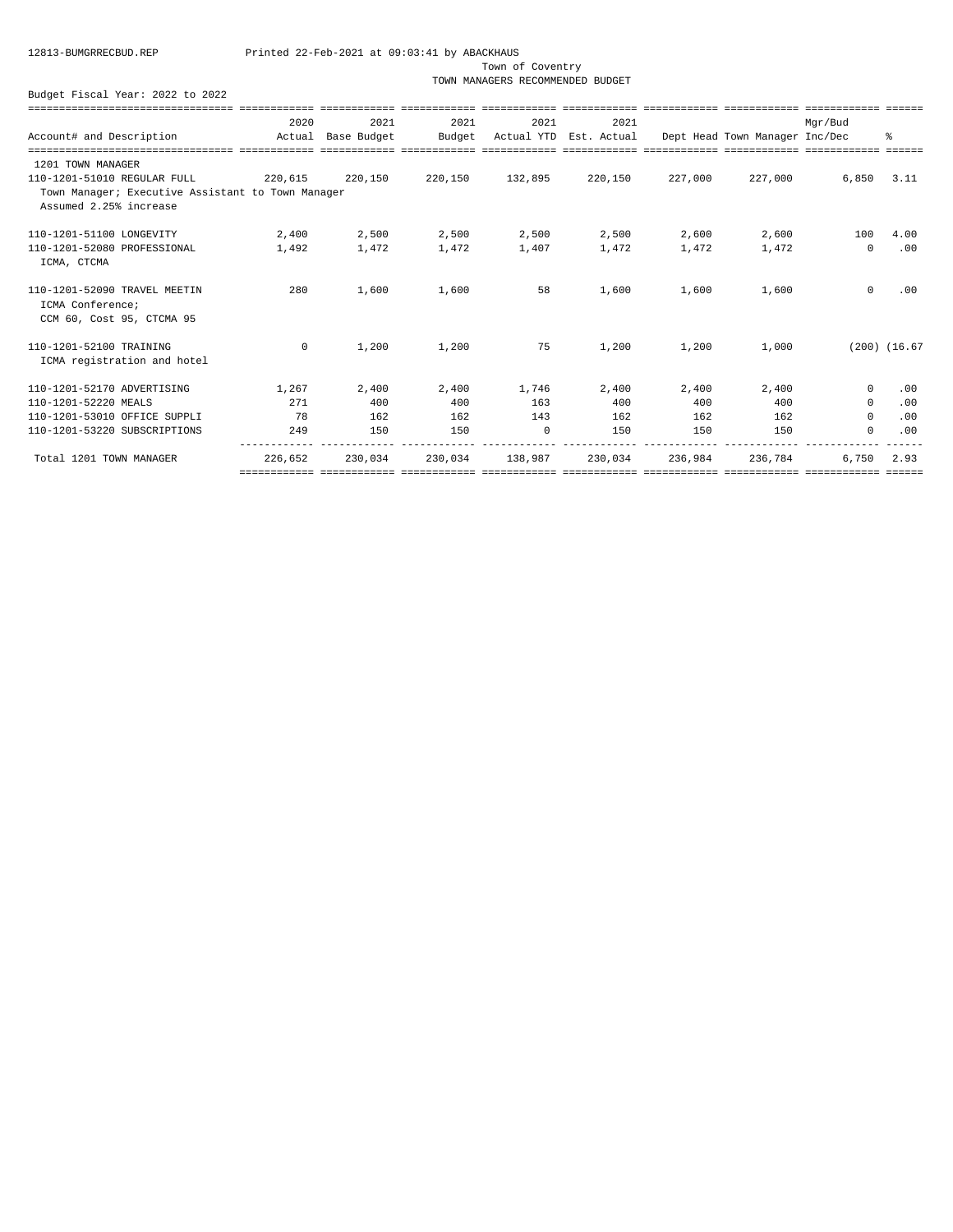## 1300 FINANCE ADMINISTRATION

## PROGRAM DESCRIPTION

 The primary responsibility of this activity is to oversee the Finance Departments of Accounting, Collector of Revenue, Assessment and Treasurer. This activity will be responsible for the cash position of the town including investment, banking relations and oversight of the general ledger. The Director of Finance is responsible for interaction with bonding agencies, risk management and preparation of the Comprehensive Annual Financial Report. The Director is also responsible for coordinating the Town's data processing systems.

## PROGRAM COMMENTARY

Within the overall mission of the Town of Coventry, Finance Administration seeks to ensure the effective and efficient use of financial resources available to the Town of Coventry, through a central financial system.

Goals and objectives:

- Create and/or support opportunities for mutual cooperation and assistance across departments and agencies;
- Maintain a high level of accountability through internal control and the audit process;
- Expand and capitalize on opportunities to communicate with departments, policy bodies and the general community concerning the financial health and impact of decision making;
- Continue the commitment to a high level of professional development and achievement.

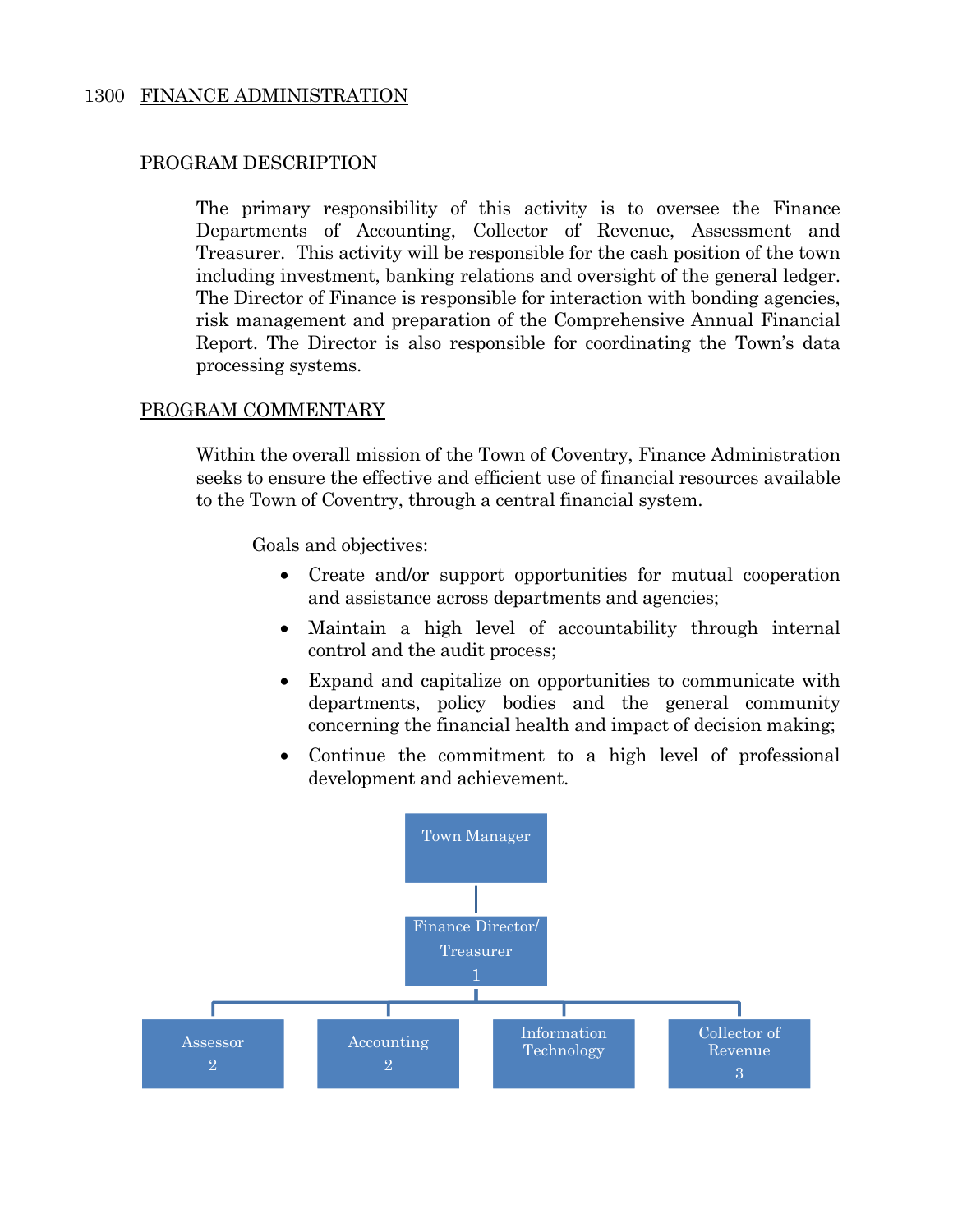Town of Coventry

TOWN MANAGERS RECOMMENDED BUDGET

|                              | 2020    | 2021        | 2021    | 2021       | 2021        |         |                                | Mgr/Bud |         |
|------------------------------|---------|-------------|---------|------------|-------------|---------|--------------------------------|---------|---------|
| Account# and Description     | Actual  | Base Budget | Budget  | Actual YTD | Est. Actual |         | Dept Head Town Manager Inc/Dec |         | ႜ       |
|                              |         |             |         |            |             |         |                                |         |         |
| 1300 FINANCE ADMINISTRA      |         |             |         |            |             |         |                                |         |         |
| 110-1300-51010 REGULAR FULL  | 100,153 | 105,000     | 105,000 | 62,221     | 105,000     | 107,500 | 107,500                        | 2,500   | 2.38    |
| Finance Director 80%         |         |             |         |            |             |         |                                |         |         |
| Assumes 2.25% increase       |         |             |         |            |             |         |                                |         |         |
| 110-1300-52080 PROFESSIONAL  | 295     | 300         | 300     | 295        | 300         | 300     | 300                            | $\circ$ | .00     |
| 110-1300-52090 TRAVEL MEETIN | 85      | 2,000       | 2,000   | 0          | 2,000       | 2,000   | 1,600                          | (400)   | (20.00) |
| 110-1300-52100 TRAINING      | 667     | 820         | 820     | 318        | 820         | 820     | 820                            | $\circ$ | .00     |
| 110-1300-52280 AUDIT         | 24,680  | 29,000      | 29,000  | 26,170     | 29,000      | 29,000  | 29,000                         | 0       | .00     |
| Total 1300 FINANCE ADMI      | 125,880 | 137,120     | 137,120 | 89,004     | 137,120     | 139,620 | 139,220                        | 2,100   | 1.53    |
|                              |         |             |         |            |             |         |                                |         |         |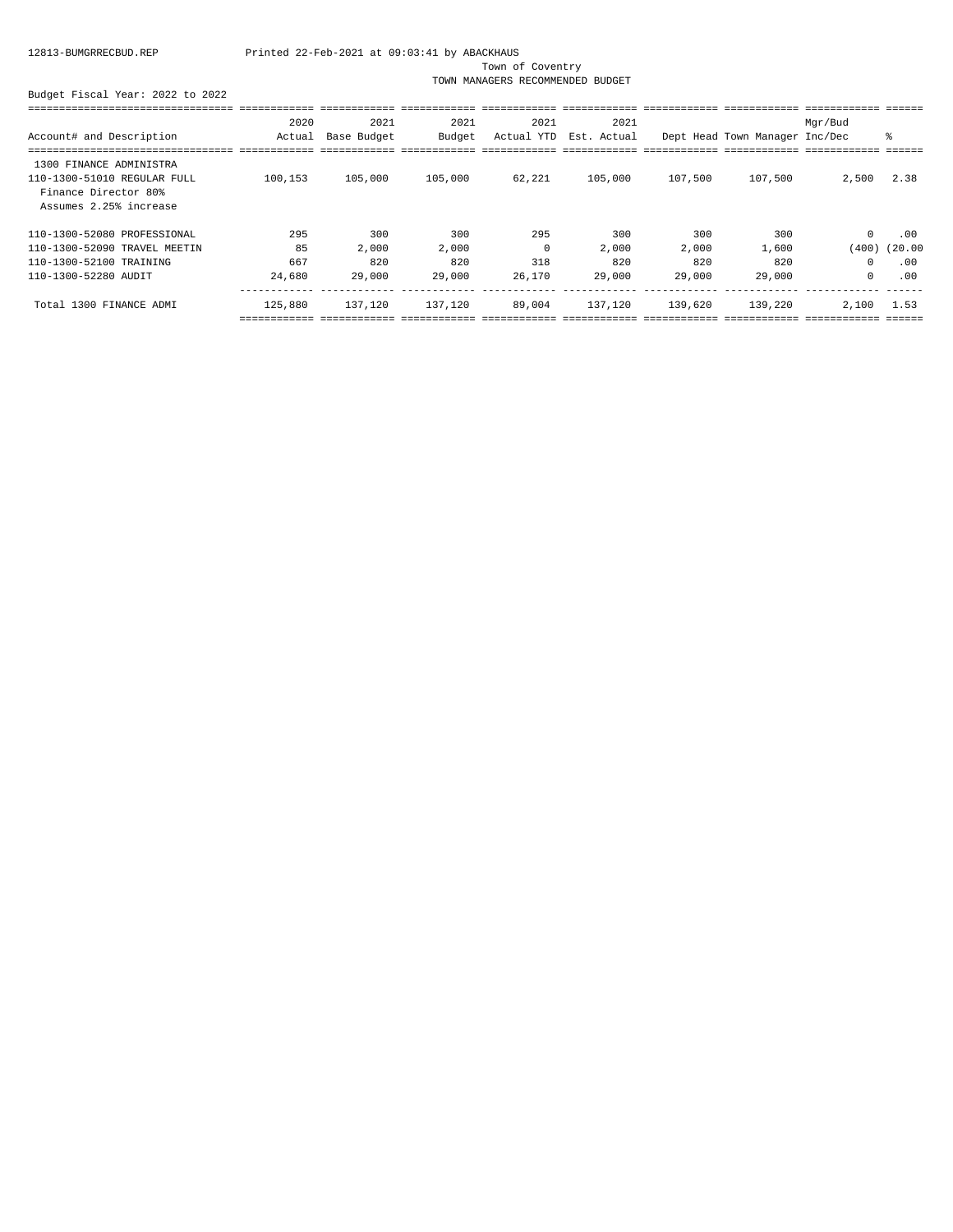The primary responsibility of this activity is maintaining control over all cash receipts and cash disbursements for General Government and all Special Funds. The three major functions of this activity are:

- 1) Purchasing and the paying of vendors in accordance with the Town's Purchasing Policy;
- 2) Payroll and the administration of employee benefit programs; and

3) Maintaining the computerized General Ledger to ensure that all funds reflect the correct entries and are in balance.

 This activity is also responsible for recording all revenues; reconciling bank statements; monitoring grants for reimbursement and audit purposes; administering municipal insurance and updating the fixed assets inventory. This activity is also heavily involved in many aspects of the budget process.

## PROGRAM ACTIVITY INDICATORS

|                            | <b>FY16</b> | <b>FY17</b> | <b>FY18</b> | <b>FY19</b> | <b>FY20</b> |
|----------------------------|-------------|-------------|-------------|-------------|-------------|
| Accounts Payable Vouchers  | 4.277       | 4.378       | 4.056       | 4.251       | 4,083       |
| Payments to Employee's     | 2,594       | 2,821       | 3.116       | 3.075       | 3,061       |
| Number of Funds Maintained | 39          | 40          | 42          | 44          | 42          |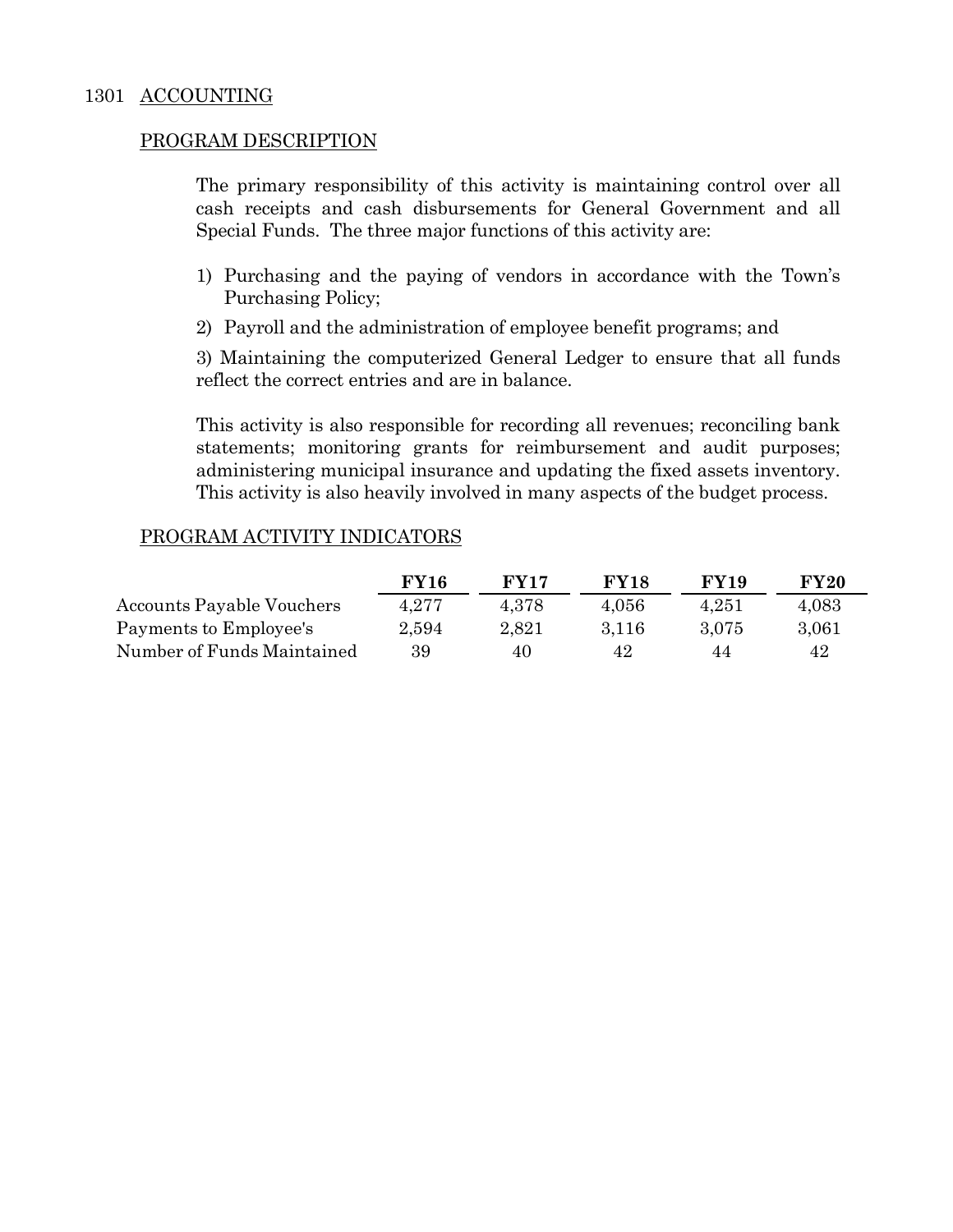Town of Coventry

TOWN MANAGERS RECOMMENDED BUDGET

|                                                                                                                    | 2020         | 2021         | 2021         | 2021              | 2021         |              |                                | Mgr/Bud    |                          |
|--------------------------------------------------------------------------------------------------------------------|--------------|--------------|--------------|-------------------|--------------|--------------|--------------------------------|------------|--------------------------|
| Account# and Description                                                                                           | Actual       | Base Budget  | Budget       | Actual YTD        | Est. Actual  |              | Dept Head Town Manager Inc/Dec |            | ి                        |
|                                                                                                                    |              |              |              |                   |              |              |                                |            |                          |
| 1301 ACCOUNTING<br>110-1301-51010 REGULAR FULL<br>Town Accountant<br>Assistant Town Accountant<br>Increase per CBA | 127,848      | 128,400      | 128,400      | 80,162            | 128,400      | 138,250      | 138,250                        | 9,850      | 7.67                     |
| 110-1301-52090 TRAVEL MEETIN<br>110-1301-52100 TRAINING                                                            | 1,433<br>313 | 1,100<br>300 | 1,100<br>300 | $^{\circ}$<br>180 | 1,100<br>300 | 1,100<br>300 | 800<br>300                     | $^{\circ}$ | $(300)$ $(27.27)$<br>.00 |
| Total 1301 ACCOUNTING                                                                                              | 129,594      | 129,800      | 129,800      | 80,342            | 129,800      | 139,650      | 139,350                        | 9.550      | 7.36                     |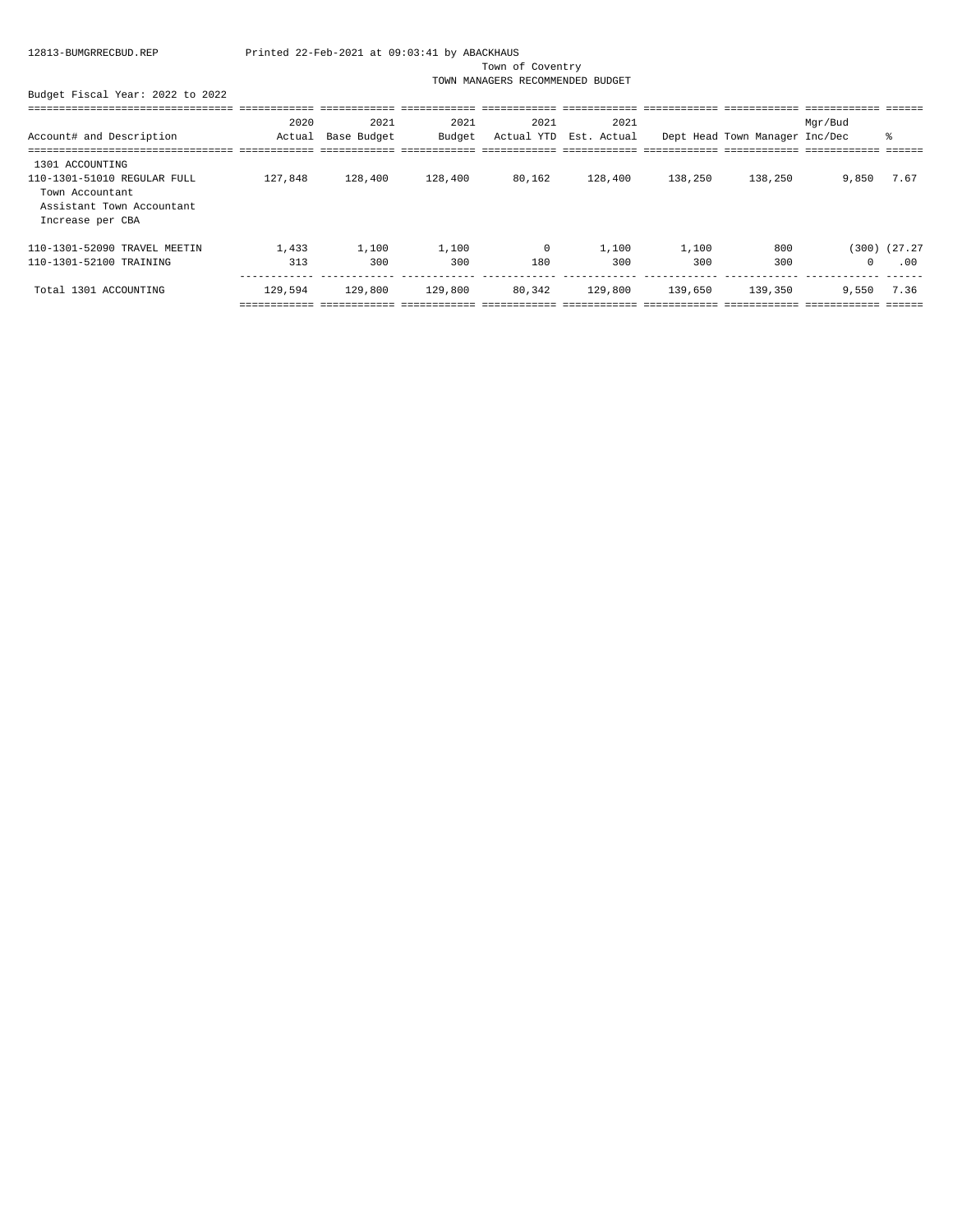The Collector of Revenue is responsible for collecting all money due the Town on current, as well as delinquent Grand Lists for taxes, COVRRA, sewer assessment and sewer user fees, and depositing these collections into the general fund. This office operates under the General Statutes of the State of Connecticut in conjunction with the Office of Policy and Management.

## PROGRAM COMMENTARY

 The office is planning to conduct tax sales on a more regular schedule to collect long-term delinquencies. Internal controls are reviewed monthly. External bill printing and mailings have been implemented and will continue.

## PROGRAM ACTIVITY INDICATORS

|                                    | <b>FY16</b> | <b>FY17</b> | <b>FY18</b> | <b>FY19</b> | <b>FY20</b> |
|------------------------------------|-------------|-------------|-------------|-------------|-------------|
| Tax Bills Prepared                 | 20,612      | 20,601      | 20,562      | 20,648      | 20,589      |
| Supp. Motor Vehicle Bills Prepared | 2,248       | 2,248       | 2,199       | 2,171       | 1,902       |
| Sewer Assessments Billed           | 402         | 409         | 388         | 360         | 339         |
| Sewer Use Bills                    | 905         | 904         | 913         | 923         | 932         |
| Tax Collector's Demands            | 264         | 275         | 250         | 260         | 40          |
| Alias Tax Warrants                 | 232         | 215         | 205         | 200         | 37          |
| PA-788                             | 76          | 75          | 74          | 67          | 69          |
| Trash User Fees                    | 4,742       | 4,742       | 4,782       | 4,800       | 4,802       |
| <b>Collection Reports</b>          | 155         | 167         | 181         | 183         | 198         |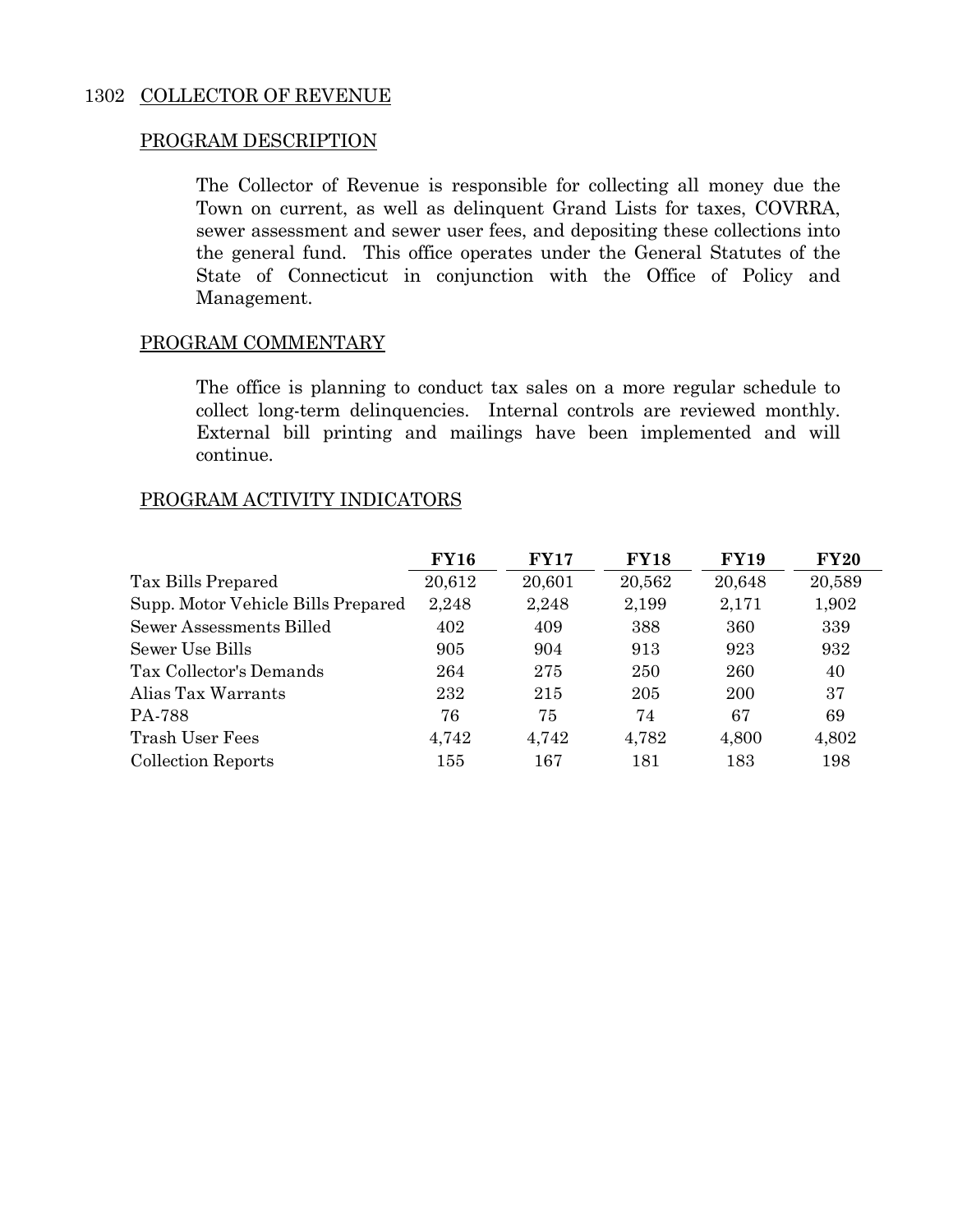Town of Coventry

TOWN MANAGERS RECOMMENDED BUDGET

|                                                          | 2020       | 2021               | 2021    | 2021        | 2021                   |         |                                | Mar/Bud     |                   |
|----------------------------------------------------------|------------|--------------------|---------|-------------|------------------------|---------|--------------------------------|-------------|-------------------|
| Account# and Description                                 |            | Actual Base Budget | Budget  |             | Actual YTD Est. Actual |         | Dept Head Town Manager Inc/Dec |             | 昙                 |
|                                                          |            |                    |         |             |                        |         |                                |             |                   |
| 1302 COLLECTOR OF REVEN<br>110-1302-51010 REGULAR FULL   | 103,955    | 103,500            | 103,500 | 63,673      | 103,500                | 108,500 | 108,500                        | 5,000       | 4.83              |
| Tax Collector; 50% Assistant Collector                   |            |                    |         |             |                        |         |                                |             |                   |
| Increase per CBA                                         |            |                    |         |             |                        |         |                                |             |                   |
|                                                          |            |                    |         |             |                        |         |                                |             |                   |
| 110-1302-51030 OVERTIME                                  | 15         | 1,000              | 1,000   | 42          | 1,000                  | 500     | 500                            |             | $(500)$ $(50.00)$ |
| 110-1302-51100 LONGEVITY                                 | 2,300      | 2,400              | 2,400   | 2,400       | 2,400                  | 2,500   | 2,500                          | 100         | 4.17              |
| 110-1302-52060 INDEXING RECO                             | 3,640      | 965                | 965     | 791         | 965                    | 1,085   | 1,085                          |             | 120 12.44         |
| Binding and indexing rate books                          |            |                    |         |             |                        |         |                                |             |                   |
| 110-1302-52080 PROFESSIONAL                              | 445        | 250                | 250     | 215         | 250                    | 250     | 250                            | $\mathbf 0$ | .00               |
| Tolland-Windham \$40; CT Tax Collector Assoc \$175; NE   |            |                    |         |             |                        |         |                                |             |                   |
| Regional \$35                                            |            |                    |         |             |                        |         |                                |             |                   |
|                                                          |            |                    |         |             |                        |         |                                |             |                   |
| 110-1302-52090 TRAVEL MEETIN                             | $^{\circ}$ | 100                | 100     | $\mathbf 0$ | 100                    | 100     | 100                            | $\mathbf 0$ | .00               |
| 8 CT meetings; 1 seminar (staff car used when available) |            |                    |         |             |                        |         |                                |             |                   |
|                                                          |            |                    |         |             |                        |         |                                |             |                   |
| 110-1302-52100 TRAINING                                  | 324        | 750                | 750     | 75          | 750                    | 750     | 750                            | $\Omega$    | .00               |
| CT Tax \$315; CCMC Certification \$275; CT Tax Meeting   |            |                    |         |             |                        |         |                                |             |                   |
| \$160                                                    |            |                    |         |             |                        |         |                                |             |                   |
|                                                          |            |                    |         |             |                        |         |                                |             |                   |
| 110-1302-52170 ADVERTISING                               | $\Omega$   | 800                | 800     | 272         | 800                    | 800     | 800                            | $\Omega$    | .00               |
| Legal ads per state statute                              |            |                    |         |             |                        |         |                                |             |                   |
| 110-1302-52180 PRINTING                                  | 10,196     | 9,500              | 9,500   | 1,832       | 9,500                  | 9,500   | 9,500                          | $^{\circ}$  | .00               |
| Printing through delivery of tax bills.                  |            |                    |         |             |                        |         |                                |             |                   |
|                                                          |            |                    |         |             |                        |         |                                |             |                   |
|                                                          |            |                    |         |             |                        |         |                                |             |                   |
| 110-1302-53010 OFFICE SUPPLI                             | $\Omega$   | 300                | 300     | $\circ$     | 300                    | $\circ$ | $^{\circ}$                     |             | $(300)$ $(100.0$  |
| Can be purchased through central supply                  |            |                    |         |             |                        |         |                                |             |                   |
|                                                          |            |                    |         |             |                        |         |                                |             |                   |
| Total 1302 COLLECTOR OF                                  | 120,875    | 119,565            | 119,565 | 69,300      | 119,565                | 123,985 | 123,985                        | 4,420       | 3.70              |
|                                                          |            |                    |         |             |                        |         |                                |             |                   |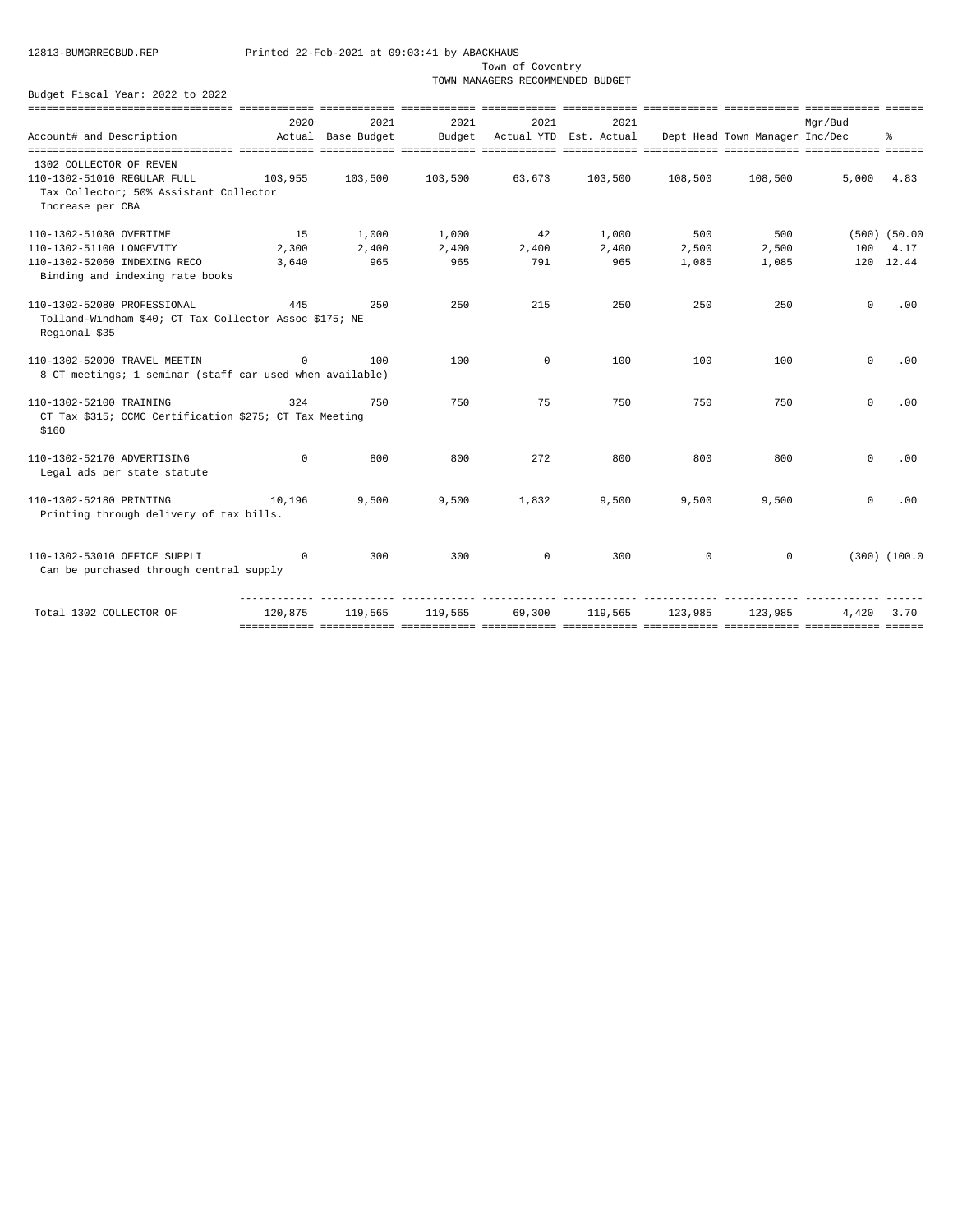The Assessor's Office continually updates the Grand List; appraises to obtain true market value, making allowances for depreciation and obsolescence; inspects real estate and interviews property owners; reviews local and state ratio to maintain equalization; prepares and prices personal property and mails related materials to persons and firms subject to personal property assessment; assesses and prices motor vehicles within the Town.

 Reviews and maintains vital statistics for continuation and computation of elderly and veteran's benefits including, but not limited to, home owners, freeze and Veterans' exemptions; reviews, reports and inspects property related to assessment problems; receives and handles complaints; serves as advisor to the Board of Assessment Appeals; prepares estimates and supervises town wide evaluation; prepares and administers department budget; and performs related work tasks. Serves tax payers, lawyers, surveyors, real estate professionals and appraisers, and helps them locate and understand town records.

## PROGRAM COMMENTARY

 Real Estate has been and will always be our top priority and will require a pronounced increase of field work requiring a great deal of time out of the office and increased time in the office entering new information. We just completed the 2019 Revaluation for the Town. The next state mandated five year cycle Revaluation will be in 2024.

 Crumbling foundation inspections were completed for the 2020 Grand List. We currently have a total of 58 residential properties that have applied and qualify for the reduction in assessed value. This number does not include the properties that have repaired their foundations since 2016. The total reduction in assessment for the October 1, 2020 for all 58 properties is \$5,702,500.

|                                | <b>FY16</b> | <b>FY17</b> | <b>FY18</b> | <b>FY19</b>    | <b>FY19</b> |
|--------------------------------|-------------|-------------|-------------|----------------|-------------|
| Subdivisions Mapped & Priced   |             | 3           |             | $\overline{2}$ |             |
| New Roads                      |             | 1           | 1           | $\Omega$       | 1           |
| Total New Lots Added           | 19          | 13          | 17          | 14             | 13          |
| Elderly Applications Processed | 124         | 121         | 121         | 121            | 118         |
| Tax Deferrals                  | 10          | 8           | 6           | 7              | 8           |
| Local Tax Credit Applications  | n/a         | 92          | 105         | 114            | 118         |
| <b>Additional Veterans</b>     | 50          | 48          | 43          | 44             | 44          |
| <b>Building Permits</b>        | 434         | 528         | 591         | 614            | 629         |
| New Dwellings                  | 19          | 17          | 25          | 35             | 18          |
| Certificate of Corrections     | 804         | 719         | 772         | 890            | 610         |
| Transfers                      | 475         | 507         | 518         | 507            | 397         |
| Reports Filed, State & Local   | 50          | 50          | 49          | 50             | 50          |
| MV Priecd (Regular)            | 13,460      | 13,538      | 13,614      | 13,612         | 13,197      |
| MV Priced (Supple)             | 2,370       | 2,331       | 2,384       | 2,312          | 2,016       |

## PROGRAM ACTIVITY INDICATORS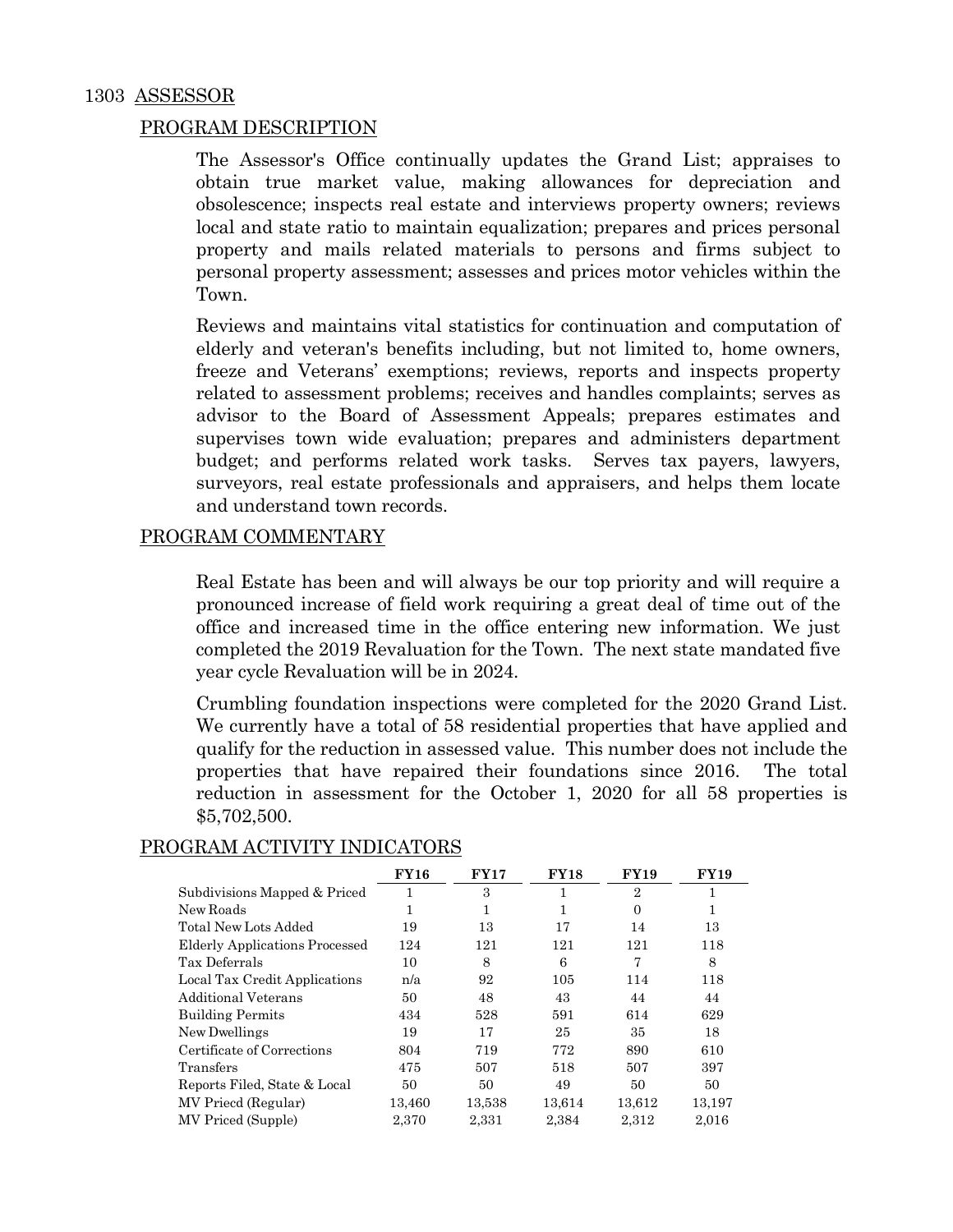Town of Coventry

TOWN MANAGERS RECOMMENDED BUDGET

| sicclescializacioniscializacioni consecutare consecutare consecutare sicclesciali consecutare consecutare sicc |                                                  |         |                                                                                                                |                |       |                                |                                                       |          |            |
|----------------------------------------------------------------------------------------------------------------|--------------------------------------------------|---------|----------------------------------------------------------------------------------------------------------------|----------------|-------|--------------------------------|-------------------------------------------------------|----------|------------|
|                                                                                                                | 2020                                             | 2021    | 2021                                                                                                           | 2021           | 2021  |                                |                                                       | Mar/Bud  |            |
| Account# and Description                                                                                       | Actual Base Budget                               |         | Budget                                                                                                         |                |       |                                | Actual YTD Est. Actual Dept Head Town Manager Inc/Dec |          | ፝          |
|                                                                                                                |                                                  |         |                                                                                                                |                |       |                                |                                                       |          |            |
| 1303 ASSESSOR<br>110-1303-51010 REGULAR FULL<br>Assessor & Assistant Assessor<br>Increase per CBA              | $144.591$ $144.800$ $144.800$ $88.365$ $144.800$ |         |                                                                                                                |                |       | 151,700                        | 151,700                                               | 6,900    | 4.77       |
| 110-1303-51100 LONGEVITY                                                                                       | 1,800                                            | 2,000   | 2,000                                                                                                          | 2,000          | 2,000 | 2,200                          | 2,200                                                 |          | 200 10.00  |
| 110-1303-51110 DIFFERENTIAL                                                                                    | 111                                              | 111     | 111                                                                                                            | $\overline{0}$ | 111   | 111                            | 111                                                   | $\Omega$ | .00        |
| 110-1303-52060 INDEXING RECO                                                                                   | 1,304                                            | 1,270   | 1,270                                                                                                          | 310            | 1,270 | 1,270                          | 1,340                                                 | 70       | 5.51       |
| The total cost to print the Towns Grand Lists is around<br>\$1,340.                                            |                                                  |         |                                                                                                                |                |       |                                |                                                       |          |            |
| 110-1303-52080 PROFESSIONAL<br>CAAO membership (\$70/member); Hartford County membership<br>$( $20/m$ ember)   | 160                                              | 180     | 180                                                                                                            | 140            | 180   | 180                            | 180                                                   | $\Omega$ | .00        |
| 110-1303-52090 TRAVEL MEETIN                                                                                   | $\overline{0}$                                   | 100     | 100                                                                                                            | $\Omega$       | 100   | 100                            | 100                                                   | $\Omega$ | .00        |
| 110-1303-52100 TRAINING                                                                                        | 190                                              | 900     | 900                                                                                                            | 123            | 900   | 900                            | 900                                                   | $\Omega$ | .00        |
| 110-1303-52170 ADVERTISING                                                                                     | $\Omega$                                         | 350     | 350                                                                                                            | $\Omega$       | 350   | 350                            | 350                                                   | $\Omega$ | .00        |
| 110-1303-52180 PRINTING                                                                                        | 225                                              | 300     | 300                                                                                                            | 213            | 300   | 300                            | 300                                                   | $\Omega$ | .00        |
| 110-1303-53220 SUBSCRIPTIONS                                                                                   | 725                                              | 940     | 940                                                                                                            | $\Omega$       | 940   | 940                            | 940                                                   | $\Omega$ | .00        |
| NADA \$485; Kelly Blue \$380; Old Cars \$40; CPI \$35.                                                         |                                                  |         |                                                                                                                |                |       |                                |                                                       |          |            |
| Total 1303 ASSESSOR                                                                                            | 149,106                                          | 150,951 | <u>tiotisistis sitiotisist sitiotisist tiotisistis tiotisistis sitiotisisti tiotisistis tiotisistist sitio</u> |                |       | 150,951 91,151 150,951 158,051 | 158,121                                               |          | 7.170 4.75 |
|                                                                                                                |                                                  |         |                                                                                                                |                |       |                                |                                                       |          |            |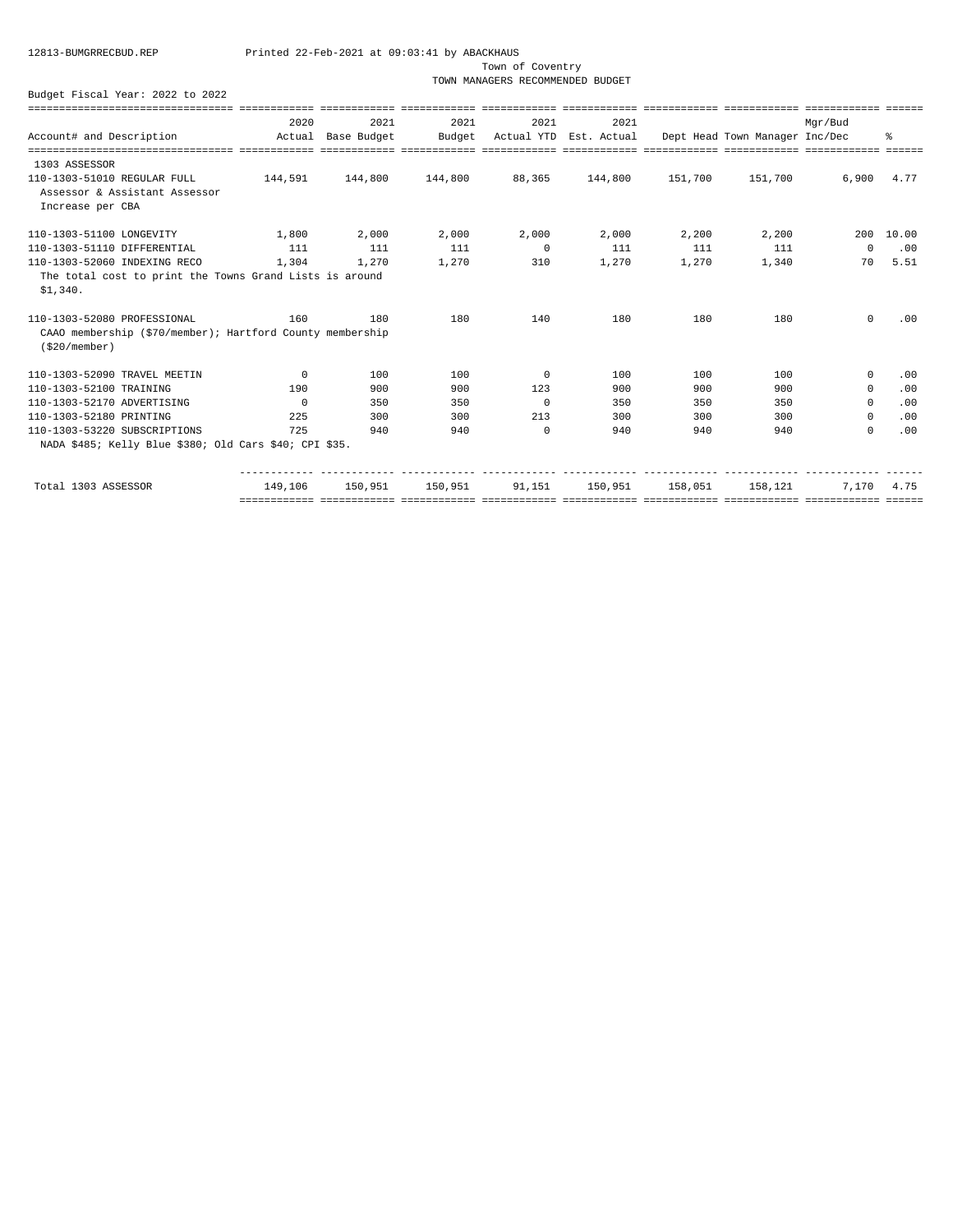## 1304 BOARD OF ASSESSMENT APPEALS

## PROGRAM DESCRIPTION

 The Board of Assessment Appeals is charged with the duty of hearing appeals on assessments from aggrieved taxpayers, and reviewing and correcting valuations set by the Assessor.

 The Board of Assessment Appeals is a Municipal Agency consisting of no fewer than two and not more than five members. All members are elected unless appointment is permitted by law. The one requirement is that the member must be a registered voter of the Town of Coventry.

## PROGRAM ACTIVITY INDICATORS

|           |       | Grand<br>List<br>2015 | Grand<br>List<br>2016 | Grand<br>List<br>2017 | Grand<br>List<br>2018 | Grand<br>List<br>2019* |
|-----------|-------|-----------------------|-----------------------|-----------------------|-----------------------|------------------------|
| Number of | R.E.  | $\overline{4}$        | $\overline{4}$        | 8                     | 13                    | 24                     |
| Appeals:  | P.P   | $\bf 5$               | 1                     | $\overline{2}$        | $\overline{2}$        | 1                      |
|           | M.V.  | 8                     | $\bf 5$               | $\bf 5$               | 6                     | 6                      |
|           | Total | 17                    | 10                    | 15                    | 21                    | 31                     |
| Appeals   | R.E.  | 1                     | $\overline{0}$        | 3                     | $\overline{5}$        |                        |
| Grants:   | P.P   | $\Omega$              | $\overline{0}$        | 0                     | $\overline{2}$        | $\Omega$               |
|           | M.V.  | $\bf 5$               | 4                     | $\bf 5$               | 6                     | 4                      |
|           | Total | 6                     | $\overline{4}$        | 8                     | 13                    | 11                     |
| Appeals   | R.E.  | $\overline{2}$        | $\overline{4}$        | $\bf 5$               | 8                     | 17                     |
| Denied:   | P.P   | 5                     | 1                     | $\overline{2}$        | $\boldsymbol{0}$      | 1                      |
|           | M.V.  | $\boldsymbol{3}$      | 1                     | $\overline{0}$        | $\boldsymbol{0}$      | $\overline{2}$         |
|           | Total | 10                    | 6                     | 7                     | 8                     | 20                     |
| Total     | R.E.  | \$<br>22,040          | \$                    | \$<br>29,910          | \$229,600             | \$344,800              |
| Reduction | P.P   |                       |                       |                       | 5,570                 |                        |
|           | M.V.  | 16,710                | 10,020                | 20,100                | 23,185                | 14,580                 |
|           | Total | \$<br>38,750          | \$<br>10,020          | \$<br>50,010          | \$258,355             | \$359,380              |

**\* Revaluation**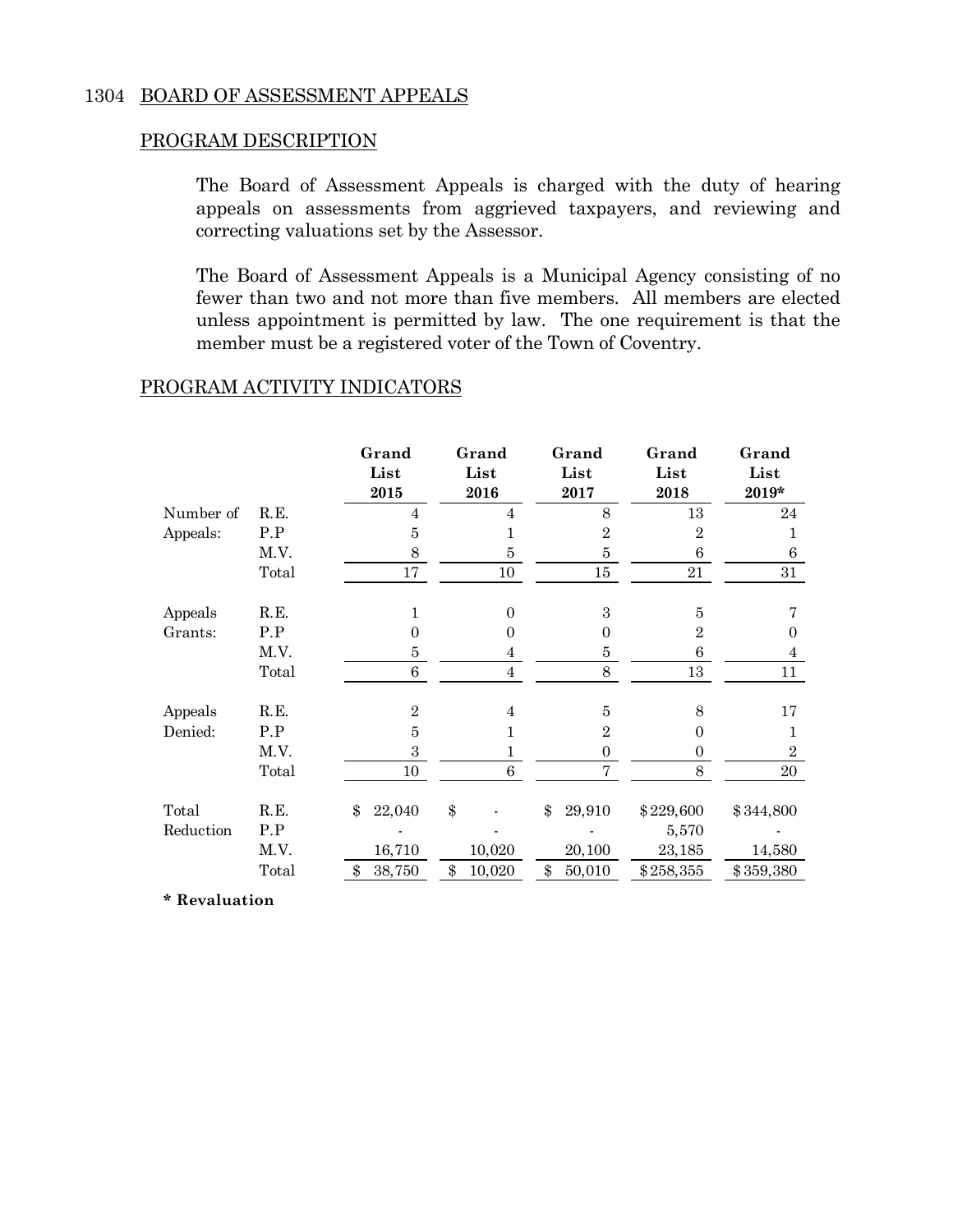### Town of Coventry

TOWN MANAGERS RECOMMENDED BUDGET

|                              | 2020   | 2021        | 2021   | 2021 | 2021                   |     |                                | Mgr/Bud    |     |
|------------------------------|--------|-------------|--------|------|------------------------|-----|--------------------------------|------------|-----|
| Account# and Description     | Actual | Base Budget | Budget |      | Actual YTD Est. Actual |     | Dept Head Town Manager Inc/Dec |            | ま   |
|                              |        |             |        |      |                        |     |                                |            |     |
| 1304 ASSESSMENT APPEALS      |        |             |        |      |                        |     |                                |            |     |
| 110-1304-52070 OTHER PROFESS | 530    | 500         | 500    | 72   | 500                    | 500 | 500                            | $\circ$    | .00 |
| Minutes/Agendas              |        |             |        |      |                        |     |                                |            |     |
|                              |        |             |        |      |                        |     |                                |            |     |
| 110-1304-52170 ADVERTISING   | 61     | 350         | 350    | 135  | 350                    | 350 | 350                            | $^{\circ}$ | .00 |
|                              |        |             |        |      |                        |     |                                |            |     |
| Total 1304 ASSESSMENT A      | 591    | 850         | 850    | 207  | 850                    | 850 | 850                            | $\Omega$   | .00 |
|                              |        |             |        |      |                        |     |                                |            |     |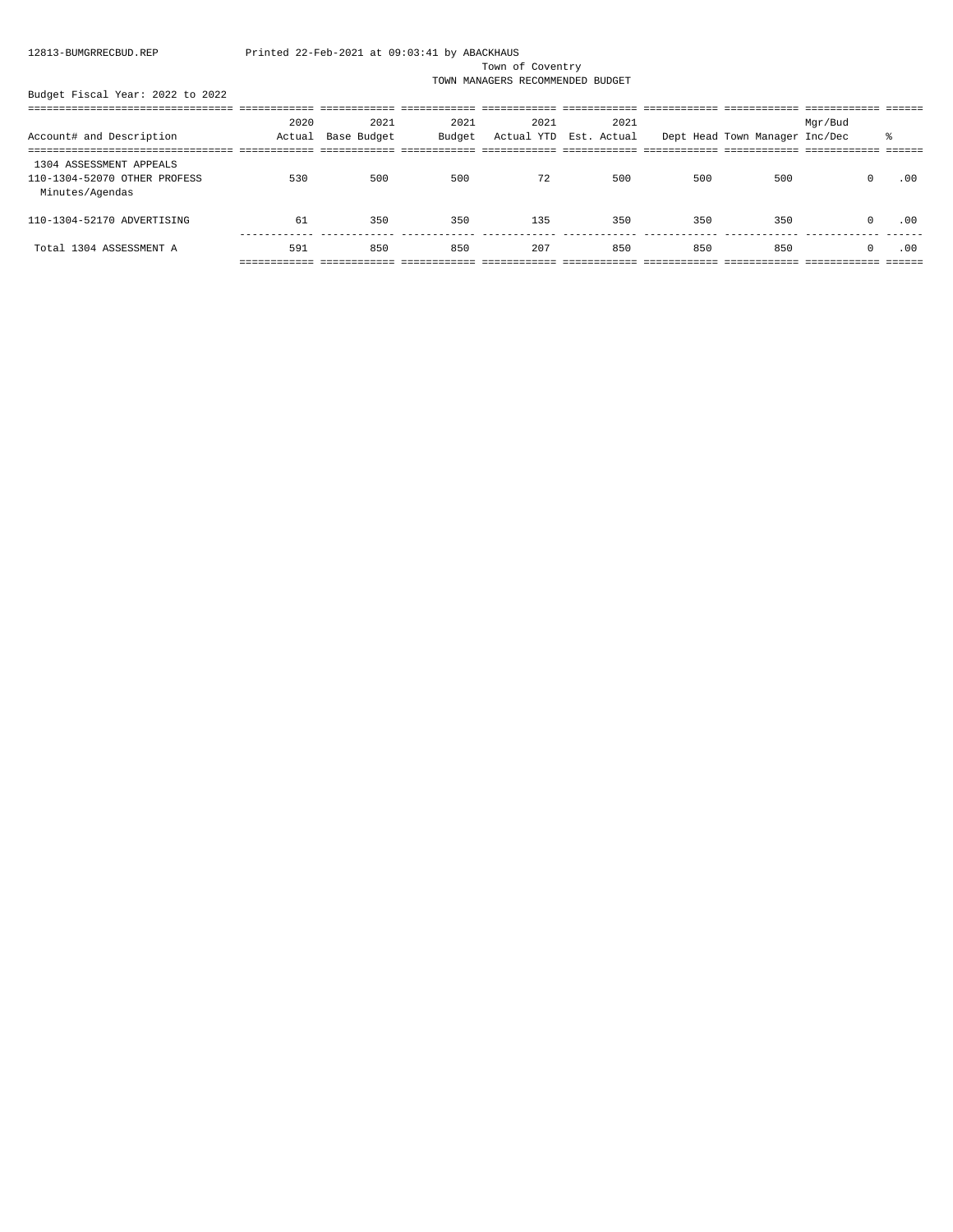The Treasurer (Director of Finance) is responsible for the receiving and recording of all revenue of the Town for operating and special funds. This office provides oversight for all cash management functions including recording and signing all disbursements, monthly financial reports prepared for the Town Manager, Town Council, and various State and Federal agencies. All idle funds are invested as available and cash accounts are balanced on a monthly basis.

## PROGRAM COMMENTARY

 Banking relationships are continually evaluated to incorporate changes in technology to streamline and improve the efficiency of the services offered to the Town of Coventry. In September of 2019, the Town of Coventry was assigned an AA+ bond rating by Standard and Poor's Global Ratings.

## PROGRAM ACTIVITY INDICATORS

|                                | <b>FY16</b> | <b>FY17</b> | <b>FY18</b> | <b>FY19</b> | <b>FY20</b> |
|--------------------------------|-------------|-------------|-------------|-------------|-------------|
| Investment Income              | \$74,375    | \$82,884    | \$83,578    | \$143,973   | \$ 89.793   |
| Bond Rating (Moody's)          | Aa2         | Aa2         | Aa3         |             |             |
| Bond Rating (Standard & Poors) |             |             |             | $AA+$       | $AA+$       |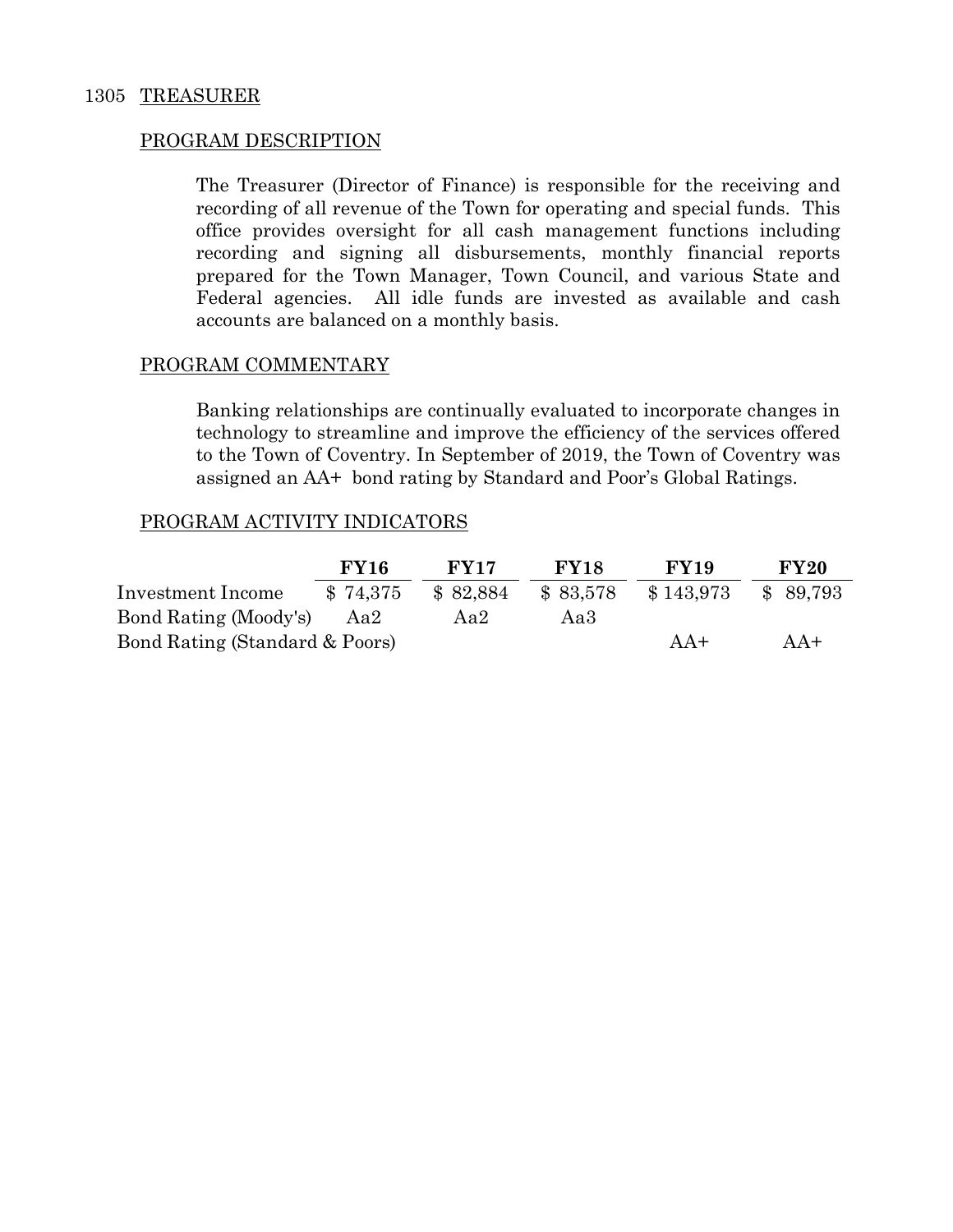### Town of Coventry

TOWN MANAGERS RECOMMENDED BUDGET

|  | Budget Fiscal Year: 2022 to 2022 |  |  |
|--|----------------------------------|--|--|
|  |                                  |  |  |

|                                                                                                 | 2020   | 2021        | 2021   | 2021   | 2021                   |        |                                | Mgr/Bud |      |
|-------------------------------------------------------------------------------------------------|--------|-------------|--------|--------|------------------------|--------|--------------------------------|---------|------|
| Account# and Description                                                                        | Actual | Base Budget | Budget |        | Actual YTD Est. Actual |        | Dept Head Town Manager Inc/Dec |         | ፝ዼ   |
|                                                                                                 |        |             |        |        |                        |        |                                |         |      |
| 1305 TREASURER<br>110-1305-51010 REGULAR FULL<br>Finance Director 20%<br>Assumes 2.25% increase | 24,412 | 26,500      | 26,500 | 15,866 | 26,500                 | 27,100 | 27,100                         | 600     | 2.26 |
| 110-1305-52090 TRAVEL MEETIN                                                                    | 0      | 250         | 250    | 0      | 250                    | 250    | 250                            | $\circ$ | .00  |
| Total 1305 TREASURER                                                                            | 24,412 | 26,750      | 26,750 | 15,866 | 26,750                 | 27,350 | 27,350                         | 600     | 2.24 |
|                                                                                                 |        |             |        |        |                        |        |                                |         |      |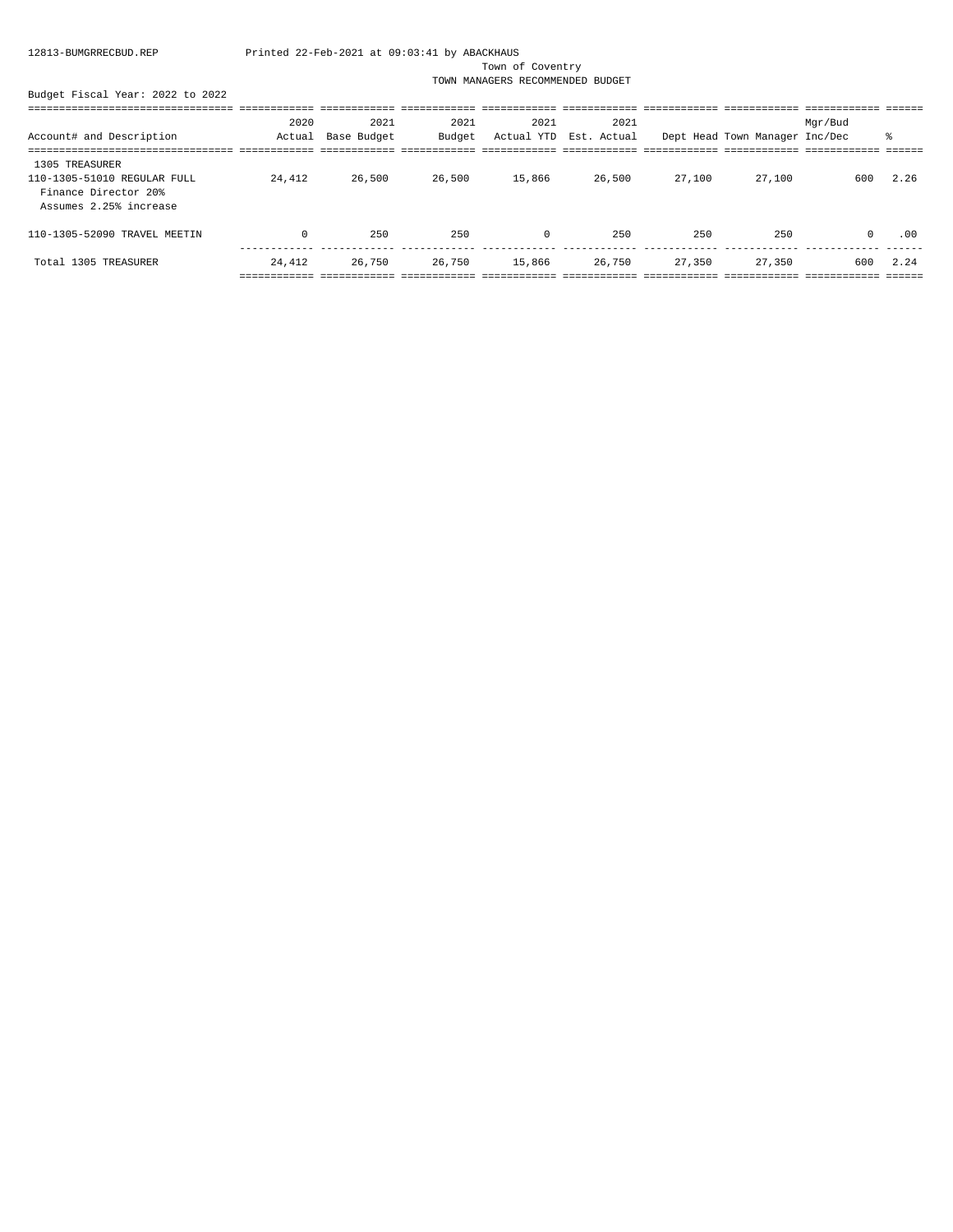## 1306 INFORMATION TECHNOLOGY

## PROGRAM DESCRIPTION

This activity reflects the consolidated expenses of the Town's information and computer efforts. It includes coordinating the wide area network, the in-house ADMINS alpha system and other software applications, Town's web page and Coventryvision (Channel 13).

## PROGRAM COMMENTARY

The Town's computer needs are increasingly complex and we are continuing to expand and upgrade our systems within budget constraints. The computer systems goals include stronger disaster recovery and a move toward virtualization.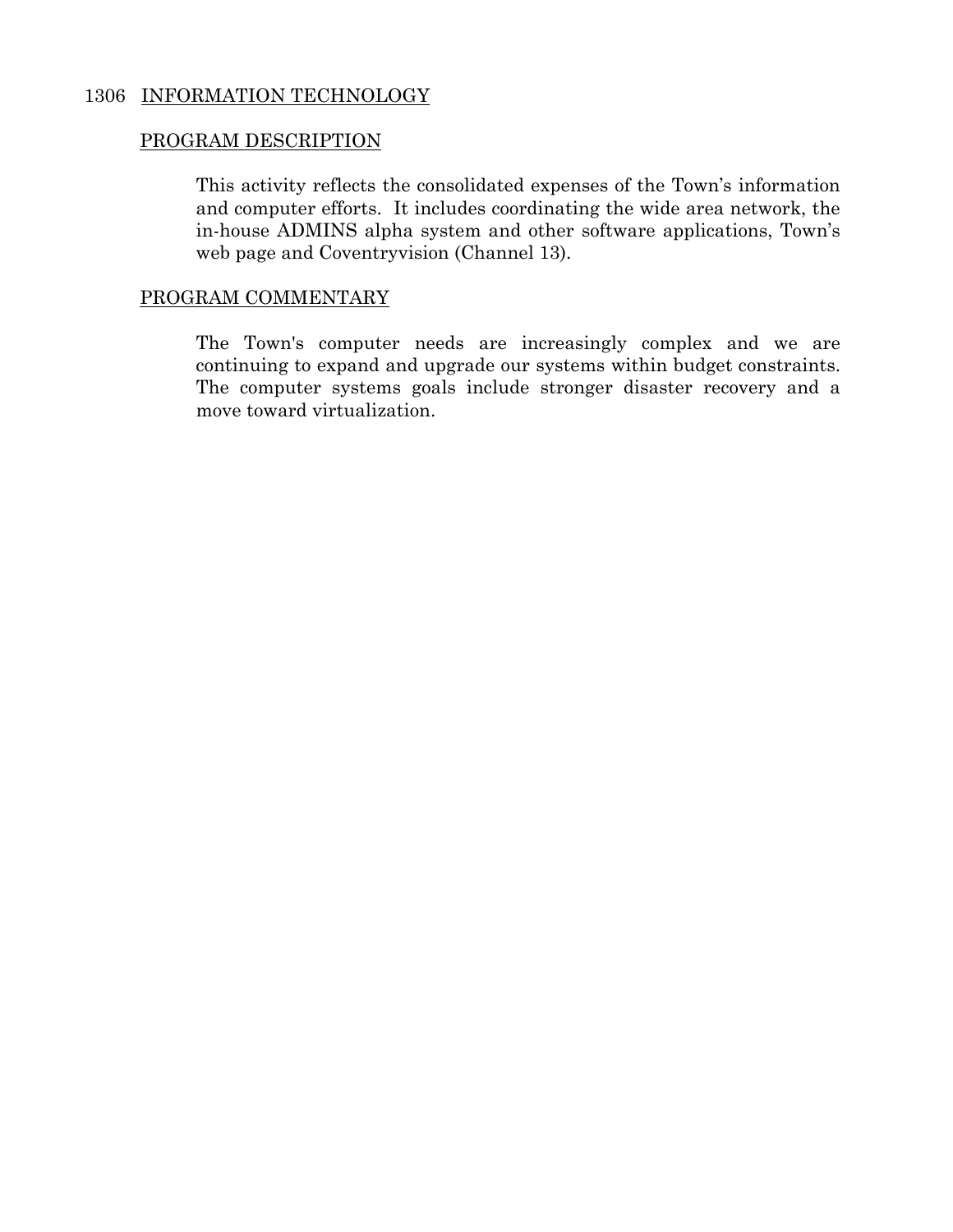Town of Coventry

TOWN MANAGERS RECOMMENDED BUDGET

|                              | 2020    | 2021        | 2021    | 2021       | 2021        |         |                                | Mgr/Bud     |      |
|------------------------------|---------|-------------|---------|------------|-------------|---------|--------------------------------|-------------|------|
| Account# and Description     | Actual  | Base Budget | Budget  | Actual YTD | Est. Actual |         | Dept Head Town Manager Inc/Dec |             | ⊱    |
|                              |         |             |         |            |             |         |                                |             |      |
| 1306 INFORMATION TECHNO      |         |             |         |            |             |         |                                |             |      |
| 110-1306-51040 TEMPORARY     | 799     | 1,000       | 1,000   | 497        | 1,000       | 1,000   | 1,000                          | $^{\circ}$  | .00  |
| 110-1306-52040 LICENSES/SUPP | 170,671 | 131,300     | 131,300 | 127,180    | 131,300     | 136,000 | 136,000                        | 4,700       | 3.58 |
| 110-1306-52070 OTHER PROFESS | 59,425  | 61,000      | 61,000  | 61,000     | 61,000      | 61,000  | 61,000                         | 0           | .00  |
| 110-1306-52100 TRAINING      | 65      | 500         | 500     | $\Omega$   | 500         | 500     | 500                            | $\Omega$    | .00  |
| 110-1306-52140 EQUIPMENT REP | 4,494   | 2,000       | 2,000   | 0          | 2,000       | 2,000   | 2,000                          | $\mathbf 0$ | .00  |
| 110-1306-53210 OTHER PURCHAS | 613     | 1,000       | 1,000   | $\Omega$   | 1,000       | 1,000   | 1,000                          | 0           | .00  |
| Munivision Budget            |         |             |         |            |             |         |                                |             |      |
|                              |         |             |         |            |             |         |                                |             |      |
| Total 1306 INFORMATION       | 236,067 | 196,800     | 196,800 | 188,677    | 196,800     | 201,500 | 201,500                        | 4,700       | 2.39 |
|                              |         |             |         |            |             |         |                                |             |      |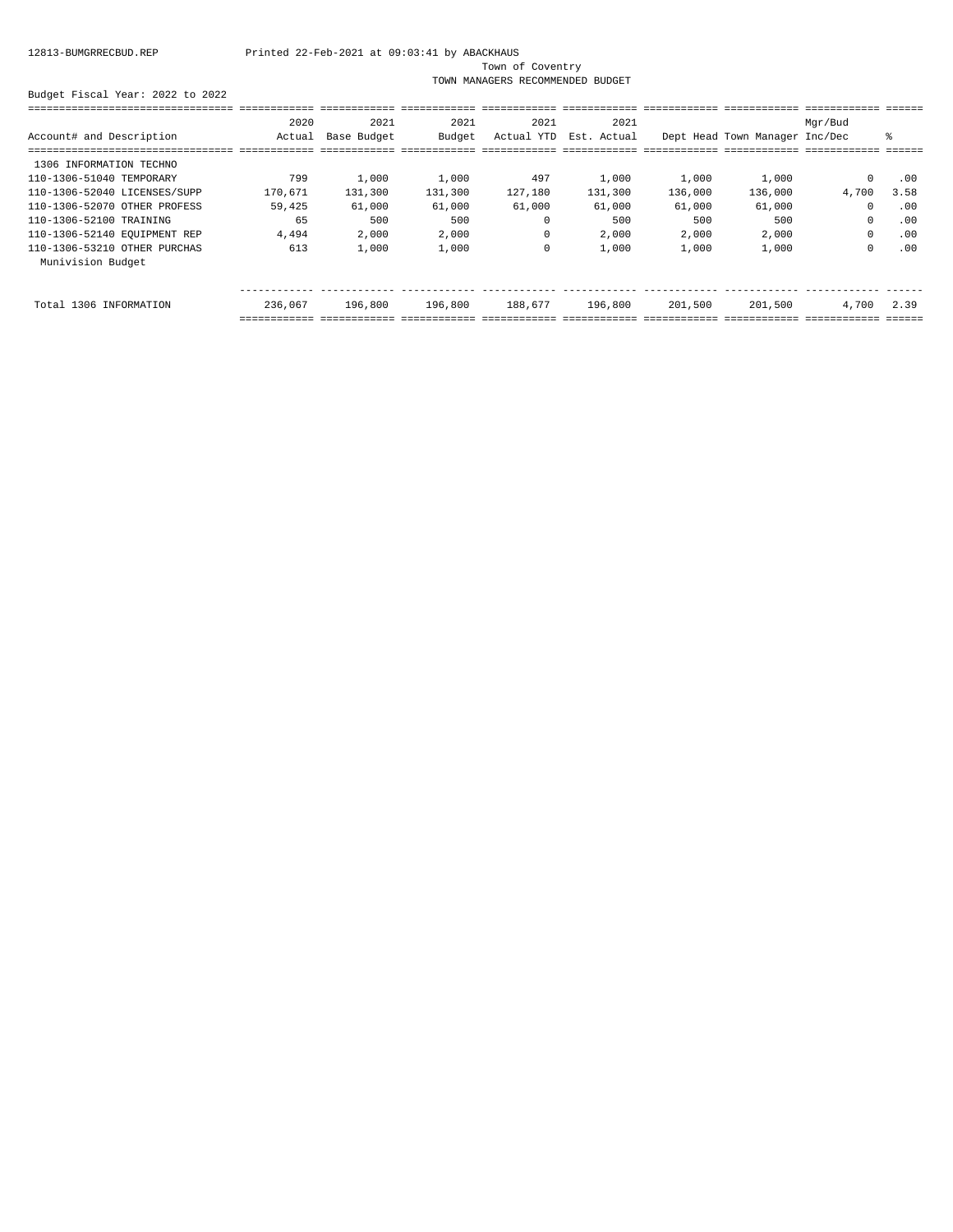The purpose of the Land Use Office is to protect public health, safety, welfare and property values through the administration of Land Use Regulations. The Office is responsible for reviewing development applications, provides support of all of the land use boards and commissions, provides expert information on all land use issues to the general public, and offers a clearinghouse of land use resource information.

## PROGRAM COMMENTARY

Goals for the Planning Office for the upcoming fiscal year include: continue to support citizens, contractors, designers and other stakeholders by providing attainable services and assistance with permitting operations during the pandemic; continue to train the newly hired Planning Tech/ZEO; seek out and apply for new grant funding mechanisms to facilitate projects consistent with the community's goals; administer goals and recommendations outlined in the Open Space Working Group Report – in particular, the development of open space management plans, trail mapping development and new trail blazing; continue work with the State of CT DEEP and the Coventry Lake Advisory and Monitoring Committee to address the hydrilla in Coventry Lake as well as prepare for the 2021 Lake Forum; continue to manage the blight enforcement program and associated litigation; coordinate the treatment of the fanwort outbreak in Eagleville Lake as well as apply for State DEEP grant funding; continue to be involved with the ongoing Probate Court proceedings involving the Caprilands property and efforts to facilitate legacy planning efforts; continue efforts to develop the Nathan Hale Greenway consistent with the recently completed feasibility study with a first step of forest management and creation of wellworn paths; continue to prepare for the next round of SustainableCT submittals; continue to support the Senior Housing Alternatives Study Committee and their work to prepare a study on senior needs in the community; and prepare an Affordable Housing Plan and seek funding to assist if available.

|                                | <b>FY16</b> | <b>FY17</b> | $FY18*$  | <b>FY19</b> | <b>FY20</b> |
|--------------------------------|-------------|-------------|----------|-------------|-------------|
| Zoning Inspections             | 190         | 358         | l 20     | 249         | 229         |
| Zoning Complaints Investigated | 91          | 221         | 36       | 33          | 76          |
| <b>Zoning Permits</b>          | 258         | 225         | 222      | 295         | 278         |
| Certificate of Use/Occupancy   | 66          | 51          | 45       | 46          | 49          |
| Total Revneue                  | \$13,254    | \$11,575    | \$11,925 | \$11,775    | \$12,532    |

## PROGRAM ACTIVITY INDICATORS

\* ZEO position vacant for first 9 months of fiscal year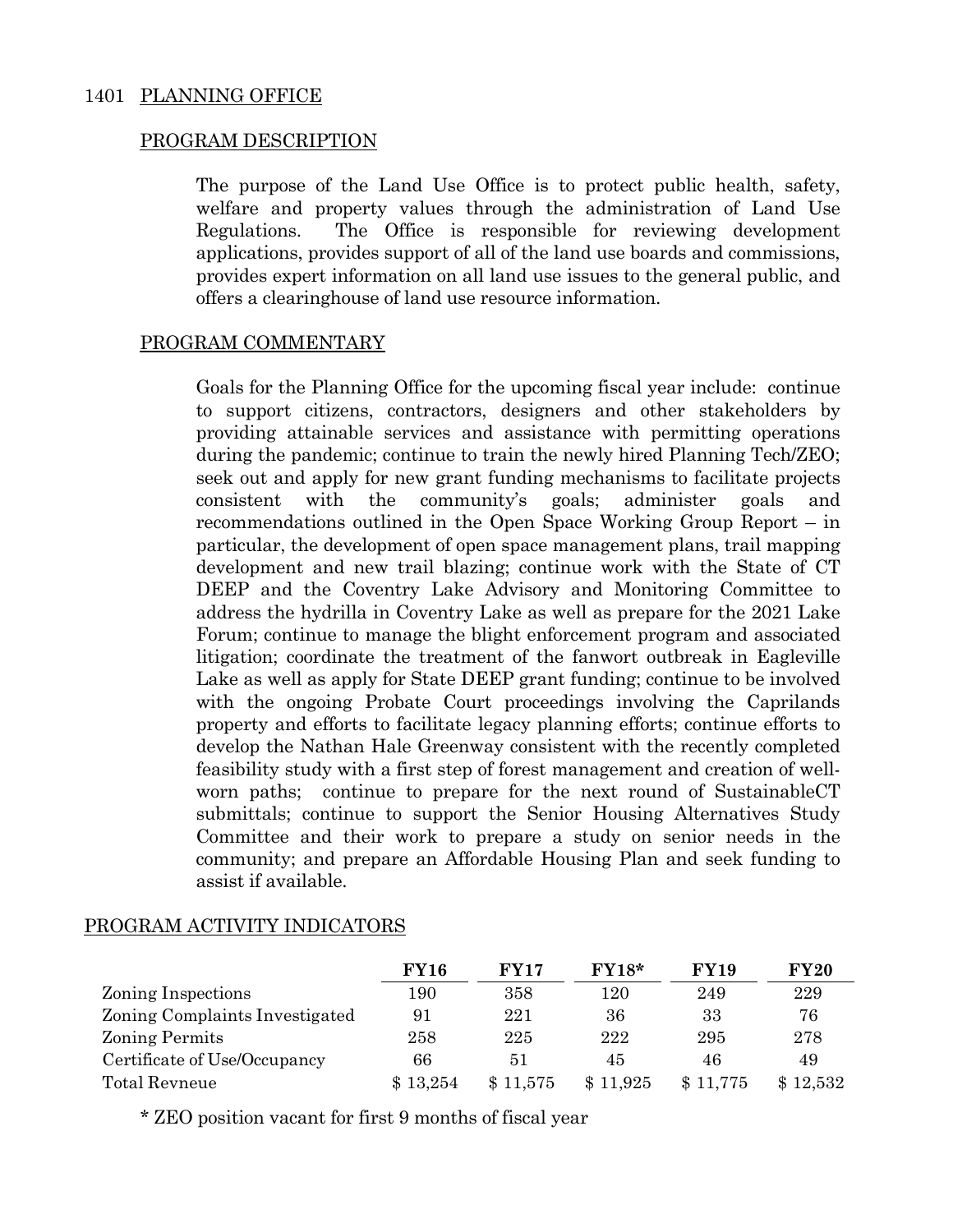Town of Coventry

TOWN MANAGERS RECOMMENDED BUDGET

|                                                                   | 2020     | 2021        | 2021    | 2021     | 2021                   |         |                                | Mar/Bud             |      |
|-------------------------------------------------------------------|----------|-------------|---------|----------|------------------------|---------|--------------------------------|---------------------|------|
| Account# and Description                                          | Actual   | Base Budget | Budget  |          | Actual YTD Est. Actual |         | Dept Head Town Manager Inc/Dec |                     | ま    |
| 1401 PLANNING                                                     |          |             |         |          |                        |         |                                |                     |      |
| 110-1401-51010 REGULAR FULL                                       | 148,567  | 151,300     | 151,300 | 91,598   | 151,300                | 155,300 | 155,300                        | 4,000               | 2.64 |
| 75% Town Planner; 65% ZEO; 65% Permit Aide; - Increase<br>per CBA |          |             |         |          |                        |         |                                |                     |      |
| 14% Town Engineer - Assumes 2.25% increase                        |          |             |         |          |                        |         |                                |                     |      |
| 110-1401-51030 OVERTIME                                           | 307      | 50          | 50      | 14       | 50                     | 50      | 50                             | $^{\circ}$          | .00  |
| 110-1401-51100 LONGEVITY                                          | 2,200    | 2,300       | 2,300   | 2,300    | 2,300                  | 2,400   | 2,400                          | 100                 | 4.35 |
| 110-1401-51110 DIFFERENTIAL                                       | 148      | 300         | 300     | $\Omega$ | 300                    | 300     | 300                            | $\Omega$            | .00  |
| 110-1401-52080 PROFESSIONAL                                       | $\Omega$ | 400         | 400     | $\Omega$ | 400                    | 400     | 400                            | $^{\circ}$          | .00  |
| 110-1401-52100 TRAINING                                           | 2,200    | 1,700       | 1,700   | 600      | 1,700                  | 200     | 200                            | $(1,500)$ $(88.24)$ |      |
| Decrease for ZEO tution                                           |          |             |         |          |                        |         |                                |                     |      |
| 110-1401-52250 GRANTS AND CO                                      | 1,000    | 1,000       | 1,000   | 1,000    | 1,000                  | 1,000   | 1,000                          | $\Omega$            | .00  |
| North Central Conservation Annual Dues                            |          |             |         |          |                        |         |                                |                     |      |
|                                                                   |          |             |         |          |                        |         |                                |                     |      |
| Total 1401 PLANNING                                               | 154,422  | 157,050     | 157,050 | 95,512   | 157,050                | 159,650 | 159,650                        | 2,600               | 1.66 |
|                                                                   |          |             |         |          |                        |         |                                |                     |      |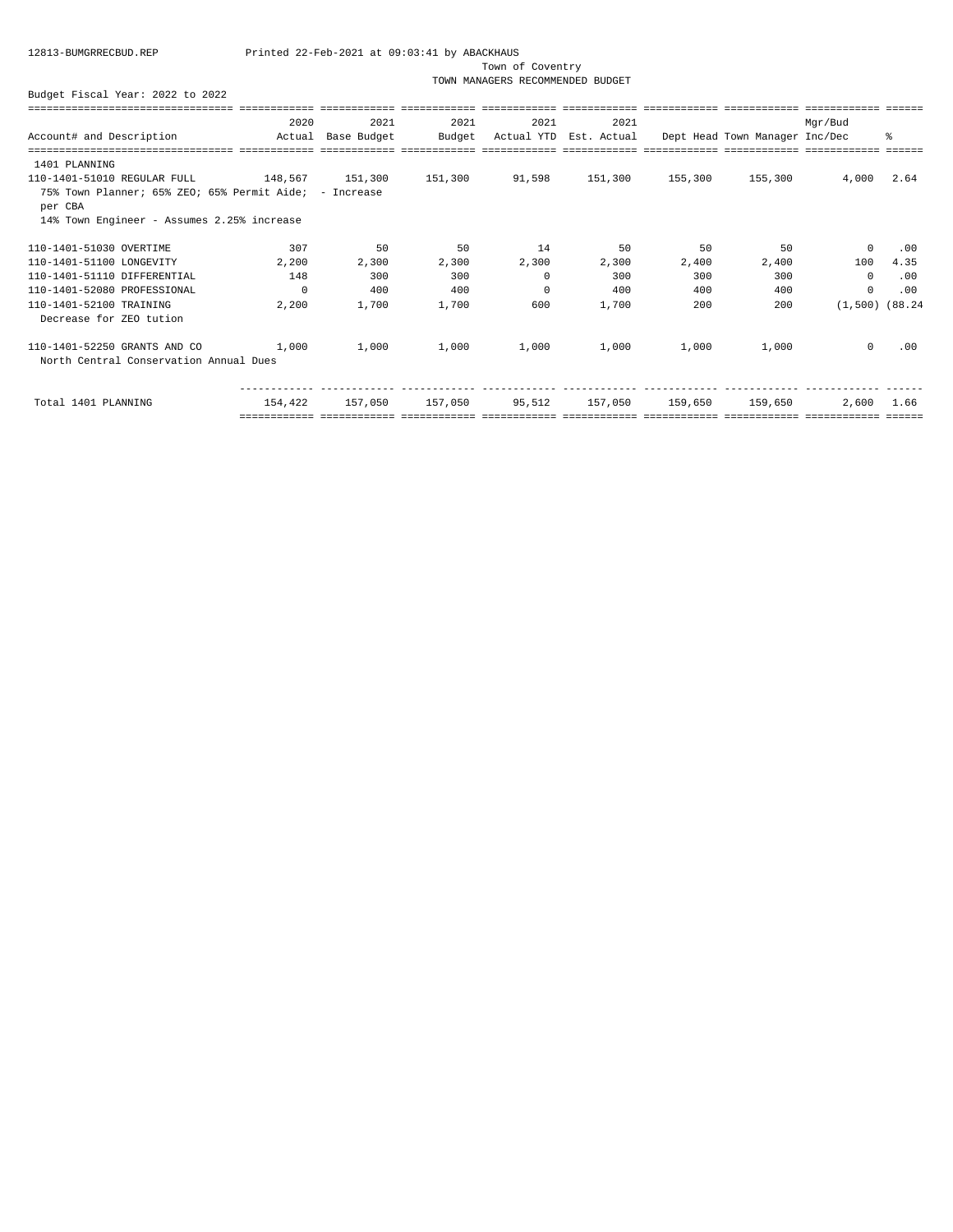## 1402 ZONING BOARD OF APPEALS

## PROGRAM DESCRIPTION

The Zoning Board of Appeals is responsible for the review of variance and special exception applications. The ZBA also reviews appeals taken of the decisions/actions of the ZEO, and approves motor vehicle dealer/repair locations.

## PROGRAM COMMENTARY

Goals for the Board for the upcoming fiscal year include: continue to work with Board in their duties and responsibilities and train newly elected members; and continue to work within the framework of the Zoning Regulations and CT General Statutes.

## PROGRAM ACTIVITY INDICATORS

|                       | FY16 | <b>FV17</b> | <b>FY18</b> | $\bf FVI9$ | <b>FY20</b> |
|-----------------------|------|-------------|-------------|------------|-------------|
| Public Meetings       |      |             |             |            |             |
| Applications/Hearings |      |             |             |            |             |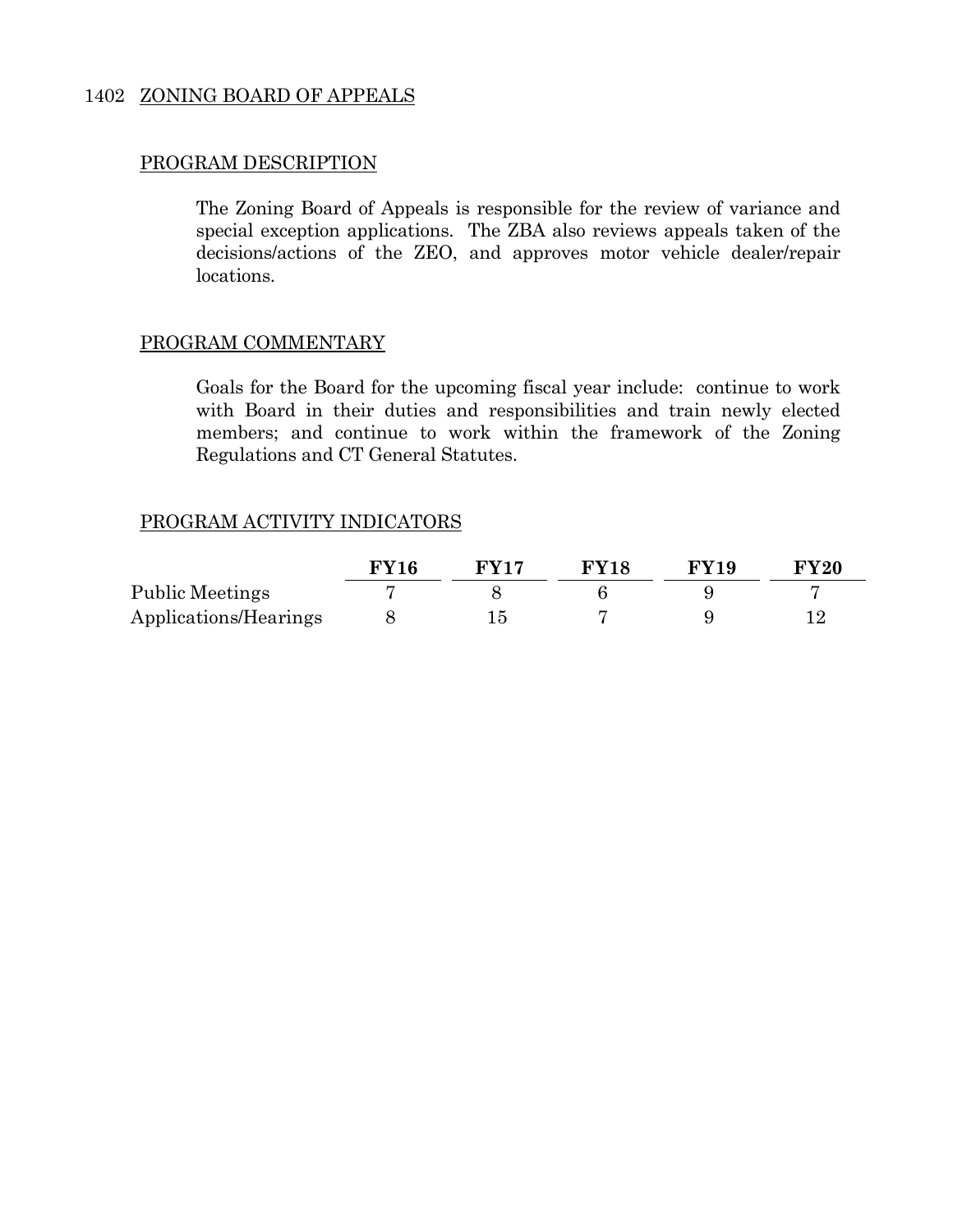Town of Coventry

TOWN MANAGERS RECOMMENDED BUDGET

|                              | 2020        | 2021        | 2021   | 2021        | 2021        |        |                                | Mgr/Bud      |       |
|------------------------------|-------------|-------------|--------|-------------|-------------|--------|--------------------------------|--------------|-------|
| Account# and Description     | Actual      | Base Budget | Budget | Actual YTD  | Est. Actual |        | Dept Head Town Manager Inc/Dec |              | ిక    |
|                              |             |             |        |             |             |        |                                |              |       |
| 1402 ZONING BOARD/APPEA      |             |             |        |             |             |        |                                |              |       |
| 110-1402-51010 REGULAR FULL  | 21,707      | 22,900      | 22,900 | 12,539      | 22,900      | 22,700 | 22,700                         | (200)        | (.87) |
| 25% ZEO; 15% Permit Aide     |             |             |        |             |             |        |                                |              |       |
| Increase per CBA             |             |             |        |             |             |        |                                |              |       |
| 110-1402-51090 OTHER         | 229         | 330         | 330    | 57          | 330         | 330    | 330                            | 0            | .00   |
| 110-1402-52080 PROFESSIONAL  | $\mathbf 0$ | 50          | 50     | $\mathbf 0$ | 50          | 50     | 50                             | 0            | .00   |
| CAZEO membership dues.       |             |             |        |             |             |        |                                |              |       |
| 110-1402-52090 TRAVEL MEETIN | $\Omega$    | 50          | 50     | 40          | 50          | 50     | 50                             | $\mathsf{O}$ | .00   |
| 110-1402-52100 TRAINING      | 150         | 100         | 100    | $\Omega$    | 100         | 100    | 100                            | $\mathbf 0$  | .00   |
| Total 1402 ZONING BOARD      | 22,086      | 23,430      | 23,430 | 12,636      | 23,430      | 23,230 | 23,230                         | (200         | (.85) |
|                              |             |             |        |             |             |        |                                |              |       |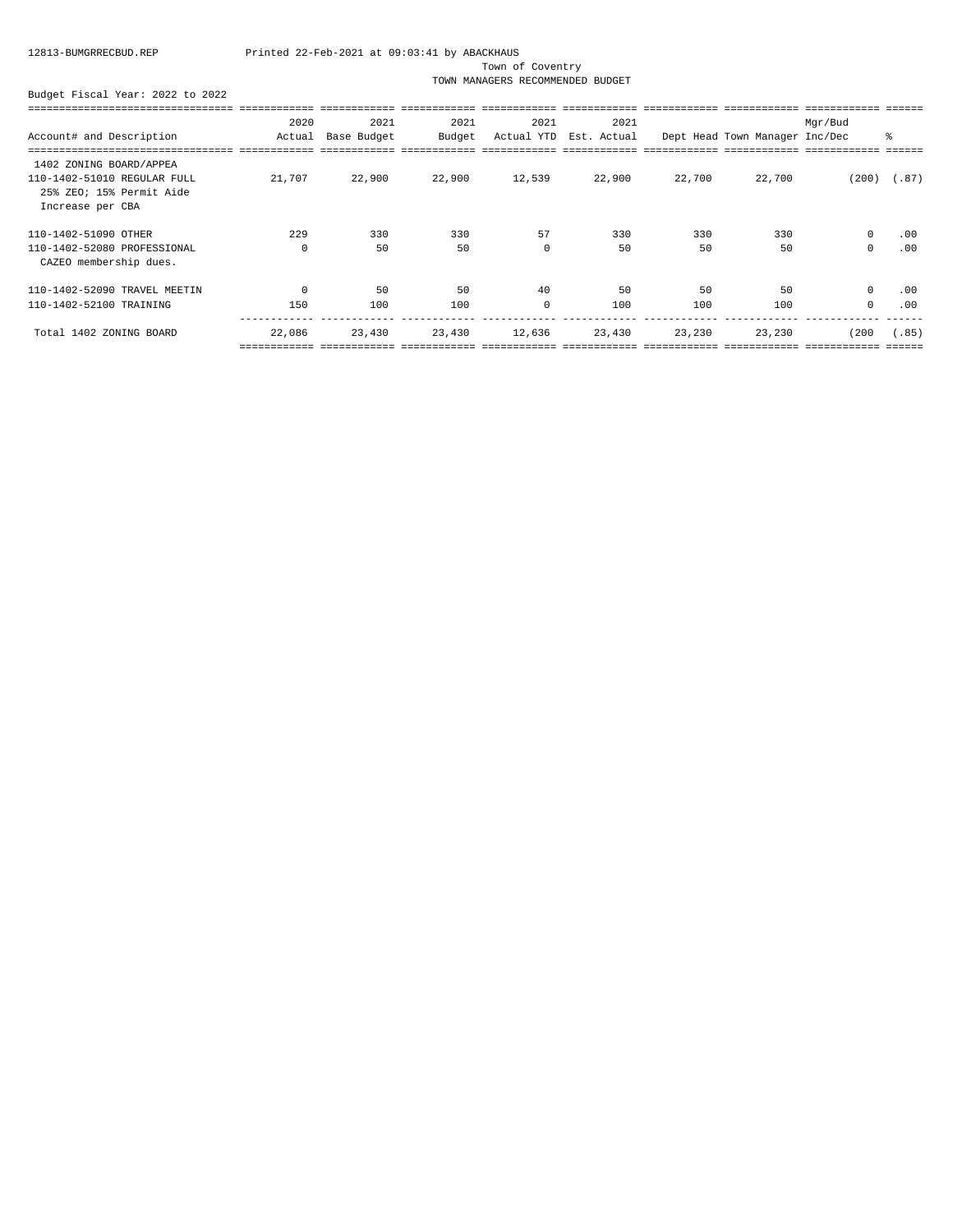The Conservation Commission primarily deals with issues associated with open space, conservation, and ecological matters either through the planning or development process. The Commission is responsible for reviewing and updating the Town's Open Space Plan as well as the Natural Resources Inventory, as well as making recommendations on open space purchases. The Commission also is responsible for maintaining records of open space and conservation easement conveyances to the Town. In addition, the Commission is involved in other efforts, such as stonewall awareness and maintenance, Adopt-a-road programs and providing recommendations to the Planning and Zoning Commission on land use applications. The Commission is composed of seven (7) members appointed by the Town Council.

## PROGRAM COMMENTARY

Goals for the Commission for the upcoming fiscal year include: Continue to administer the goals and visions of the Open Space Plan; support efforts of the Coventry Lake Advisory and Monitoring Committee and the execution of the Coventry Lake Management Plan; support the Adopt  $- A - R$ oad Program; continue work on the Town Bike Plan and associated mapping; expand the trail mapping library to include other open space parcels; use the completed Open Space Management Plan that was developed for Patriots Park Woods as a template for other open space properties; continue to review and comment on Planning and Zoning applications and Town referrals that are forwarded to the Commission; continue the stone wall clean-up program at Nathan Hale Homestead; support efforts to design and plan a multi-purpose trail on the former RTE 6 Expressway with the prospective State of CT DEEP Recreation Trails Grant proposal.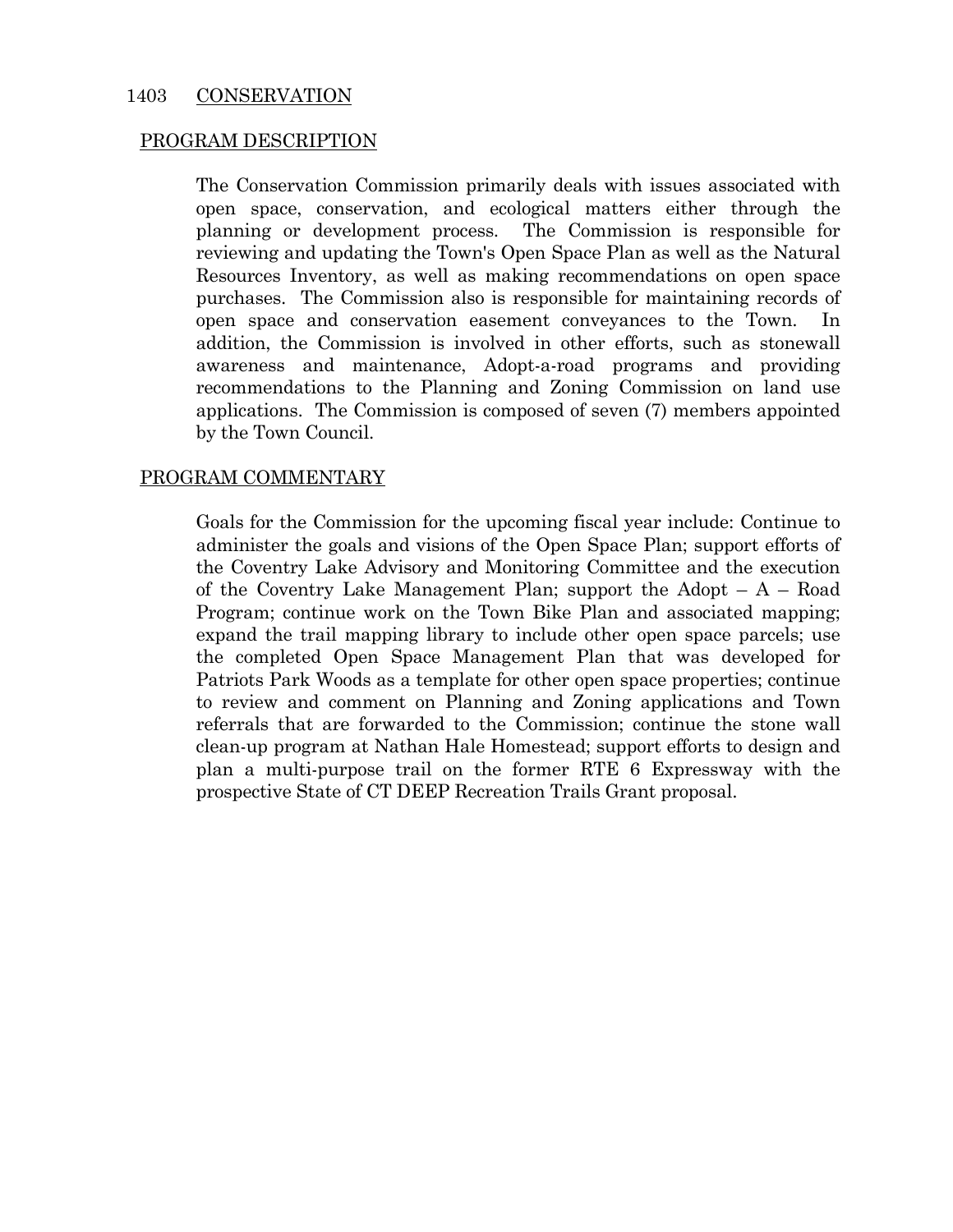### Town of Coventry

TOWN MANAGERS RECOMMENDED BUDGET

|                                                 | 2020     | 2021        | 2021   | 2021     | 2021                   |       |                                | Mgr/Bud     |               |
|-------------------------------------------------|----------|-------------|--------|----------|------------------------|-------|--------------------------------|-------------|---------------|
| Account# and Description                        | Actual   | Base Budget | Budget |          | Actual YTD Est. Actual |       | Dept Head Town Manager Inc/Dec |             | 昙             |
|                                                 |          |             |        |          |                        |       |                                |             |               |
| 1403 CONSERVATION                               |          |             |        |          |                        |       |                                |             |               |
| 110-1403-52080 PROFESSIONAL                     | 70       | 100         | 100    | $\Omega$ | 100                    | 100   | 100                            | $\circ$     | .00           |
| 110-1403-52090 TRAVEL MEETIN                    | 23       | 25          | 25     | 0        | 25                     | 25    | 25                             | 0           | .00           |
| 110-1403-52180 PRINTING                         | 400      | 400         | 400    | $\Omega$ | 400                    | 400   | 300                            | (100)       | (25.00)       |
| Print trail brochures.                          |          |             |        |          |                        |       |                                |             |               |
| 110-1403-52250 GRANTS AND CO                    | $\Omega$ | 300         | 300    | 0        | 300                    | 300   | 300                            | $^{\circ}$  | .00           |
| 110-1403-52270 OTHER SERVICE                    | 50       | 50          | 50     | $\Omega$ | 50                     | 50    | 50                             | $\mathbf 0$ | .00           |
| 110-1403-53170 GROUND SUPPLI                    | 196      | 500         | 250    | $\Omega$ | 500                    | 500   | 300                            | (200)       | (40.00)       |
| Trail maintenance and blazing equipment for the |          |             |        |          |                        |       |                                |             |               |
| Protected Lands Stewardship Committee.          |          |             |        |          |                        |       |                                |             |               |
| 110-1403-53210 OTHER PURCHAS                    | 5,500    | 500         | 500    | $\Omega$ | 500                    | 500   | 500                            | $\circ$     | .00           |
| 110-1403-53220 SUBSCRIPTIONS                    | $\Omega$ | 75          | 75     | $\Omega$ | 75                     | 75    | 75                             | $\circ$     | .00           |
| 110-1403-53300 PUBLIC RELATI                    | 185      | 185         | 435    | 250      | 185                    | 185   | 185                            | $\Omega$    | .00           |
| Total 1403 CONSERVATION                         | 6,424    | 2,135       | 2,135  | 250      | 2,135                  | 2,135 | 1,835                          |             | (300 (14.05)) |
|                                                 |          |             |        |          |                        |       |                                |             |               |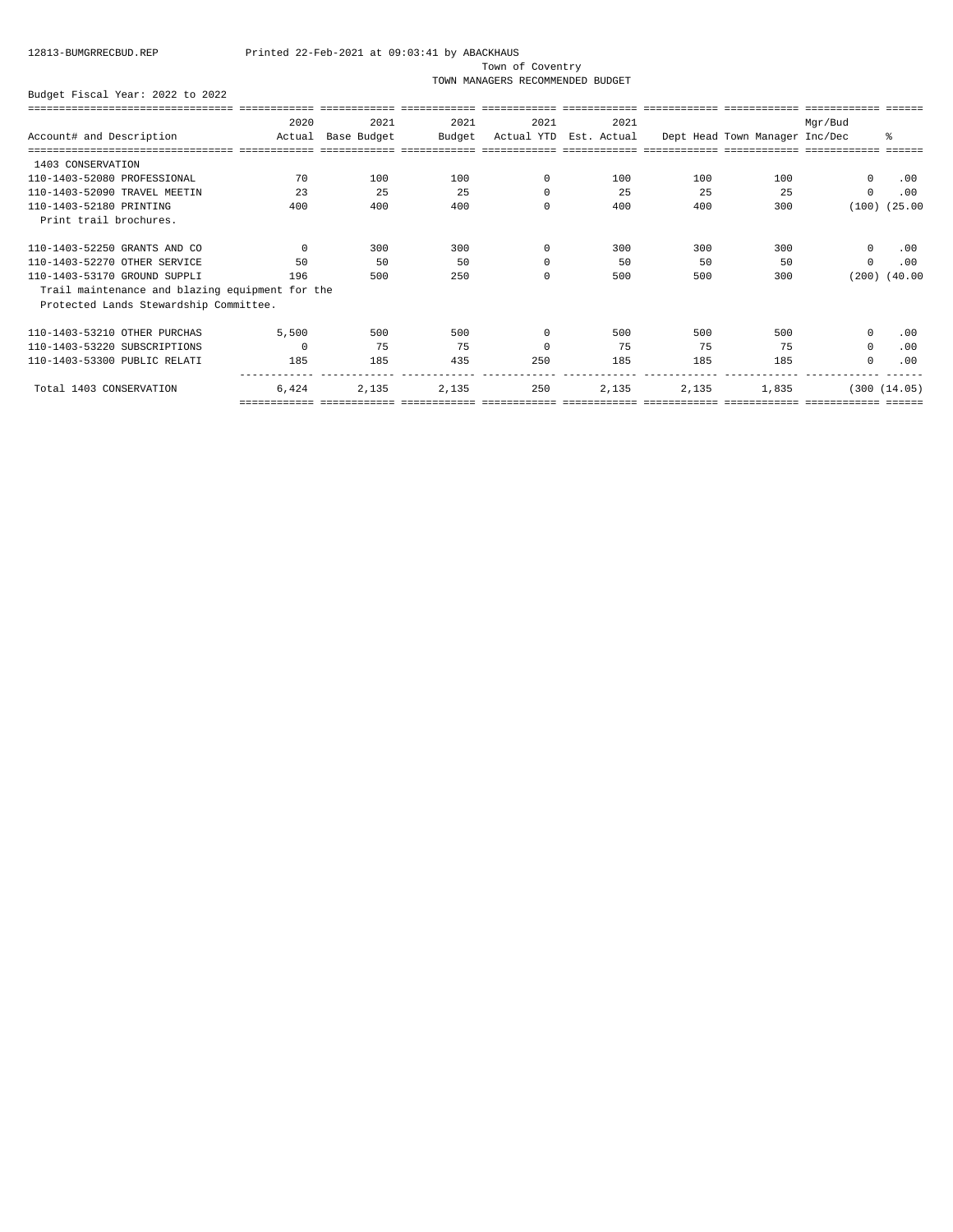The Economic Development Commission is responsible for promoting the commercial, business, and industrial development in an effort to provide a blend of necessary services and employment while maintaining the rural character of the Town of Coventry. The EDC reviews all major economic development proposals.

## PROGRAM COMMENTARY

Goals for the Commission for the upcoming fiscal year include: continue to support the business community during the pandemic by sharing resources, information and work directly with businesses to meet ongoing needs; continue to support the work of the interns from Nichols College and their direct assistance with local businesses; continue to support the attraction of appropriate businesses and retention of existing businesses; support the continued operation and management of the Coventry Farmers' Market; continue to reflect on responses of the community survey from the Plan of Conservation and Development revisions pertaining to economic development; organize and conduct events (as appropriate) that support and/or highlight the business community, including educational opportunities; continue collaborative efforts with the Town of Bolton to focus on development of the Gateway area on RTE 44; coordinate efforts to be involved with the CT Main Street Center program and involving the Coventry Village Partners; maintain open communication with business community by conducting on-site visitations with EDC members or businesses meeting with the EDC at regular meetings; continue to distribute economic development appreciation certificates to new businesses and the ones that have completed projects; continue to support the efforts of the Coventry Arts Guild and the execution of the strategic arts plan for the community; continue to support the extension of public sewers from Bolton into Coventry on RTE 44; continue to serve on the Tolland County Chamber of Commerce Board of Directors, Executive Committee and Economic Development Committee; continue to facilitate the ongoing work with the 4 Towns identified in the Regional Economic Vitality Action Plan prepared by AdvanceCT; continue to work with Hartford Healthcare to maintain a medical office presence in Coventry.

## PROGRAM ACTIVITY INDICATORS

|                              | $\bf FVI6$ | <b>FV17</b> | <b>FY18</b> | <b>FY19</b> | <b>FY20</b> |
|------------------------------|------------|-------------|-------------|-------------|-------------|
| Meetings                     |            |             |             |             |             |
| Farmer's Market Subcommittee | 22         |             |             |             |             |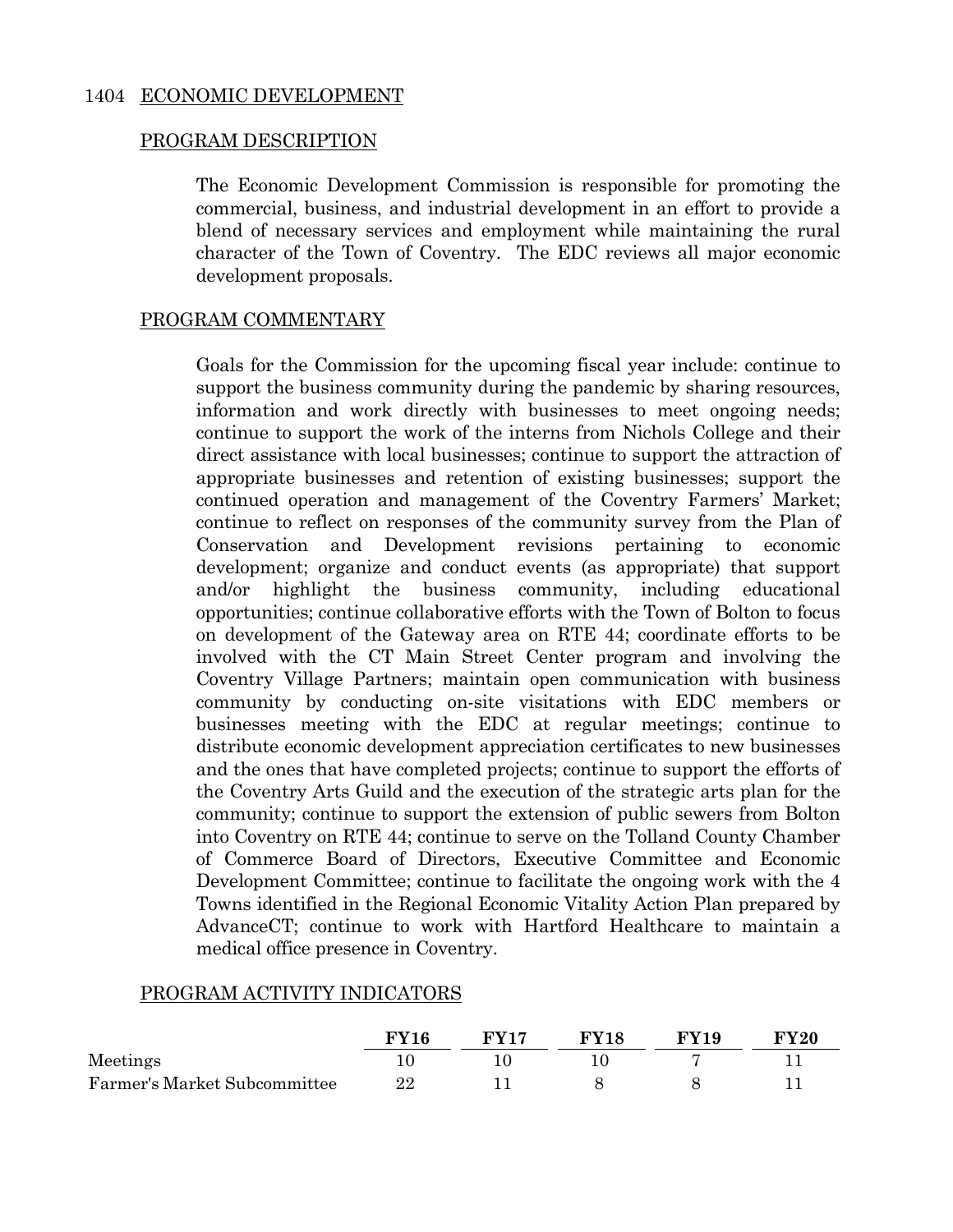Town of Coventry

TOWN MANAGERS RECOMMENDED BUDGET

| ristai Ital 2022                                                                                                                                                          |          |                    |            |             |                        |        |                                |                     |        |
|---------------------------------------------------------------------------------------------------------------------------------------------------------------------------|----------|--------------------|------------|-------------|------------------------|--------|--------------------------------|---------------------|--------|
|                                                                                                                                                                           |          |                    |            |             |                        |        |                                |                     |        |
|                                                                                                                                                                           | 2020     | 2021               | 2021       | 2021        | 2021                   |        |                                | Mqr/Bud             |        |
| Account# and Description                                                                                                                                                  |          | Actual Base Budget | Budget     |             | Actual YTD Est. Actual |        | Dept Head Town Manager Inc/Dec |                     | ి      |
|                                                                                                                                                                           |          |                    |            |             |                        |        |                                |                     |        |
| 1404 ECONOMIC DEVELOPME                                                                                                                                                   |          |                    |            |             |                        |        |                                |                     |        |
| 110-1404-51010 REGULAR FULL<br>10% Town Planner; 5% Permit Aide<br>Increase per CBA                                                                                       | 11,153   | 11,200             | 11,200     | 6,814       | 11,200                 | 12,000 | 12,000                         | 800                 | 7.14   |
| 110-1404-52080 PROFESSIONAL<br>Maintain CT Main St Program funds (\$1000) & Tolland<br>County Chamber Annual Dues<br>Windham County Chamber of Commerce \$500             | 2,249    | 1,920              | 1,920      | 1,930       | 1,920                  | 1,920  | 1,920                          | $\Omega$            | .00    |
| 110-1404-52090 TRAVEL MEETIN<br>Tolland County Chamber - board meeting lunches                                                                                            | 386      | 390                | 390        | $\mathbf 0$ | 390                    | 390    | 390                            | $\mathbf 0$         | .00    |
| 110-1404-52100 TRAINING<br>Added training line item back, it was inadvertently<br>deleted.                                                                                | $\Omega$ | $\Omega$           | $^{\circ}$ | $\Omega$    | $^{\circ}$             | 50     | 50                             | 50                  | .00    |
| 110-1404-52130 SERVICE CONTR<br>Maintain funds for additional PT staff time (Erica or<br>other) to support CT Main Street Program and 4 Town<br>Vitality Plan activities. | 4,928    | 7,000              | 7,000      | 20          | 7,000                  | 7,000  | 4,000                          | $(3,000)$ $(42.86)$ |        |
| 110-1404-52180 PRINTING<br>Add funds for printing of materials associated with<br>Coventry Village Partners or other economic development<br>intiatives.                  | $\Omega$ | 200                | 200        | $^{\circ}$  | 200                    | 200    | 200                            | $^{\circ}$          | .00    |
| 110-1404-53300 PUBLIC RELATI<br>Add funds to support economic development functions -<br>such as food, beverages at events or other necessary<br>supplies.                | $\Omega$ | 100                | 100        | $^{\circ}$  | 100                    | 100    | 300                            | 200                 | 200.00 |
| Total 1404 ECONOMIC DEV                                                                                                                                                   | 18,716   | 20,810             | 20,810     | 8,764       | 20,810                 | 21,660 | 18,860                         | (1,950 (9.37))      |        |
|                                                                                                                                                                           |          |                    |            |             |                        |        |                                |                     |        |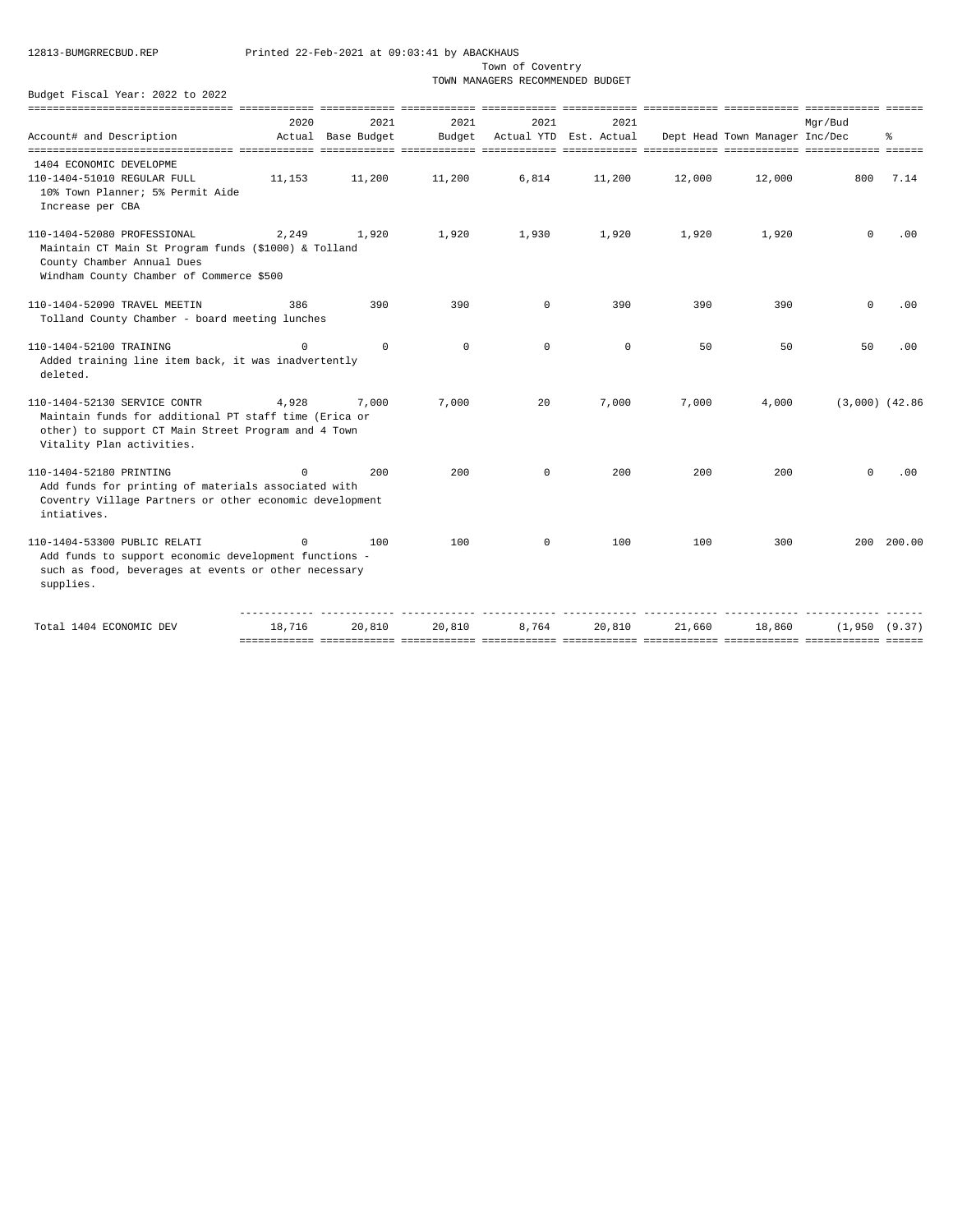The Inland Wetlands Agency reviews all applications/activities that could potentially impact the Town's wetland areas (i.e. subdivision, single-family, accessory use, etc.). The IWA reviews enforcement activities directed by the Wetlands Agent. The IWA reviews and updates its own regulations consistent with State's model wetlands regulations. The IWA is responsible for the administration of the aquifer protection regulations as mandated by CT D.E.E.P.

## PROGRAM COMMENTARY

Goals for the Agency for the upcoming fiscal year include: continue involvement in training opportunities for the members and Staff to continue to properly administer the Town's wetlands regulations in order to properly protect the significant natural resources of the community.

## PROGRAM ACTIVITY INDICATORS

|               | <b>FY16</b> | $\bf FVI7$           | <b>FY18</b>             | <b>FY19</b> | $\ast$<br><b>FY20</b><br>∗ |
|---------------|-------------|----------------------|-------------------------|-------------|----------------------------|
| Meetings      |             | $\Delta$             |                         |             | י ו                        |
| Applications  | $28\,$      | 43                   | 33                      | 34          | 39                         |
| Total Revneue | \$1,375     | 2,100<br>$\mathbb S$ | 3,300<br>$\mathbb{S}^-$ | 44          | 2,403                      |

\* Starting in FY19, revenues and related costs were accounted for net.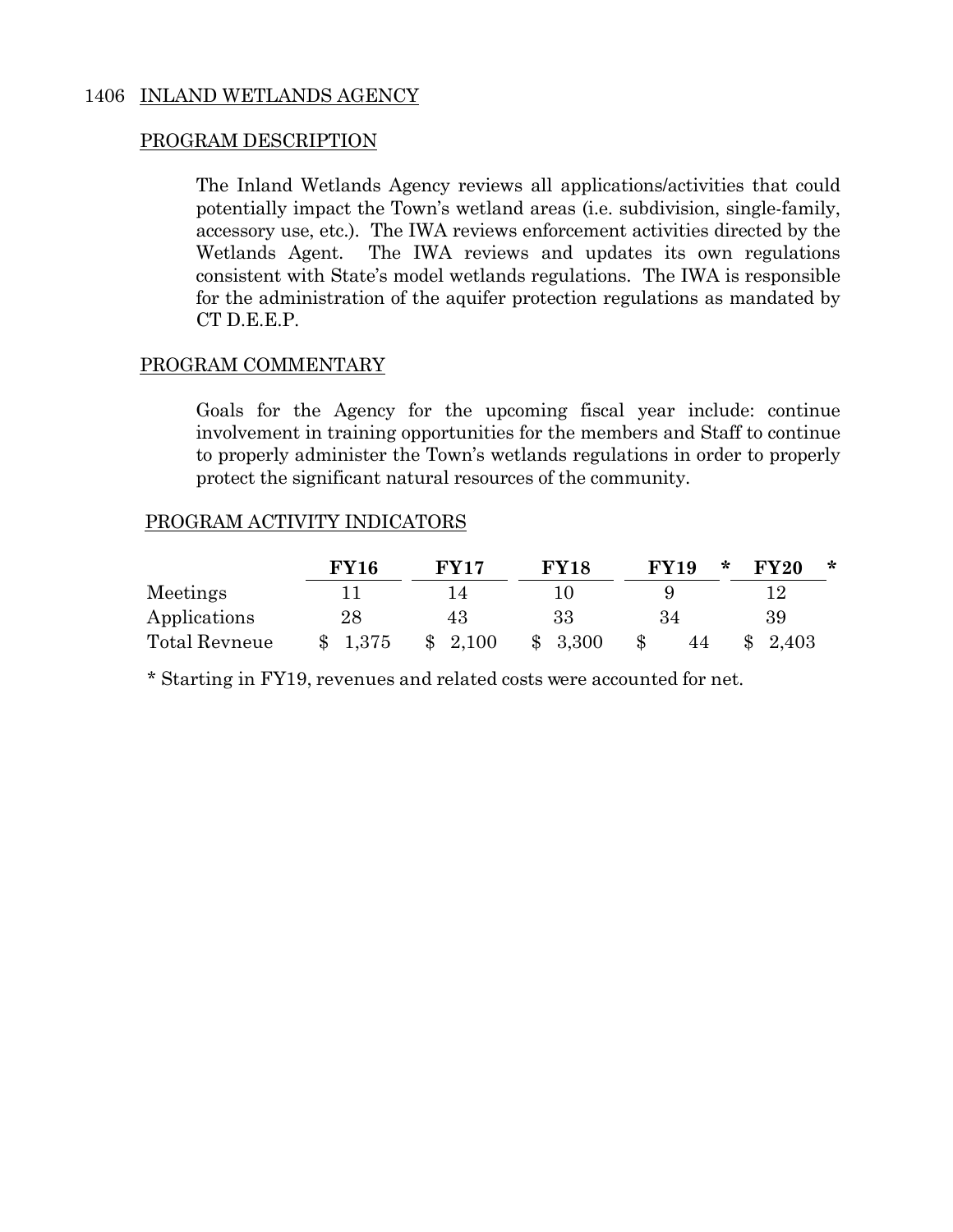Town of Coventry

TOWN MANAGERS RECOMMENDED BUDGET

|                                                                 |          |             | ============ |          |                        |          |                                |                     |     |
|-----------------------------------------------------------------|----------|-------------|--------------|----------|------------------------|----------|--------------------------------|---------------------|-----|
|                                                                 | 2020     | 2021        | 2021         | 2021     | 2021                   |          |                                | Mgr/Bud             |     |
| Account# and Description                                        | Actual   | Base Budget | Budget       |          | Actual YTD Est. Actual |          | Dept Head Town Manager Inc/Dec |                     | 昙   |
|                                                                 |          |             |              |          |                        |          |                                |                     |     |
| 1406 INLAND WETLANDS                                            |          |             |              |          |                        |          |                                |                     |     |
| 110-1406-51010 REGULAR FULL                                     | 47,534   | 51,500      | 51,500       | 28.729   | 51,500                 | 50,500   | 50,500                         | $(1,000)$ $(1.94)$  |     |
| 15% Town Planner; 10% ZEO; 15% Permit Aide; 22% Town            |          |             |              |          |                        |          |                                |                     |     |
| Engineer                                                        |          |             |              |          |                        |          |                                |                     |     |
| Increase per CBA                                                |          |             |              |          |                        |          |                                |                     |     |
| 110-1406-51020 PART TIME                                        | $\Omega$ | $\Omega$    | $\Omega$     | $\Omega$ | $\Omega$               | $\Omega$ | 45,000                         | 45,000              | .00 |
| NEW HIRE:                                                       |          |             |              |          |                        |          |                                |                     |     |
| PT Inland/Wetlands Officer per Town Hall Union                  |          |             |              |          |                        |          |                                |                     |     |
| 30 hours per week                                               |          |             |              |          |                        |          |                                |                     |     |
| 110-1406-51040 TEMPORARY<br>REMOVE:                             | 26,910   | 29,820      | 29,820       | 29,820   | 29,820                 | 29,820   | $\Omega$                       | $(29,820)$ $(100.0$ |     |
| \$40k North Central Convservation District for Wetlands         |          |             |              |          |                        |          |                                |                     |     |
| 12 months services - 10 hours per week.                         |          |             |              |          |                        |          |                                |                     |     |
| 110-1406-51090 OTHER                                            | 980      | 660         | 660          | 869      | 660                    | 660      | 660                            | $\Omega$            | .00 |
| 110-1406-52080 PROFESSIONAL                                     | 80       | 80          | 80           | 70       | 80                     | 80       | 80                             | $\Omega$            | .00 |
| 110-1406-52100 TRAINING                                         | $\Omega$ | $\Omega$    | $\Omega$     | $\Omega$ | $\Omega$               | 50       | 50                             | 50                  | .00 |
| Added training line item back, it was inadvertently<br>deleted. |          |             |              |          |                        |          |                                |                     |     |
|                                                                 |          |             |              |          |                        |          |                                |                     |     |
| Total 1406 INLAND WETLA                                         | 75,504   | 82,060      | 82,060       | 59,488   | 82,060                 | 81,110   | 96,290                         | 14,230 17.34        |     |
|                                                                 |          |             |              |          |                        |          |                                |                     |     |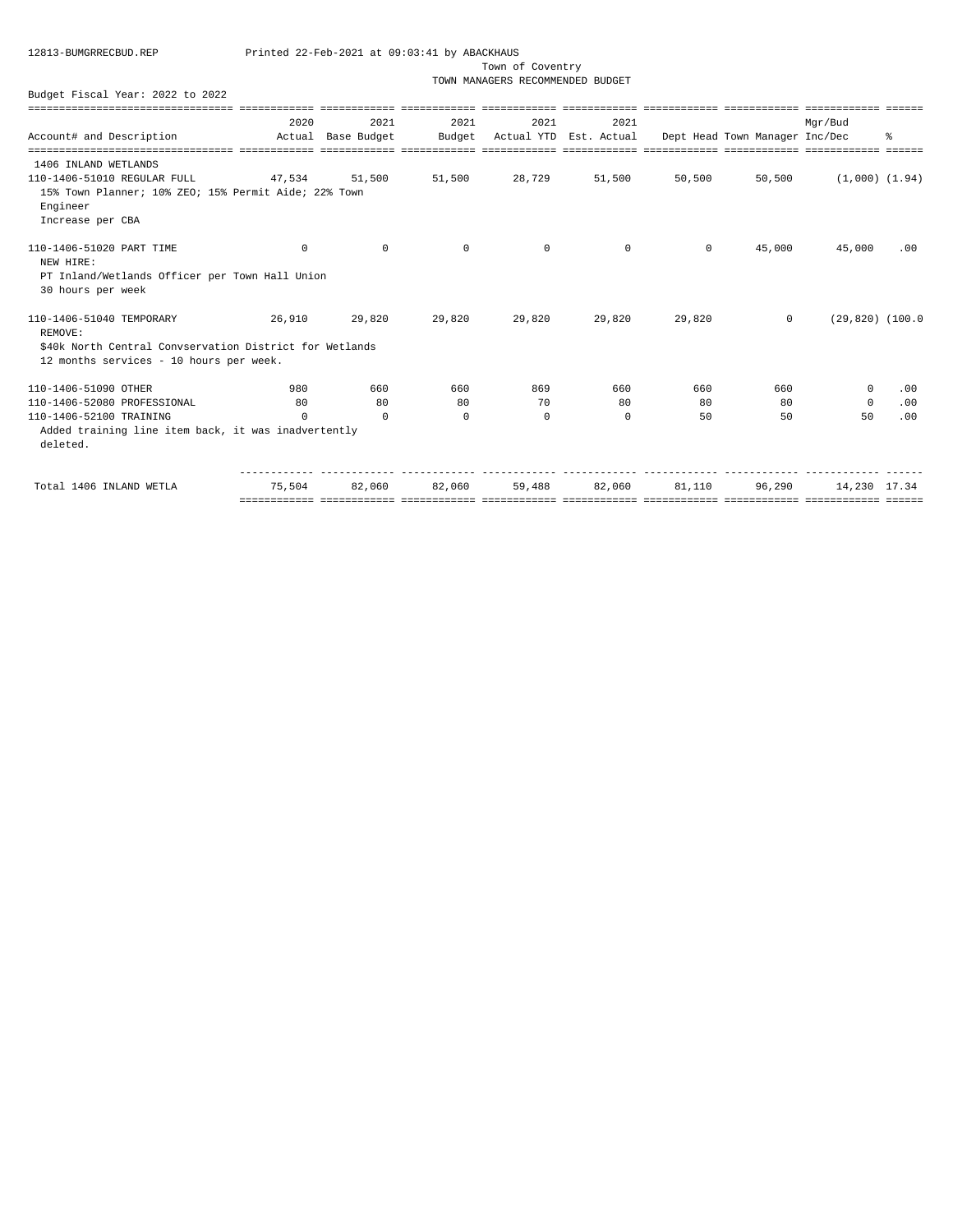## 1407 PLANNING AND ZONING COMMISSION

## PROGRAM DESCRIPTION

The purpose of the Planning and Zoning Commission is to protect public health, safety, welfare and property values through the administration of Land Use Regulations. The Commission is responsible for reviewing development applications (i.e. subdivision, special permit, site plan, text/map amendment, etc). The Commission reviews and updates the zoning regulations, subdivision regulations, Plan of Conservation and Development, and zoning map.

## PROGRAM COMMENTARY

Goals for the Commission for the upcoming fiscal year include: continue to support the applicants, developers and designers by providing responsive and timely service during the time of the pandemic; apply the recommendations that are included in the recently adopted update to the Plan of Conservation and Development; process land use applications in a responsible and timely manner in order to facilitate compliance with the Subdivision Regulations, Zoning Regulations and Plan of Conservation and Development; continue ongoing efforts to streamline and create more efficiency in the zoning regulations based upon the community's needs as well as needs of the industry or Statutory changes; and explore revisions to the Zoning Regulations to better enable attainable/workforce style housing as well as senior housing.

|                      | <b>FY16</b> | <b>FY17</b> | <b>FY18</b> | <b>FY19</b> | $**$<br>**<br><b>FY20</b> |  |
|----------------------|-------------|-------------|-------------|-------------|---------------------------|--|
| Meetings             | 13          | 16          | $32*$       | $27*$       | 24                        |  |
| Applications         | 8           | 6           | 7           | 14          | 6                         |  |
| Subdivision Apps     |             | 3           | 3           | 2           |                           |  |
| Zone Change          |             |             |             |             |                           |  |
| Zone Text Change     |             |             |             |             |                           |  |
| Special Permit Apps  | 5           | 2           | З           |             | 5                         |  |
| <b>Total Revneue</b> | .700        | 3.375       | 4,681       | 4,156       | $\left(190\right)$        |  |

## PROGRAM ACTIVITY INDICATORS

\*Increase due to special meetings for review of revised Plan of Conservation and Development

\*Starting in FY19, revenues and related costs were accounted for net.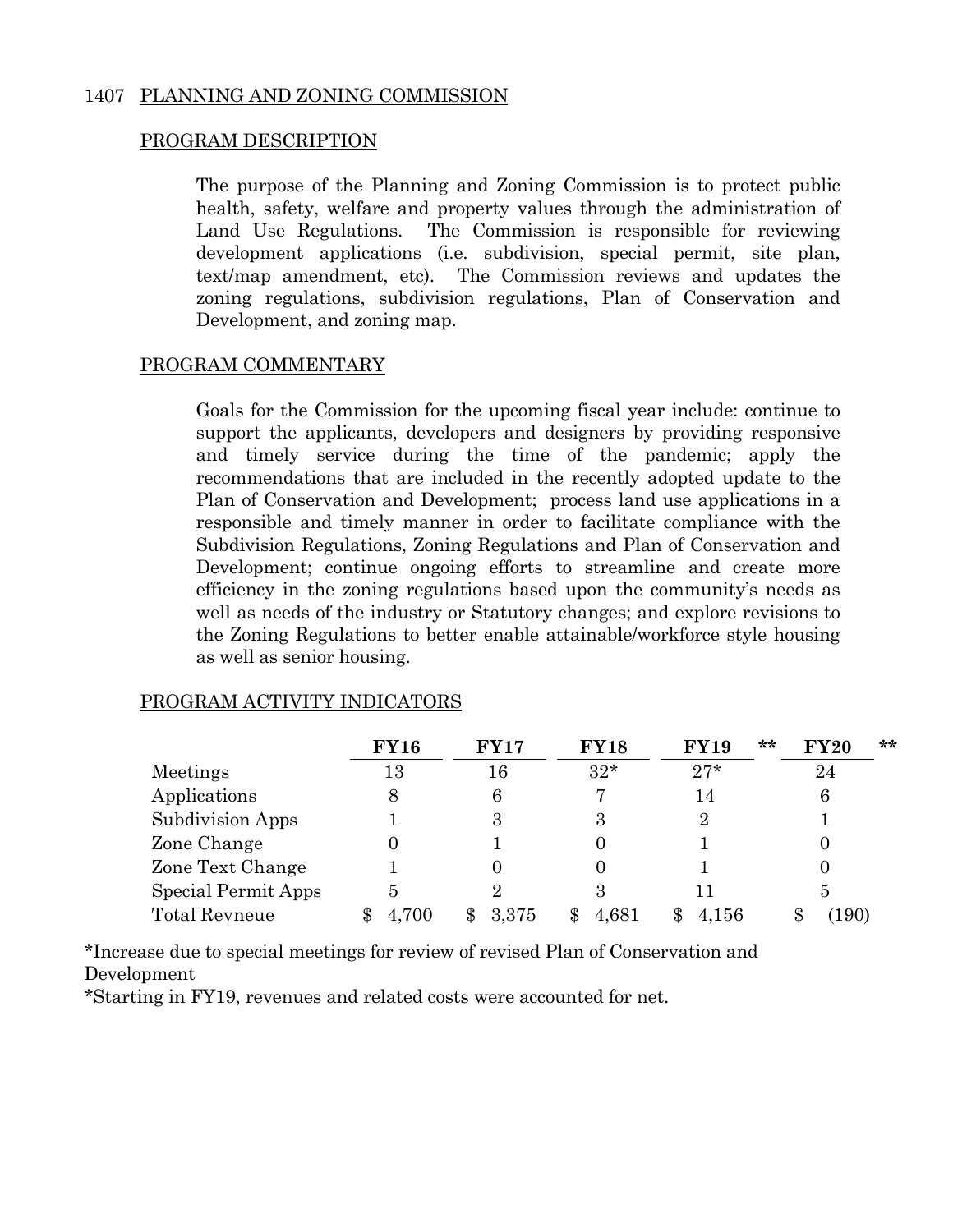Town of Coventry

TOWN MANAGERS RECOMMENDED BUDGET

|                                                                                                 | 2020     | 2021        | 2021   | 2021       | 2021        |       |                                | Mgr/Bud  |                  |
|-------------------------------------------------------------------------------------------------|----------|-------------|--------|------------|-------------|-------|--------------------------------|----------|------------------|
| Account# and Description                                                                        | Actual   | Base Budget | Budget | Actual YTD | Est. Actual |       | Dept Head Town Manager Inc/Dec |          | $\approx$        |
|                                                                                                 |          |             |        |            |             |       |                                |          |                  |
| 1407 P&Z COMMISSION                                                                             |          |             |        |            |             |       |                                |          |                  |
| 110-1407-51090 OTHER                                                                            | 569      | 1,000       | 1,000  | 366        | 1,000       | 1,000 | 750                            |          | (250) (25.00     |
| 110-1407-52100 TRAINING                                                                         | $\Omega$ | 75          | 75     | $\Omega$   | 75          | 75    | 75                             | $\Omega$ | .00              |
| Maintain training funds that were moved from office<br>supplies fund last fiscal year.          |          |             |        |            |             |       |                                |          |                  |
| 110-1407-52170 ADVERTISING<br>Maintain funds for blight legal notice printing when<br>required. | $\Omega$ | 300         | 300    | $\circ$    | 300         | 300   | 250                            |          | $(50)$ $(16.67)$ |
| Total 1407 P&Z COMMISSI                                                                         | 569      | 1,375       | 1,375  | 366        | 1,375       | 1,375 | 1,075                          |          | (300 (21.82))    |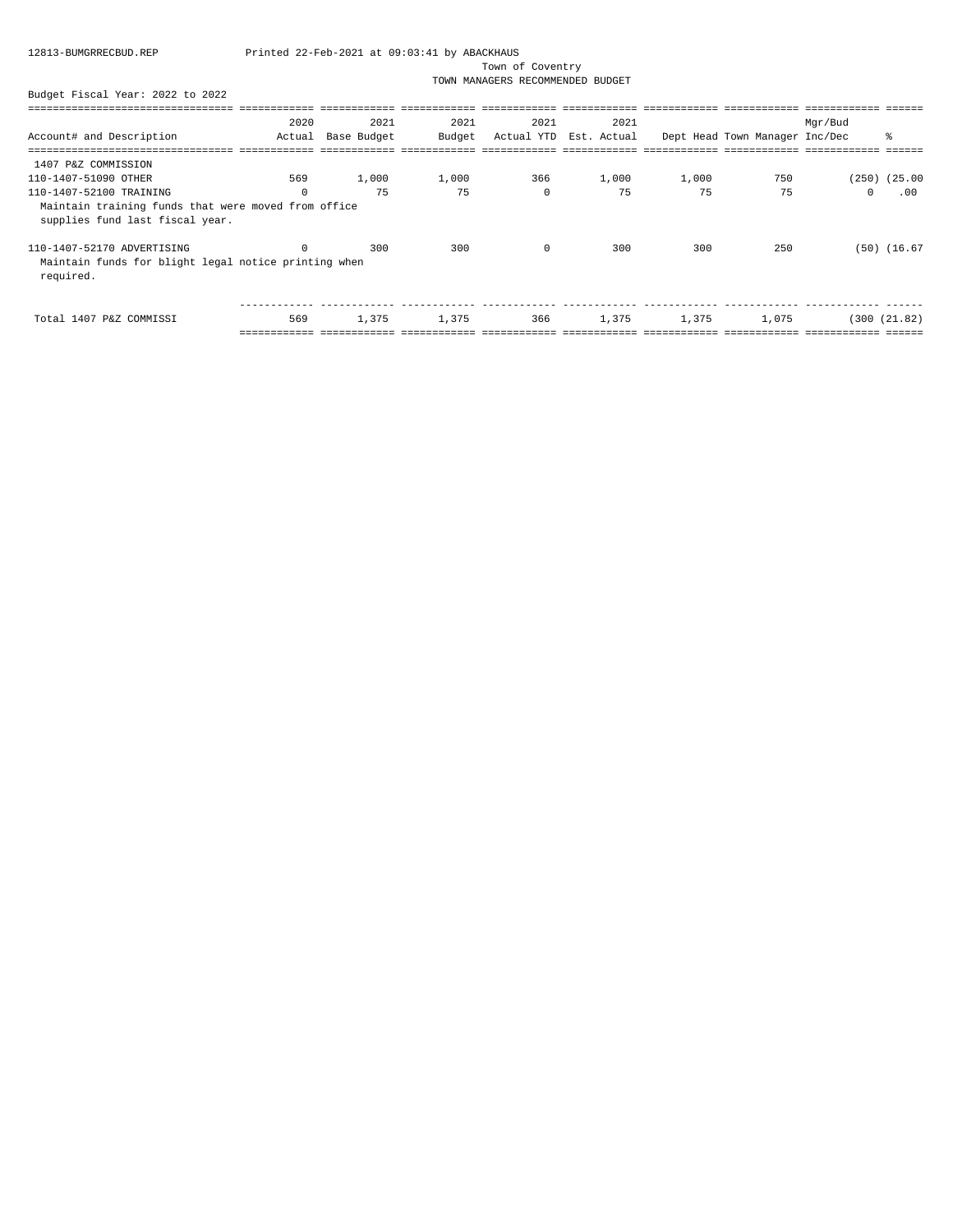## 1501 LEGAL COUNSEL

## PROGRAM DESCRIPTION

 The Town Attorney, appointed by the Town Manager, is the local legal advisor of all Town Officials, Boards, Commissions and Agencies. The Town Attorney represents the Town on suits, litigation and hearings, and prepares ordinances, contracts, deeds and all legal instruments. The Town Attorney is not a municipal employee, and is paid on a retainer basis. The Town also utilizes a specialized labor counsel for personnel and labor relations matters.

## PROGRAM COMMENTARY

 Labor attorney fees are estimated based on labor issues related to Union negotiations.

 Efforts have been taken to limit the use of the attorney to essential questions.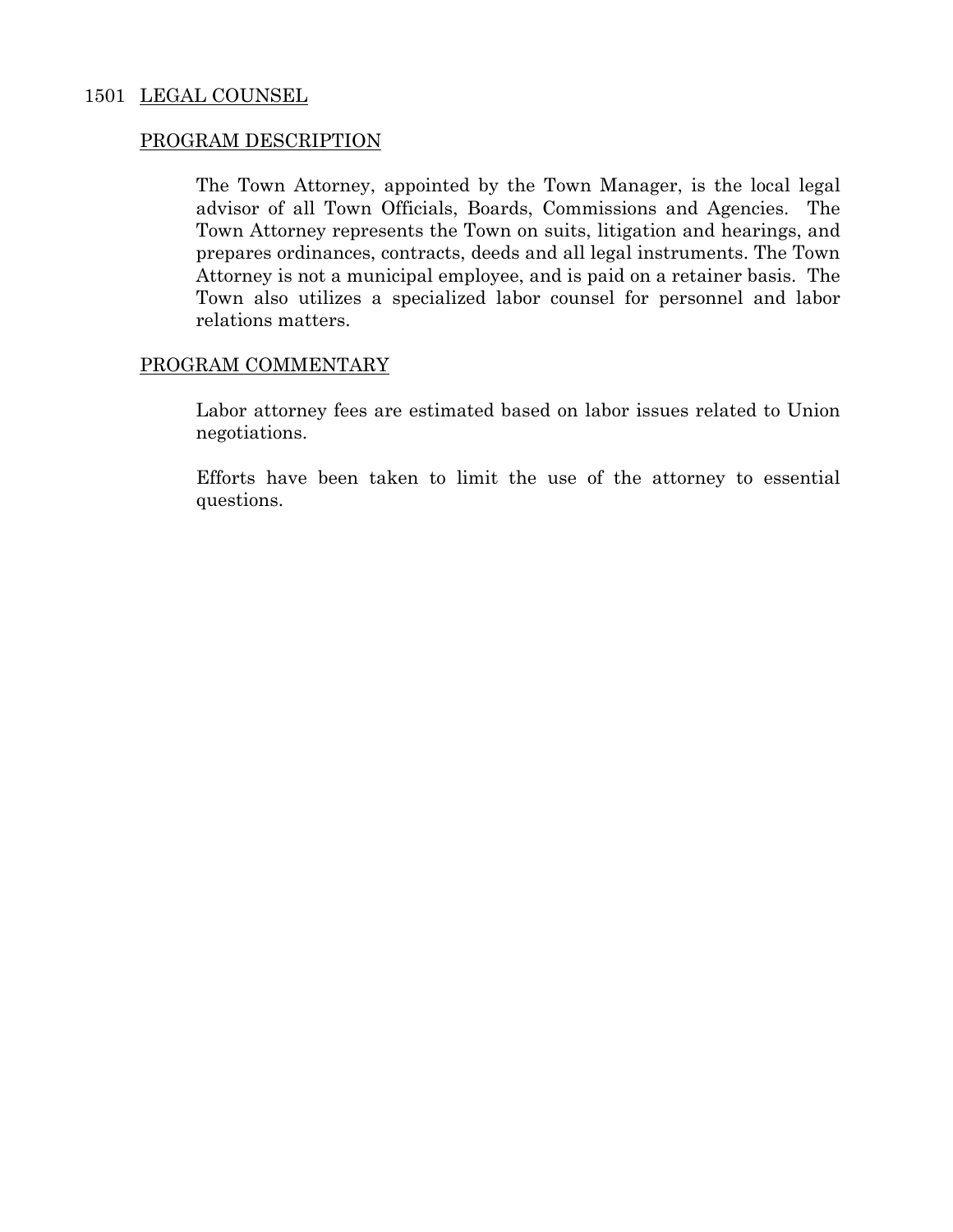Town of Coventry

TOWN MANAGERS RECOMMENDED BUDGET

|                                                                            | 2020   | 2021        | 2021   | 2021   | 2021                   |        |                                | Mgr/Bud |     |
|----------------------------------------------------------------------------|--------|-------------|--------|--------|------------------------|--------|--------------------------------|---------|-----|
| Account# and Description                                                   | Actual | Base Budget | Budget |        | Actual YTD Est. Actual |        | Dept Head Town Manager Inc/Dec |         |     |
|                                                                            |        |             |        |        |                        |        |                                |         |     |
| 1501 LEGAL COUNSEL<br>110-1501-52030 LEGAL<br>Town Attorney, Labor Counsel | 96.737 | 85,000      | 85,000 | 72,050 | 85,000                 | 85,000 | 85,000                         |         | .00 |

|                                                                              | ___         |           |        |        |      |        |        |     |
|------------------------------------------------------------------------------|-------------|-----------|--------|--------|------|--------|--------|-----|
| Total<br>$T T C \Lambda$<br>$\sim$ $\sim$ $\sim$ $\sim$ $\sim$ $\sim$<br>50. | . 73'<br>96 | яĸ<br>იიი | 85,000 | 72.050 | ,000 | 85,000 | 85,000 | .00 |
|                                                                              |             |           |        |        |      |        |        |     |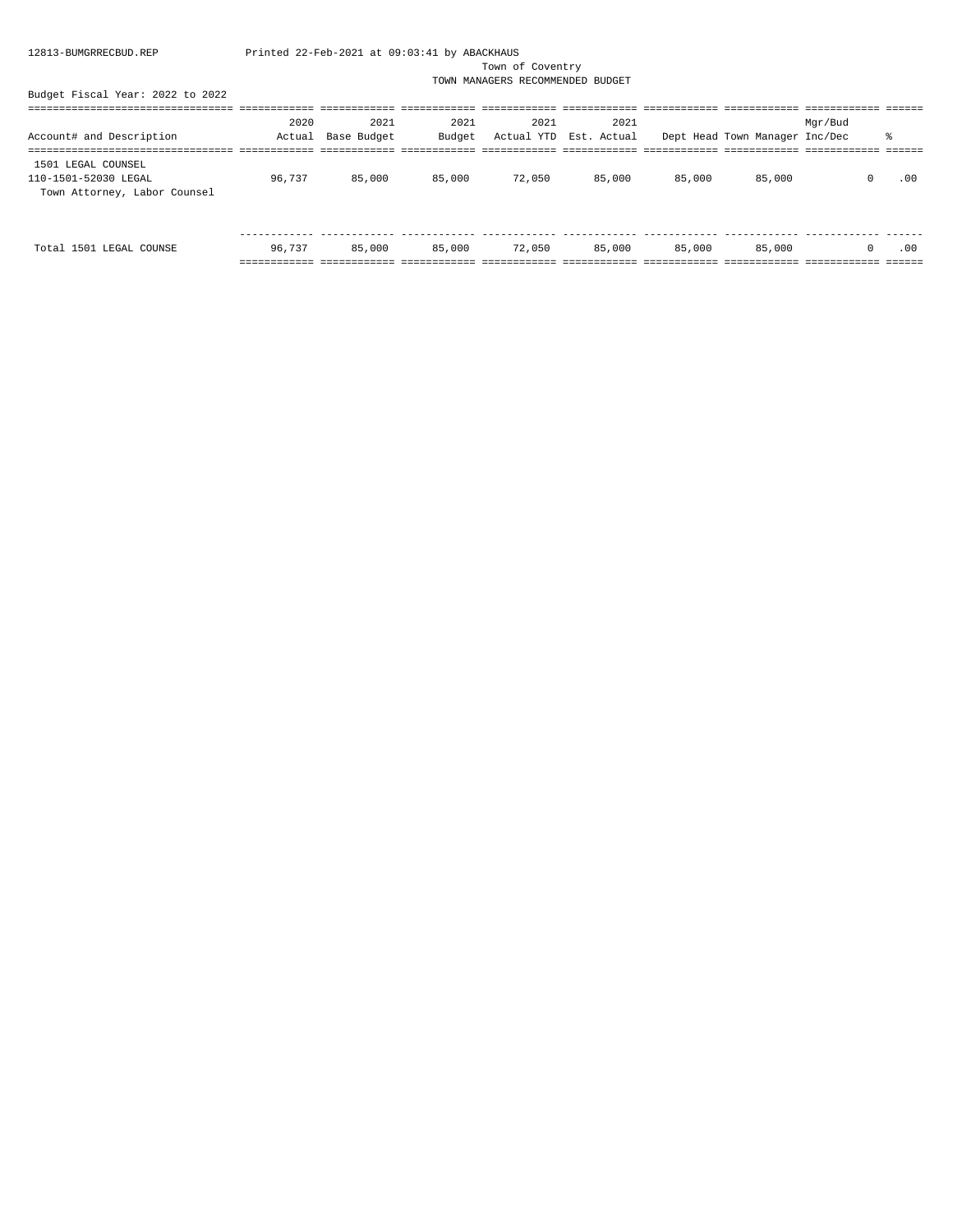The Coventry Probate Court was constituted June 18, 1847 from Hebron. January 1, 1999 the court merged into the Mansfield Probate Court. Effective January 1, 2011, the Mansfield Court merged with the Tolland/Willington Court to serve four towns.

 Probate Courts have jurisdiction over the administration of decedents' estates, the supervision of guardians of minor children and retarded adults, the appointment and supervision of conservators for persons who are not capable of handling their own affairs, the commitment of the mentally ill, the adoptions of children, adults' name changes, and passport applications.

## PROGRAM COMMENTARY

 The merger of the Mansfield and Tolland courts into one consolidated court handling probate matters for Coventry, Mansfield, Tolland and Willington occurred on January 1, 2011. The court is located in Tolland Town Hall and expenses are split between the four towns.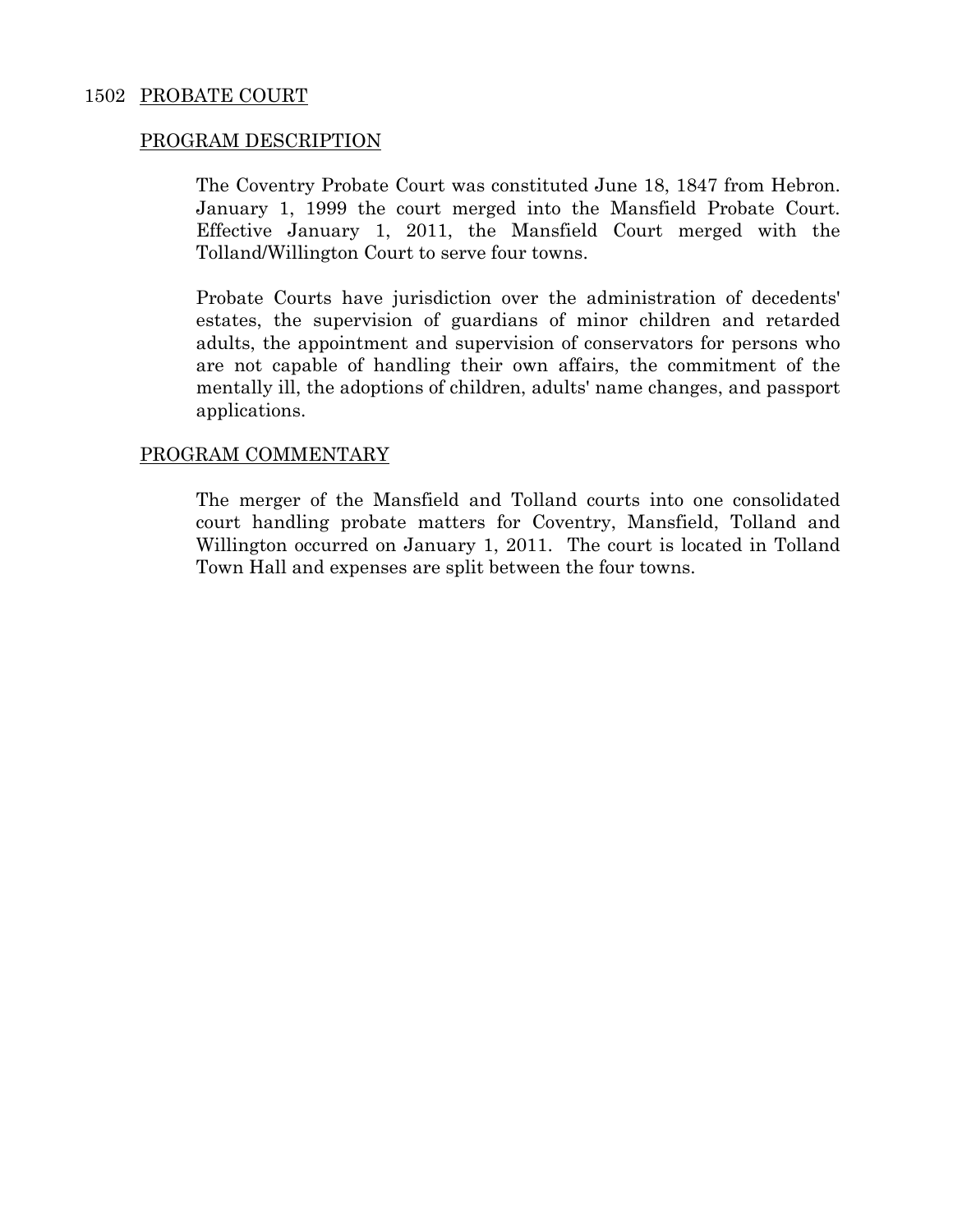Town of Coventry

TOWN MANAGERS RECOMMENDED BUDGET

| 2020   | 2021  | 2021  | 2021        | 2021        |            |       | Mgr/Bud |                                |
|--------|-------|-------|-------------|-------------|------------|-------|---------|--------------------------------|
| Actual |       |       |             | Est. Actual |            |       |         |                                |
|        |       |       |             |             |            |       |         |                                |
| 8,993  | 8,615 | 8,615 | 8,613       | 8,615       | 8,615      | 8,615 |         | .00                            |
| 8,993  | 8,615 | 8,615 | 8,613       | 8,615       | 8,615      | 8,615 |         | .00                            |
|        |       |       | Base Budget | Budget      | Actual YTD |       |         | Dept Head Town Manager Inc/Dec |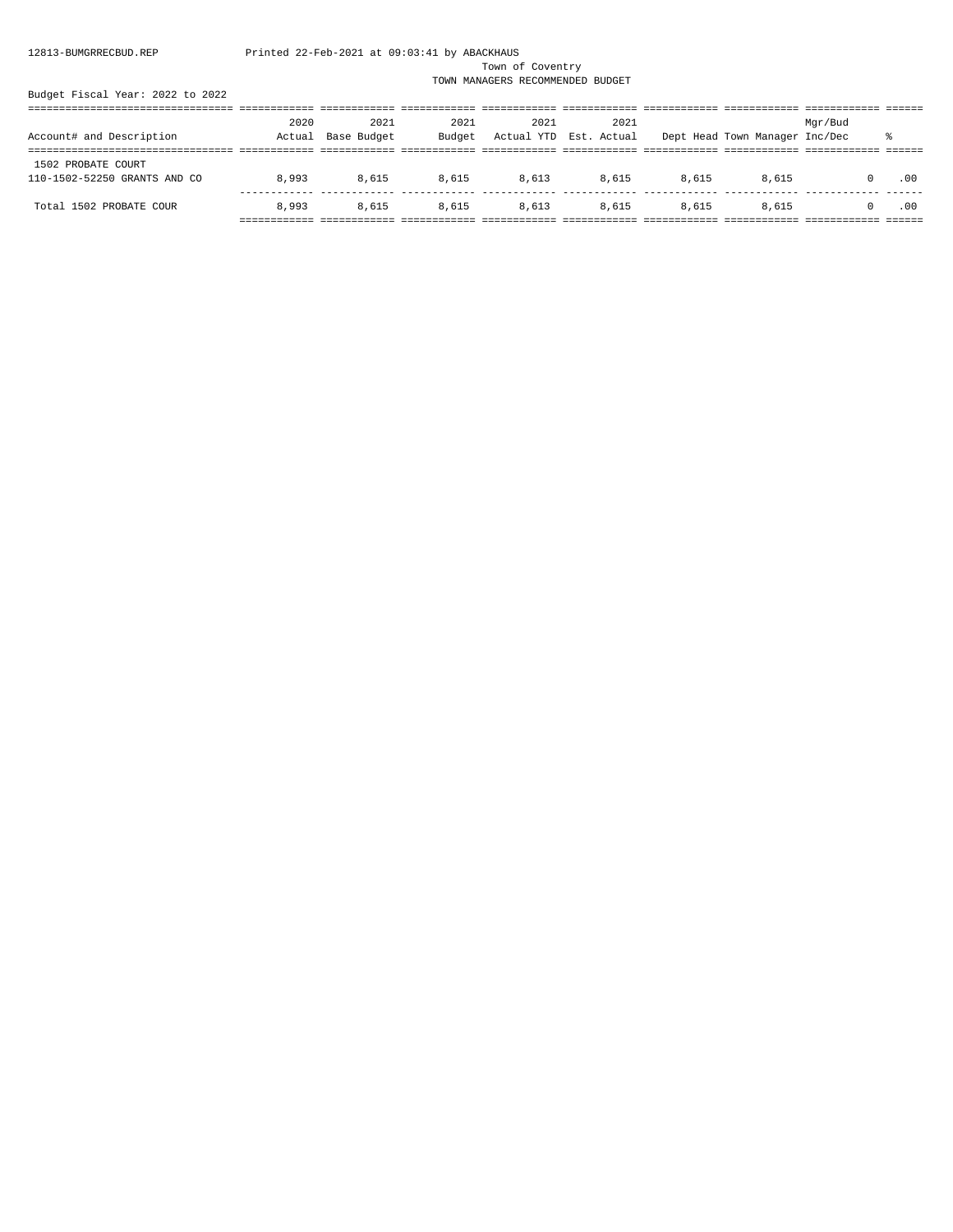## 1601 RECORDING/LICENSING (TOWN CLERK)

## PROGRAM DESCRIPTION

 The mission of the Town Clerk's office is to serve as the center for public records and information. The history of Coventry is preserved here and new pages are added every day. Connecticut General Statutes determine our duties and responsibilities. The staff's goal is to provide complete and accurate data and courteous and knowledgeable service in the most efficient manner. The Town Clerk's office is responsible for filing and maintaining a vast array of records, including, but not limited to: land records and maps; vital statistics certificates; burial records; voter registration records; and minutes of all boards and commissions. Dog, marriage, sports licenses and permits are issued here. We assist in the administration of elections, issue absentee ballots, election returns, reports and records retention. Trade name certificates, liquor permits, Notary Public appointments and veteran's discharges are processed here. Also, we manage our department website. Our office is the center from which other town departments receive the data necessary to perform their duties. The Clerk's Office acts as an agent for the State of Connecticut to collect fees, which are not revenue for the Town.

## PROGRAM COMMENTARY

 The Town Clerk's comprehensive records management system went into service in October, 2011, and provides the higher level of service the public demands. The Town Clerk's databases manage land records and maps, trade names, absentee ballots, military discharges, Justices of the Peace, Notaries, Vitals and Dog Licensing. Land record indexes from July 1983 to the present became available through internet access in April 2012. In addition, those indexes from 1712 to 1983 were added in June 2013. November 2019 images were uploaded back to volume 76. Document images dating back to 1952 and all map images may be viewed. The land record indexes may be searched for free and copies of documents and maps may be downloaded for a fee. Our office is also E-recording documents.

|                           | <b>FY16</b>    | <b>FY17</b>    | <b>FY18</b>    | <b>FY19</b>    | <b>FY20</b>    |
|---------------------------|----------------|----------------|----------------|----------------|----------------|
| Documents Recorded        | 2,373          | 2,417          | 2,270          | 2,155          | 2,235          |
| Fish & Game Licenses      | 581            | 525            | 592            | 499            | 358            |
| Dog Licenses              | 1,476          | 1,467          | 1,446          | 1,409          | 1,396          |
| Maps                      | 51             | 45             | 23             | 47             | 27             |
| Vital Statistics Recorded | 362            | 319            | 326            | 241            | 258            |
| Referenda                 |                |                |                |                | $\Omega$       |
| Elections/Primaries       | $\overline{2}$ | $\overline{2}$ | $\overline{2}$ | $\overline{2}$ | $\overline{2}$ |
| Town Meetings             | 3              | $\overline{2}$ | $\overline{2}$ | $\overline{2}$ | 0              |
| Local Conveyance Tax      | \$121,594      | \$115,514      | \$169,879      | \$138,388      | \$118,804      |
| Office Receipts           | 93,528<br>\$   | \$100,184      | 94,665<br>\$   | \$106,126      | 92,951<br>\$   |

## PROGRAM ACTIVITY INDICATORS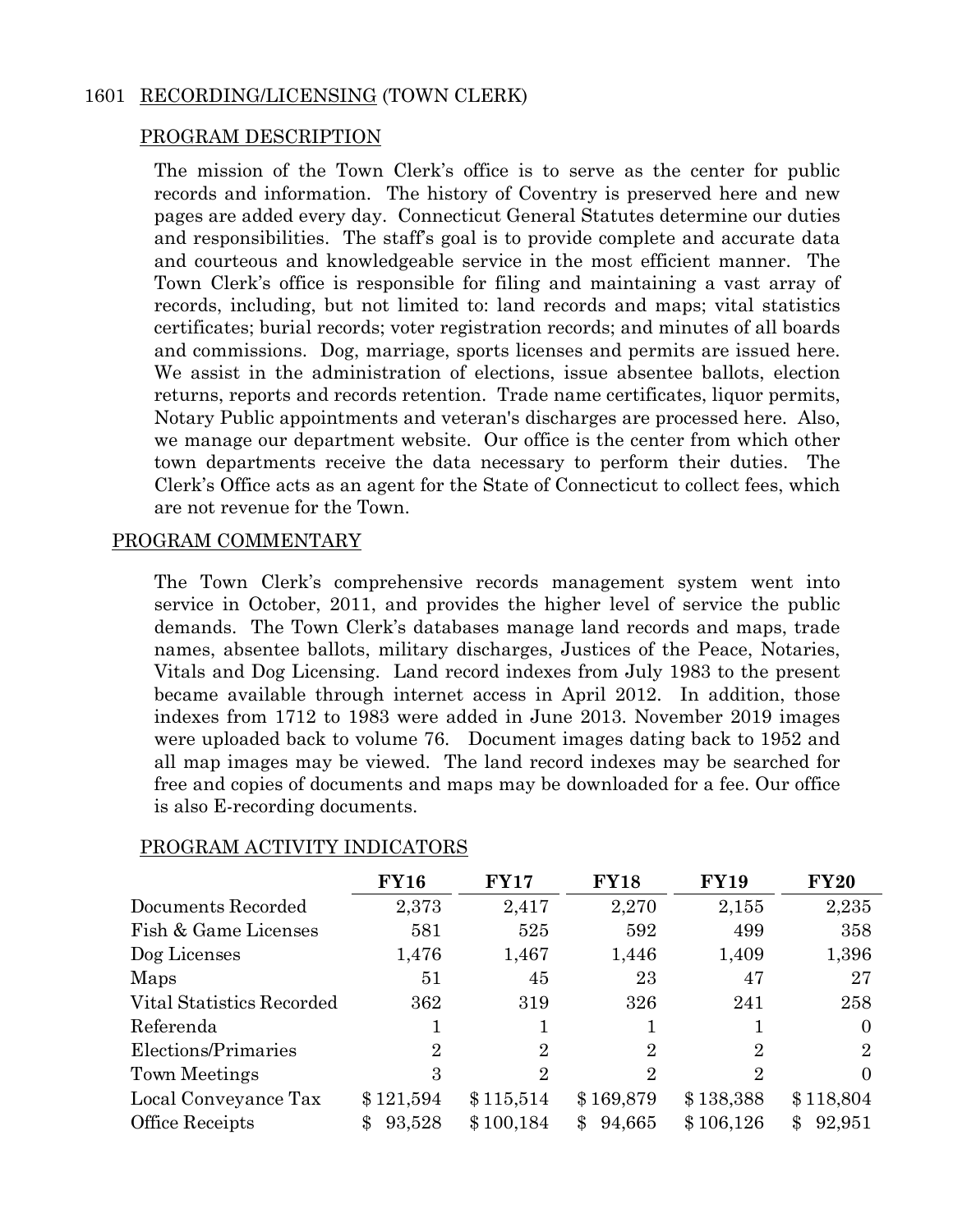Town of Coventry

TOWN MANAGERS RECOMMENDED BUDGET

|                                                           | 2020    | 2021               | 2021    | 2021   | 2021                   |             |                                | Mar/Bud     |                   |
|-----------------------------------------------------------|---------|--------------------|---------|--------|------------------------|-------------|--------------------------------|-------------|-------------------|
| Account# and Description                                  |         | Actual Base Budget | Budget  |        | Actual YTD Est. Actual |             | Dept Head Town Manager Inc/Dec |             | 욲                 |
| 1601 RECORDING/LICENSIN                                   |         |                    |         |        |                        |             |                                |             |                   |
| 110-1601-51010 REGULAR FULL                               | 118,254 | 118,400            | 118,400 | 72,265 | 118,400                | 124,200     | 124,200                        | 5,800       | 4.90              |
| Town Clerk & Assistant Town Clerk                         |         |                    |         |        |                        |             |                                |             |                   |
| Increase per CBA                                          |         |                    |         |        |                        |             |                                |             |                   |
| 110-1601-51020 PART TIME                                  | 13,620  | 9,100              | 9,100   | 0      | 9,100                  | 20,000      | 15,000                         | 5,900 64.84 |                   |
| PT Clerk                                                  |         |                    |         |        |                        |             |                                |             |                   |
| Increase for full year (prior year start of Jan 1)        |         |                    |         |        |                        |             |                                |             |                   |
| 110-1601-51100 LONGEVITY                                  | 1,500   | 1,700              | 1,700   | 1,700  | 1,700                  | 1,900       | 1,900                          |             | 200 11.76         |
| 110-1601-52040 LICENSES/SUPP                              | 600     | 600                | 600     | 0      | 600                    | 600         | 600                            | 0           | .00               |
| 110-1601-52060 INDEXING RECO                              | 18,233  | 21,000             | 21,000  | 15,646 | 21,000                 | 21,585      | 21,585                         | 585         | 2.79              |
| Land record recording $(2,500$ copies @ \$5.70) \$14,250  |         |                    |         |        |                        |             |                                |             |                   |
| Annual Map security filiming \$650                        |         |                    |         |        |                        |             |                                |             |                   |
| Off-site microfilm \$500                                  |         |                    |         |        |                        |             |                                |             |                   |
| Toner for Validator \$225                                 |         |                    |         |        |                        |             |                                |             |                   |
| Ordinance codification \$1,500                            |         |                    |         |        |                        |             |                                |             |                   |
| Ordinance Weblink & Administration fee \$550 yearly + new |         |                    |         |        |                        |             |                                |             |                   |
| fee \$250 administration fee)                             |         |                    |         |        |                        |             |                                |             |                   |
| Adhesive carrier for maps \$100                           |         |                    |         |        |                        |             |                                |             |                   |
| Vital indexing paperwork \$80                             |         |                    |         |        |                        |             |                                |             |                   |
| Land record paper book \$600                              |         |                    |         |        |                        |             |                                |             |                   |
| Document barcoding labels \$180                           |         |                    |         |        |                        |             |                                |             |                   |
| Binders \$1,200                                           |         |                    |         |        |                        |             |                                |             |                   |
| Misc. \$1,500                                             |         |                    |         |        |                        |             |                                |             |                   |
|                                                           |         |                    |         |        |                        |             |                                |             |                   |
| 110-1601-52070 OTHER PROFESS                              | 42      | 425                | 425     | 0      | 425                    | 275         | 275                            |             | $(150)$ $(35.29)$ |
| Vault \$125                                               |         |                    |         |        |                        |             |                                |             |                   |
| Vitals \$150 lowered this amount due to the Convss        |         |                    |         |        |                        |             |                                |             |                   |
| system. This system lets our office print off             |         |                    |         |        |                        |             |                                |             |                   |
| certificates and do not have them coming from hospital    |         |                    |         |        |                        |             |                                |             |                   |
| towns                                                     |         |                    |         |        |                        |             |                                |             |                   |
| Notary Renewals (2) \$0 no renewals next year             |         |                    |         |        |                        |             |                                |             |                   |
| 110-1601-52080 PROFESSIONAL                               | 445     | 610                | 610     | 415    | 610                    | 610         | 610                            | $\mathbf 0$ | .00               |
| CT Town Clerks Assoc. \$200                               |         |                    |         |        |                        |             |                                |             |                   |
| Tolland County Clerks Assoc. \$40                         |         |                    |         |        |                        |             |                                |             |                   |
|                                                           |         |                    |         |        |                        |             |                                |             |                   |
| NE Ass. of Town Clerks \$50                               |         |                    |         |        |                        |             |                                |             |                   |
| International Institute of Town Clerks \$320              |         |                    |         |        |                        |             |                                |             |                   |
| 110-1601-52090 TRAVEL MEETIN                              | 570     | 895                | 895     | 0      | 895                    | 895         | 895                            | $\mathbf 0$ | .00               |
| CT Town Clerks Lodging \$845                              |         |                    |         |        |                        |             |                                |             |                   |
|                                                           |         |                    |         |        |                        |             |                                |             |                   |
| Mileage \$825                                             |         |                    |         |        |                        |             |                                |             |                   |
| 110-1601-52100 TRAINING                                   | 596     | 1,280              | 1,280   | 108    | 1,280                  | 1,290       | 1,290                          | 10          | .78               |
| CT Town Clerks Conferece \$600                            |         |                    |         |        |                        |             |                                |             |                   |
| Tolland County Clerks Meetings \$180                      |         |                    |         |        |                        |             |                                |             |                   |
| Certified Municipal Clerks \$500                          |         |                    |         |        |                        |             |                                |             |                   |
|                                                           |         |                    |         |        |                        |             |                                |             |                   |
| 110-1601-52170 ADVERTI                                    |         |                    |         |        |                        | $\mathsf 0$ |                                |             |                   |
| 110-1601-52180 PRIN                                       |         |                    |         |        |                        |             |                                | $\left($    |                   |
| Notary & Justice of the Peace Supplies - will be added    |         |                    |         |        |                        |             |                                |             |                   |
| to budget 2025                                            |         |                    |         |        |                        |             |                                |             |                   |
| 110-1601-53020 OFFICE EQUIPM                              | 113     | 100                | 100     | 86     | 100                    | 100         |                                |             |                   |
|                                                           |         |                    |         |        |                        |             |                                |             |                   |
| Total 1601 RECORDING/LI                                   | 154,275 | 154,610            | 154,610 | 90,220 | 154,610                | 171,855     | 166                            |             |                   |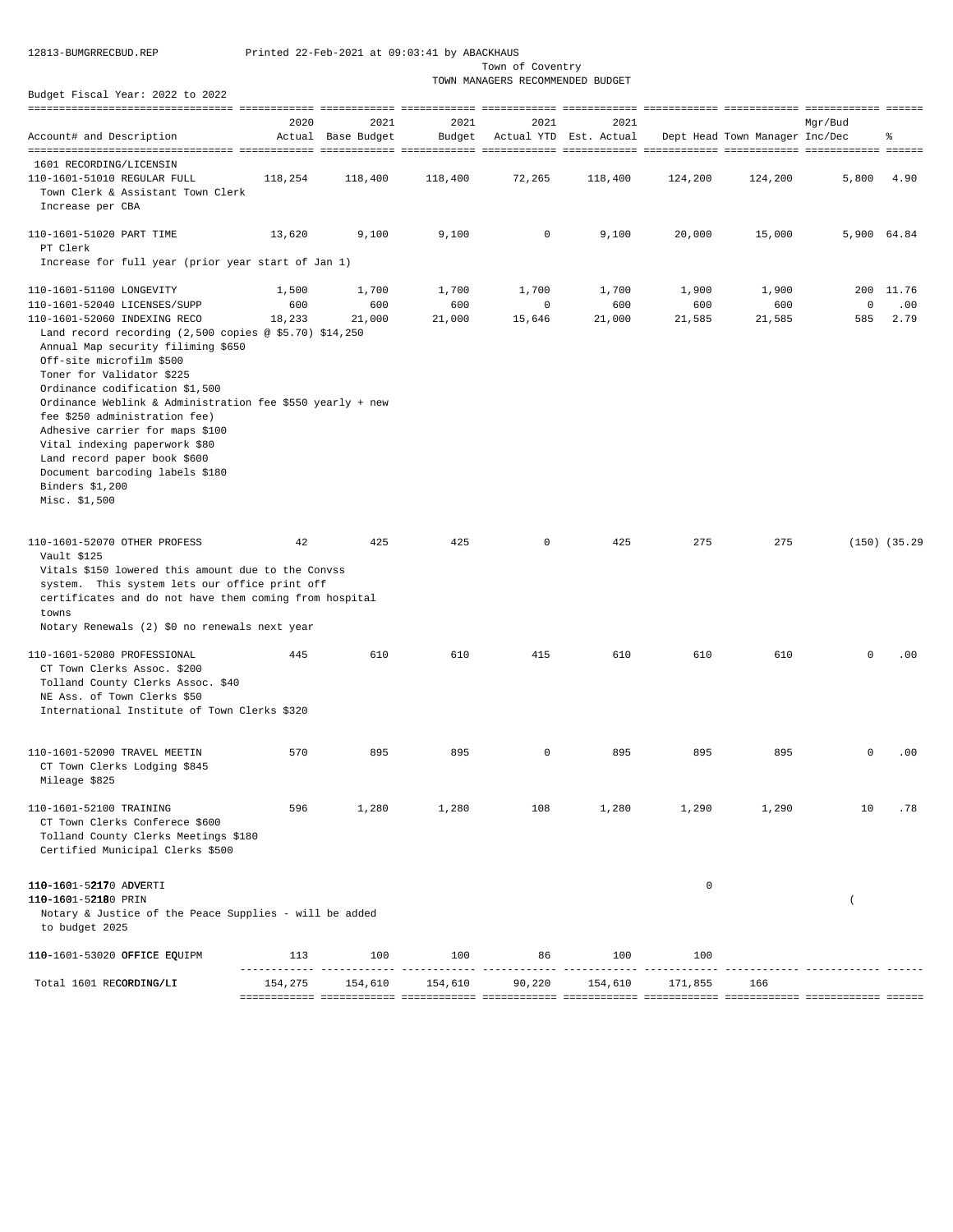## 1701 ELECTIONS

## PROGRAM DESCRIPTION

It is the responsibility of the registrars to conduct admission enrollment sessions, election primaries and referenda, check voters at Town meetings, maintain the voting records of electors, administer the oath to the poll workers, and to canvass voters in each district once a year. All activities of the registrars are in compliance with State Statutes.

Coventry has two main voting districts. Two registrars, one from each of the two major political parties, serve the Town. Registrars are elected for a term of four years; if one is not able to complete the term, the Deputy Registrar becomes the Registrar.

## PROGRAM COMMENTARY

The change from the lever machine to the optical scanning technology and IVS system increases the cost to run an election or primary dramatically. The optical scan system requires special ballots printed each time, memory cards programmed and replaced periodically, back up batteries, and yearly maintenance of the equipment. The IVS system, a requirement of HAVA, requires a separate secure phone/fax line that enables disabled voters to cast a ballot. These requirements all incur increased cost to each election and primary.

|                                | <b>FY16</b> | <b>FY17</b> | <b>FY18</b> | <b>FY19</b> | <b>FY20</b> |
|--------------------------------|-------------|-------------|-------------|-------------|-------------|
| Number of Electors             | 8,069       | 8,330       | 8.197       | 8.618       | 8,568       |
| <b>State/National Election</b> |             |             |             |             |             |
| Referenda/Town Meetings        | з           | З           |             | 9.          |             |
| New Voters Registered          | 1.424       | 623         | 852         | 838         | 619         |

## PROGRAM ACTIVITY INDICATORS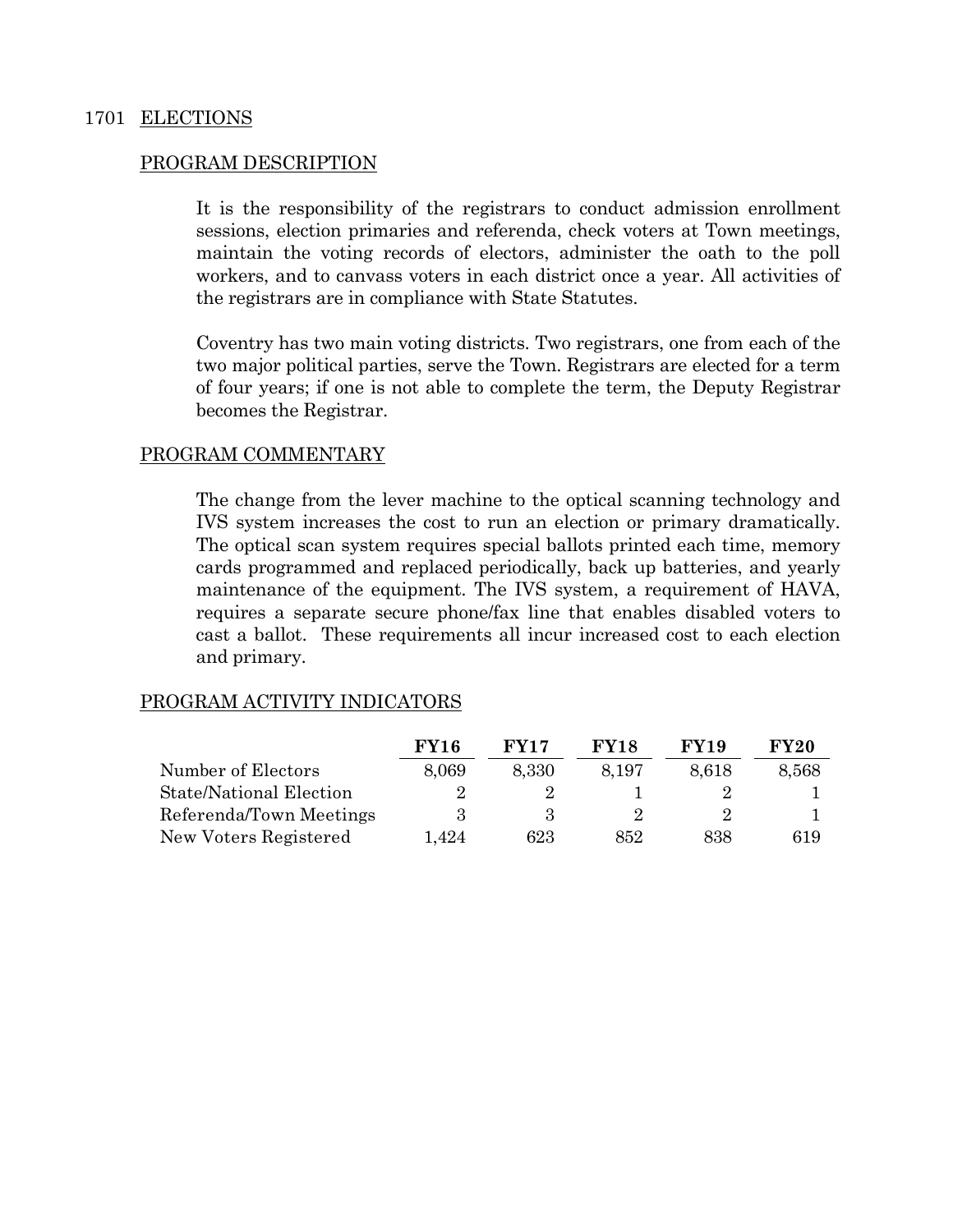Town of Coventry

TOWN MANAGERS RECOMMENDED BUDGET

|                                                         | 2020       | 2021               | 2021   | 2021     | 2021                   |        |                                | Mar/Bud     |                  |
|---------------------------------------------------------|------------|--------------------|--------|----------|------------------------|--------|--------------------------------|-------------|------------------|
| Account# and Description                                |            | Actual Base Budget | Budget |          | Actual YTD Est. Actual |        | Dept Head Town Manager Inc/Dec |             | ి                |
|                                                         |            |                    |        |          |                        |        |                                |             |                  |
| 1701 ELECTIONS                                          |            |                    |        |          |                        |        |                                |             |                  |
| 110-1701-51020 PART TIME                                | 30,401     | 35,000             | 35,000 | 29,541   | 35,000                 | 35,000 | 36,000                         | 1,000       | 2.86             |
| 110-1701-52070 OTHER PROFESS                            | 7,628      | 13,000             | 13,000 | 14,087   | 13,000                 | 13,000 | 13,000                         | $\Omega$    | .00              |
| Moderators, poll works                                  |            |                    |        |          |                        |        |                                |             |                  |
| Increase due to increase in minimum wage                |            |                    |        |          |                        |        |                                |             |                  |
| 110-1701-52080 PROFESSIONAL                             | 100        | 200                | 200    | 30       | 200                    | 170    | 170                            |             | $(30)$ $(15.00)$ |
| Tolland COuntry Dues (2x\$15), ROVAC dues (2x\$65)      |            |                    |        |          |                        |        |                                |             |                  |
|                                                         |            |                    |        |          |                        |        |                                |             |                  |
| 110-1701-52090 TRAVEL MEETIN                            | 71         | 550                | 550    | $\circ$  | 550                    | 550    | 550                            | $\Omega$    | .00              |
| 6 Tolland County meetings; classes                      |            |                    |        |          |                        |        |                                |             |                  |
|                                                         |            |                    |        |          |                        |        |                                |             |                  |
| 110-1701-52100 TRAINING                                 | 778        | 3,650              | 3,650  | 70       | 3,650                  | 6,610  | 6,610                          | 2,960 81.10 |                  |
| Training for registrar certification                    |            |                    |        |          |                        |        |                                |             |                  |
| Moderator training                                      |            |                    |        |          |                        |        |                                |             |                  |
|                                                         |            |                    |        |          |                        |        |                                |             |                  |
| 110-1701-52140 EQUIPMENT REP                            | 2,038      | 4,000              | 4,000  | 1,200    | 4,000                  | 4,000  | 4,000                          | $\Omega$    | .00              |
| Yearly maintenance of tabulators (\$1,200) Memory cards |            |                    |        |          |                        |        |                                |             |                  |
| ( \$1,080)                                              |            |                    |        |          |                        |        |                                |             |                  |
| 110-1701-52170 ADVERTISING                              | 6,606      | 6,000              | 6,000  | 0        | 6,000                  | 6,000  | 6,000                          | $\mathbf 0$ | .00              |
| Legal notices                                           |            |                    |        |          |                        |        |                                |             |                  |
|                                                         |            |                    |        |          |                        |        |                                |             |                  |
| 110-1701-52180 PRINTING                                 | 1,225      | 5,000              | 5,000  | 8,076    | 5,000                  | 5,000  | 5,000                          | $\Omega$    | .00              |
| Ballots                                                 |            |                    |        |          |                        |        |                                |             |                  |
|                                                         |            |                    |        |          |                        |        |                                |             |                  |
| 110-1701-52270 OTHER SERVICE                            | $^{\circ}$ | 1,000              | 1,000  | 867      | 1,000                  | 1,000  | 1,000                          | $\mathbf 0$ | .00              |
| IVR System; 4 units x \$125 per election                |            |                    |        |          |                        |        |                                |             |                  |
|                                                         |            |                    |        |          |                        |        |                                |             |                  |
| 110-1701-53010 OFFICE SUPPLI                            | 660        | 600                | 600    | (9, 737) | 600                    | 600    | 600                            | $\mathbf 0$ | .00              |
| Office and election supplies; poll signs                |            |                    |        |          |                        |        |                                |             |                  |
|                                                         |            |                    |        |          |                        |        |                                |             |                  |
| Total 1701 ELECTIONS                                    | 49,507     | 69,000             | 69,000 | 44,134   | 69,000                 | 71,930 | 72,930                         | 3,930       | 5.70             |
|                                                         |            |                    |        |          |                        |        |                                |             |                  |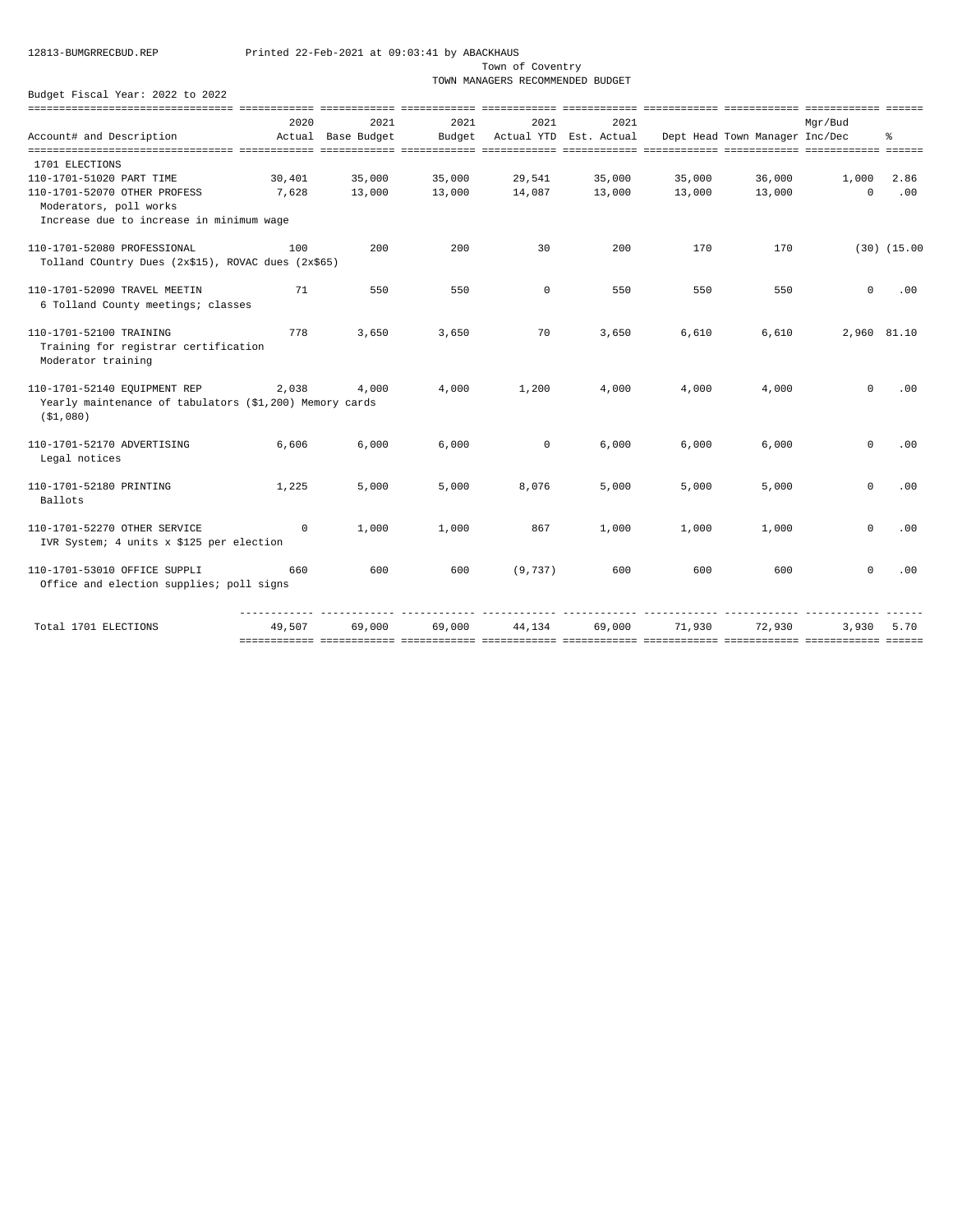## 1801 TOWN OFFICE BUILDING

## PROGRAM DESCRIPTION

 This activity represents the cost of providing office space and services for general government functions. Included are telephone and other utility costs, as well as cleaning and maintenance costs for the Town Hall Complex located at 1712 Main Street. Also included are service contracts for the boilers and air-conditioning system.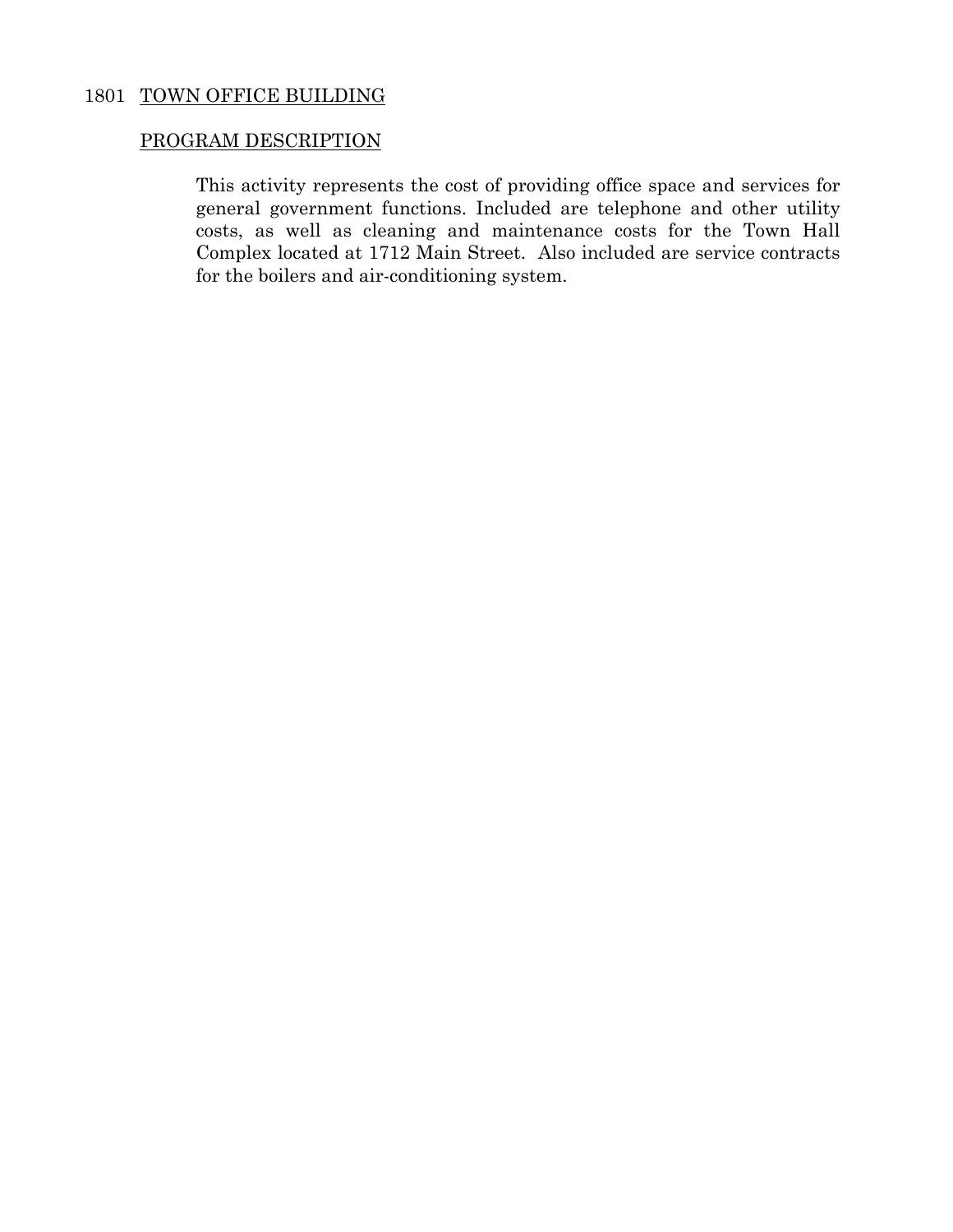### Town of Coventry

TOWN MANAGERS RECOMMENDED BUDGET

|                                         | 2020     | 2021        | 2021   | 2021       | 2021        |        |                                | Mgr/Bud    |       |
|-----------------------------------------|----------|-------------|--------|------------|-------------|--------|--------------------------------|------------|-------|
| Account# and Description                | Actual   | Base Budget | Budget | Actual YTD | Est. Actual |        | Dept Head Town Manager Inc/Dec |            | ま     |
|                                         |          |             |        |            |             |        |                                |            |       |
| 1801 TOWN OFFICE BLDG.                  |          |             |        |            |             |        |                                |            |       |
| 110-1801-52070 OTHER PROFESS            | $\Omega$ | 400         | 400    | $^{\circ}$ | 400         | 400    | 400                            | $\Omega$   | .00   |
| 110-1801-52130 SERVICE CONTR            | 21,661   | 25,000      | 25,000 | 16,953     | 25,000      | 25,000 | 25,000                         | $^{\circ}$ | .00   |
| 110-1801-52140 EQUIPMENT REP            | 188      | 2,000       | 2,000  | 862        | 2,000       | 2,000  | 2,000                          | $\Omega$   | .00   |
| 110-1801-52160 BUILDING REPA            | 19,908   | 8,000       | 8,000  | 9,913      | 8,000       | 10,000 | 9,000                          | 1,000      | 12.50 |
| Increased costs due to historical trend |          |             |        |            |             |        |                                |            |       |
| 110-1801-53070 CUSTODIAL SUP            | 1,839    | 1,000       | 1,000  | 1,000      | 1,000       | 1,500  | 1,500                          | 500        | 50.00 |
| 110-1801-53080 PAPER GOODS              | 807      | 1,000       | 1,000  | 500        | 1,000       | 1,000  | 1,000                          | $^{\circ}$ | .00   |
| 110-1801-53150 BUILDING SUPP            | 3,568    | 650         | 650    | 1,201      | 650         | 1,100  | 1,100                          | 450        | 69.23 |
| 110-1801-54020 OFFICE FURNIT            | 2,317    | 500         | 500    | 100        | 500         | 500    | 500                            | $\Omega$   | .00   |
| 110-1801-55010 TELEPHONE                | 10,213   | 11,100      | 11,100 | 11,200     | 11,100      | 11,300 | 11,300                         | 200        | 1.80  |
| 110-1801-55020 ELECTRIC                 | 31,659   | 30,000      | 30,000 | 29,092     | 30,000      | 30,500 | 30,500                         | 500        | 1.67  |
| 110-1801-55030 HEATING FUEL             | 11,577   | 10,000      | 10,000 | 10,000     | 10,000      | 11,500 | 11,500                         | 1,500      | 15.00 |
| 110-1801-55050 SEWER                    | 750      | 750         | 750    | 750        | 750         | 750    | 750                            | $\Omega$   | .00   |
| Total 1801 TOWN OFFICE                  | 104,487  | 90,400      | 90,400 | 81,571     | 90,400      | 95,550 | 94,550                         | 4,150      | 4.59  |
|                                         |          |             |        |            |             |        |                                |            |       |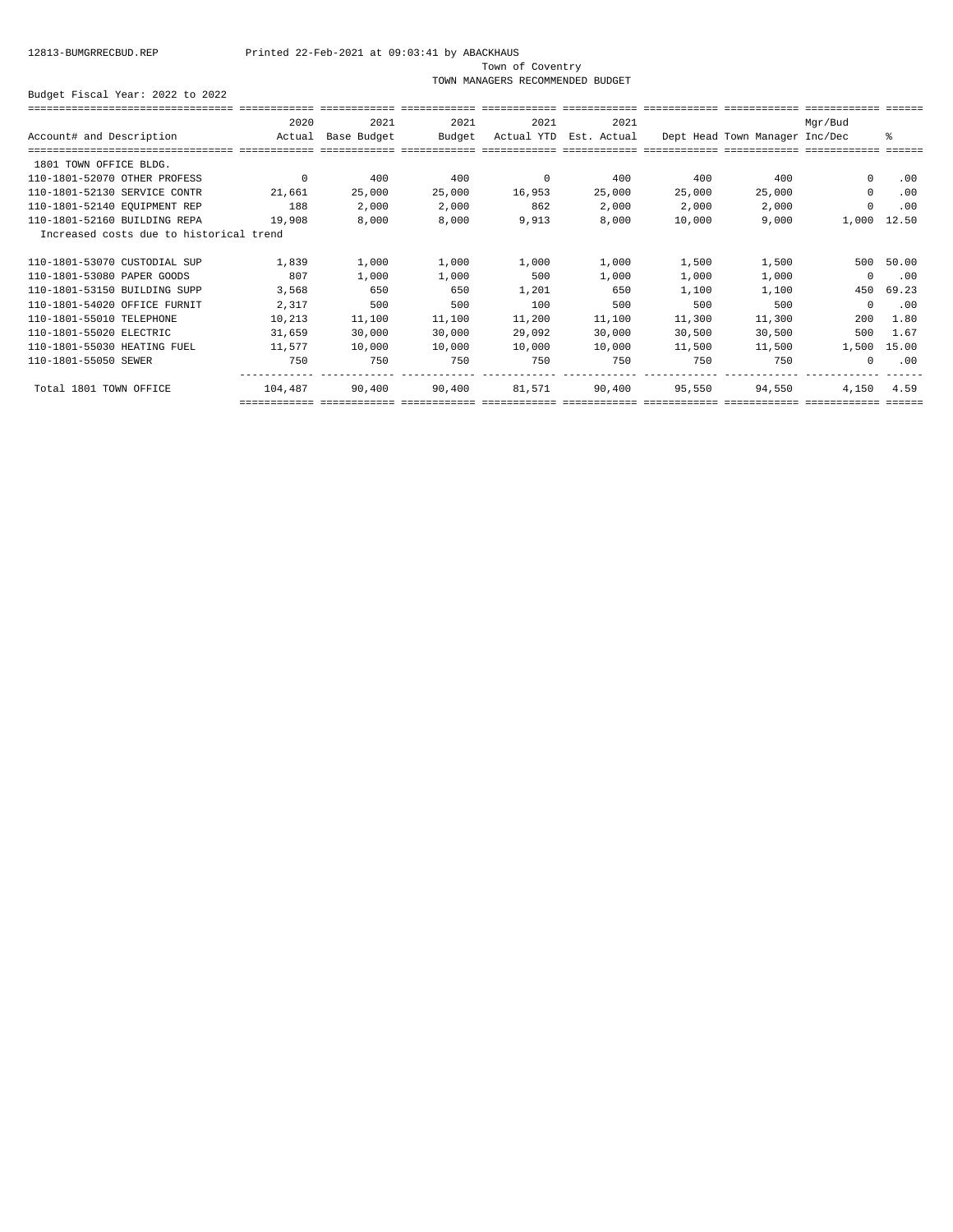## 1802 CENTRAL SUPPLY

## PROGRAM DESCRIPTION

 Central Supply purchases commonly used office supplies and shared resources such as office equipment.

## PROGRAM COMMENTARY

 Supply costs have been kept flat. We are purchasing a large portion of our supplies through the State contracts rather than directly through individual vendors in order to keep costs down.